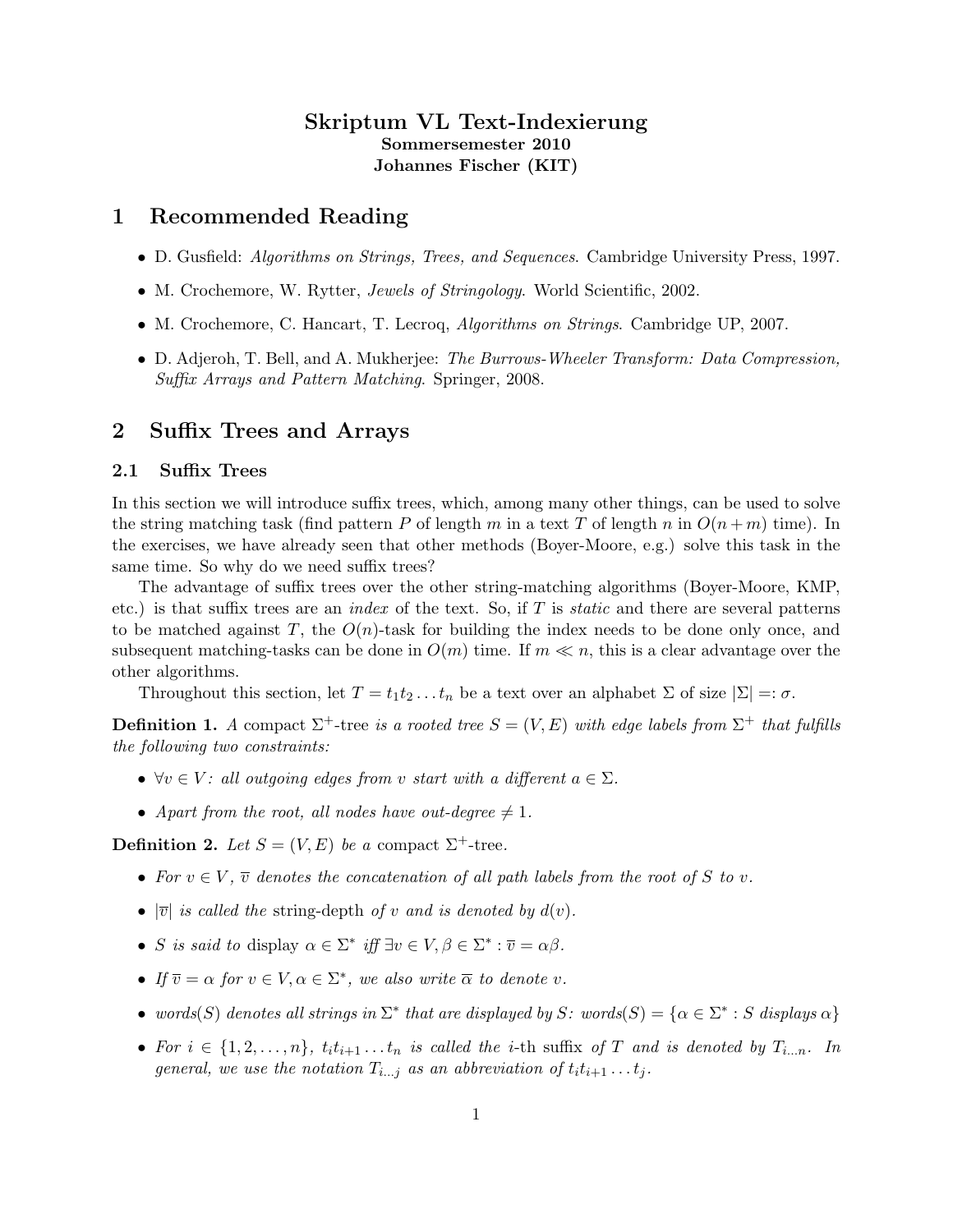We are now ready to define suffix trees.

**Definition 3.** Let factor(T) denote the set of all factors of T, factor(T) =  $\{T_{i...j} : 1 \le i \le j \le n\}$ . The suffix tree of T is a compact  $\Sigma^+$ -tree S with words(S) = factor(T).

For several reasons, we shall find it useful that each suffix ends in a leaf of S. This can be accomplished by adding a new character  $\mathcal{F} \not\in \Sigma$  to the end of T, and build the suffix tree over T\$.

From now on, we assume that T terminates with a  $\frac{1}{3}$ , and we define  $\frac{1}{3}$  to be lexicographically smaller than all other characters in  $\Sigma: \ \tfrac{1}{2} < a$  for all  $a \in \Sigma$ . This gives a one-to-one correspondence between T's suffixes and the leaves of  $S$ , which implies that we can *label the leaves* with a function l by the start index of the suffix they represent:  $l(v) = i \iff \overline{v} = T_{i...n}$ . This also explains the name "suffix tree."

*Remark*: The outgoing edges at internal nodes  $v$  of the suffix tree can be implemented in two fundamentally different ways:

- 1. as arrays of size  $\sigma$
- 2. as arrays of size  $s_v$ , where  $s_v$  denotes the number of v's children

Approach (1) has the advantage that the outgoing edge whose edge label starts with  $\alpha \in \Sigma$ can be located in  $O(1)$  time, but the complete suffix tree uses space  $O(n\sigma)$ , which can be as bad as  $O(n^2)$ . Hence, we assume that approach (2) is used, which implies that locating the correct outgoing edge takes  $O(\log \sigma)$  time (using binary search). Note that the space consumption of approach (2) is always  $O(n)$ , independent of  $\sigma$ .

### 2.2 Searching in Suffix Trees

Let  $P$  be a pattern of length  $m$ . Throughout the whole lecture, we will be concerned with the two following problems:

**Problem 1.** Counting: Return the number of matches of P in T. Formally, return the size of  $O_P = \{i \in [1, n] : T_{i...i+m-1} = P\}$ 

**Problem 2.** Reporting: Return all occurrences of P in T, i.e., return the set  $O_P$ .

With suffix trees, the *counting-problem* can be solved in  $O(m \log \sigma)$  time: traverse the tree from the root downwards, in each step locating the correct outgoing edge, until P has been scanned completely. More formally, suppose that  $P_{1...i-1}$  have already been parsed for some  $1 \leq i \leq m$ , and our position in the suffix tree S is at node v ( $\overline{v} = P_{1...i-1}$ ). We then find v's outgoing edge e whose label starts with  $P_i$ . This takes  $O(\log \sigma)$  time. We then compare the label of e character-bycharacter with  $P_{i...m}$ , until we have read all of  $P$  ( $i = m$ ), or until we have reached position  $j \geq i$ for which  $\overline{P_{1...j}}$  is a node v' in S, in which case we continue the procedure at v'. This takes a total of  $O(m \log \sigma)$  time. Suppose the search procedure has brought us successfully to a node v, or to the incoming edge of node v. We then output the size of  $S_v$ , the subtree of S rooted at v. This can be done in constant time, assuming that we have labeled all nodes in S with their subtree sizes. This answers the *counting query*. For the *reporting query*, we output the labels of all leaves in  $S_v$ (recall that the leaves are labeled with text positions).

**Theorem 1.** The suffix tree allows to answer counting queries in  $O(m \log \sigma)$  time, and reporting queries in  $O(m \log \sigma + |O_P|)$  time.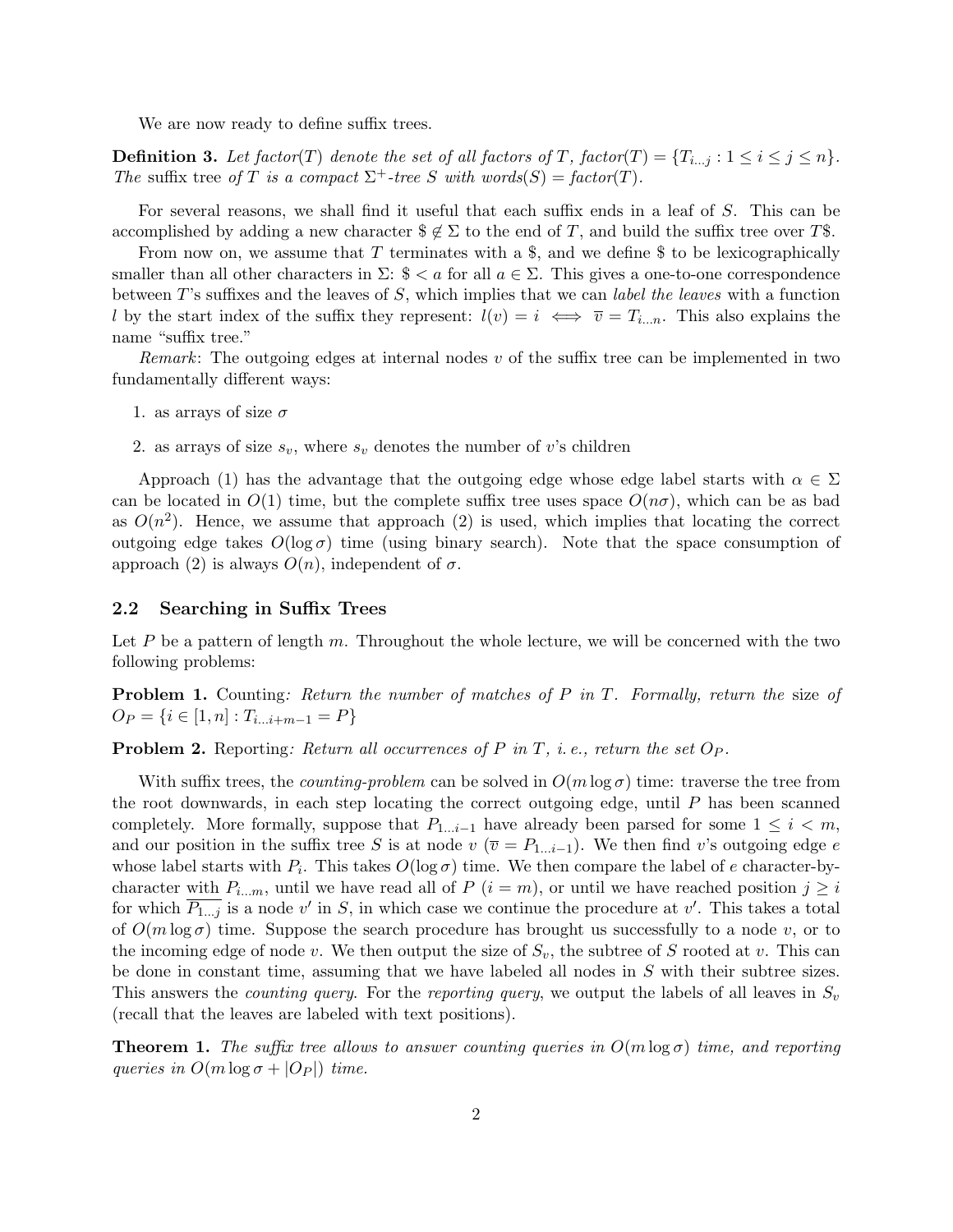An important *implementation detail* is that the edge labels in a suffix tree are represented by a pair  $(i, j)$ ,  $1 \leq i \leq j \leq n$ , such that  $T_{i...j}$  is equal to the corresponding edge label. This ensures that an edge label uses only a constant amount of memory.

From this implementation detail and the fact that  $S$  contains exactly  $n$  leaves and hence less than  $n$  internal nodes, we can formulate the following theorem:

**Theorem 2.** A suffix tree occupies  $O(n)$  space in memory.

### 2.3 Suffix- and LCP-Arrays

We will now introduce two arrays that are closely related to the suffix tree, the *suffix array* A and the LCP-array H.

**Definition 4.** The suffix array A of T is a permutation of  $\{1, 2, \ldots, n\}$  such that A[i] is the i-th smallest suffix in lexicographic order:  $T_{A[i-1]...n} < T_{A[i]...n}$  for all  $1 < i \leq n$ .

The following observation relates the suffix array  $A$  with the suffix tree  $S$ .

**Observation 1.** If we do a lexicographically-driven depth-first search through S (visit the children in lexicographic order of the first character of their corresponding edge-label), then the leaf-labels seen in this order give the suffix-array A.

The second array  $H$  builds on the suffix array:

**Definition 5.** The LCP-array H of T is defined such that  $H[1] = 0$ , and for all  $i > 1$ ,  $H[i]$  holds the length of the longest common prefix of  $T_{A[i]...n}$  and  $T_{A[i-1]...n}$ .

To relate the LCP-array  $H$  with the suffix tree  $S$ , we need to define the concept of lowest common ancestors:

**Definition 6.** Given a tree  $S = (V, E)$  and two nodes  $v, w \in V$ , the lowest common ancestor of v and w is the deepest node in S that is an ancestor of both v and w. This node is denoted by  $LCA(v, w)$ .

**Observation 2.** The string-depth of the lowest common ancestor of the leaves labeled  $A[i]$  and  $A[i - 1]$  is given by the corresponding entry H[i] of the LCP-array, in symbols:  $\forall i > 1 : H[i] =$  $d(\text{LCA}(\overline{T_{A[i]\dots n}}, \overline{T_{A[i-1]\dots n}})).$ 

#### 2.4 Searching in Suffix Arrays

We can use a *plain suffix array* A to search for a pattern  $P$ , using the ideas of *binary search*, since the suffixes in A are *sorted* lexicographically and hence the occurrences of  $P$  in  $T$  form an *interval* in A. The algorithm below performs two binary searches. The first search locates the starting position s of P's interval in A, and the second search determines the end position r. A counting query returns  $r - s + 1$ , and a reporting query returns the numbers  $A[s], A[s+1], \ldots, A[r]$ .

Note that both while-loops in Alg. 1 make sure that either  $l$  is increased or r is decreased, so they are both guaranteed to terminate. In fact, in the first while-loop,  $r$  always points one position behind the current search interval, and r is *decreased* in case of equality (when  $P = T_{A[q]...min\{A[q]+m-1,n\}}$ ). This makes sure that the first while-loop finds the *leftmost* position of  $P$  in  $\overline{A}$ . The second loop works symmetrically.

**Theorem 3.** The suffix array allows to answer counting queries in  $O(m \log n)$  time, and reporting queries in  $O(m \log n + |O_P|)$  time.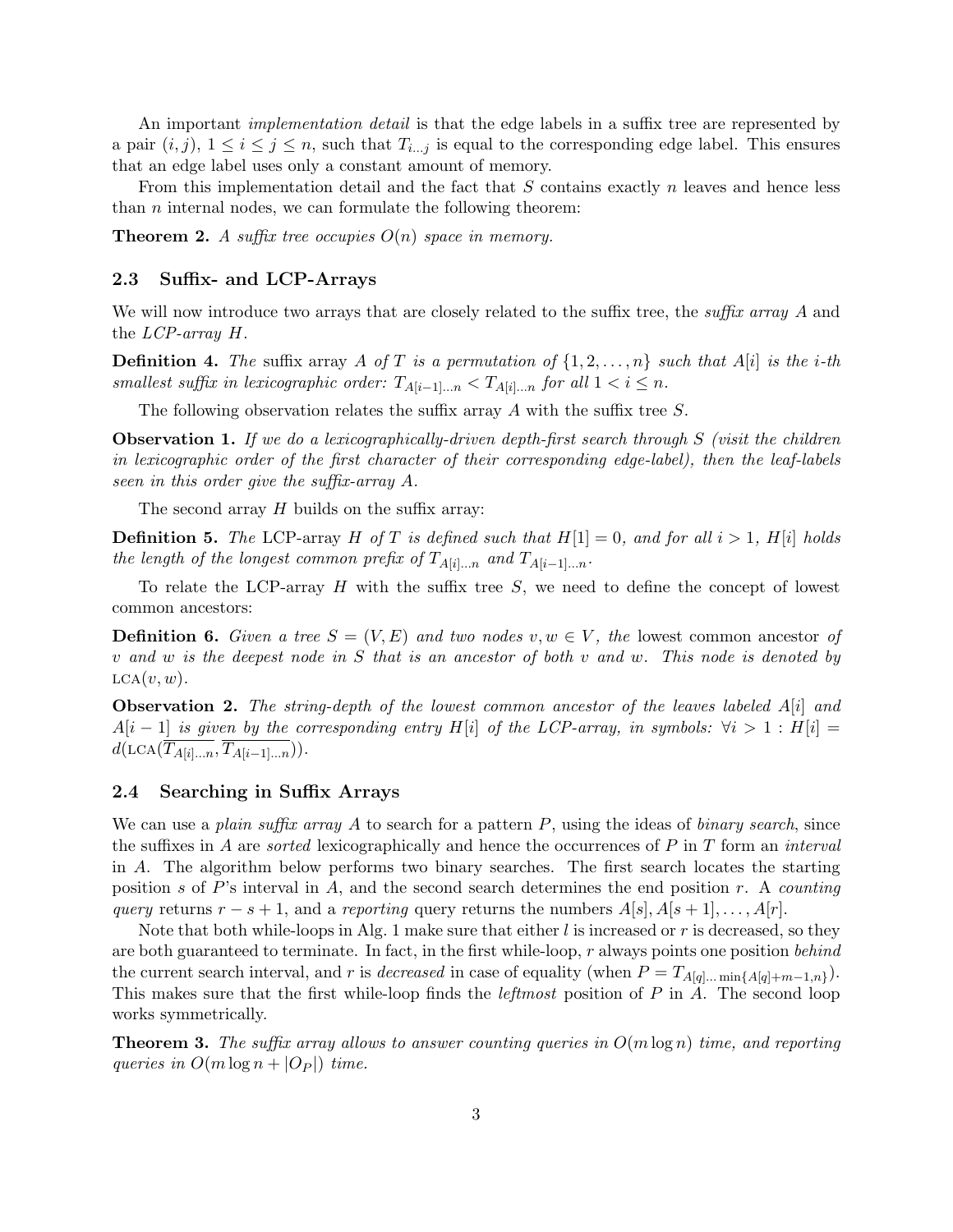Algorithm 1: function SAsearch $(P_{1...m})$ 

```
l \leftarrow 1; r \leftarrow n + 1;while l < r do
       q \leftarrow \lfloor \frac{l+r}{2} \rfloor;{\rm \bf if} \,\, P >_{\rm lex} T_{A[q]... \, \min\{A[q] + m - 1, n\}} \, \,{\rm then}l \leftarrow q + 1;else
       r \leftarrow q;end
end
s \leftarrow l; l--; r \leftarrow n;while l < r do
       q \leftarrow \lceil \frac{l+r}{2} \rceil;\textbf{if} \ P \stackrel{|\ 2}{=}_{\text{lex}} T_{A[q]... \ \text{min} \{A[q] + m - 1, n\}} \ \textbf{then}l \leftarrow q;else
       |r \leftarrow q-1;end
end
return |s, r|;
```
### 2.5 Construction of Suffix Trees from Suffix- and LCP-Arrays

Assume for now that we are given T, A, and H, and we wish to construct S, the suffix tree of T. We will show in this section how to do this in  $O(n)$  time. Later, we will also see how to construct A and H only from T in linear time. In total, this will give us an  $O(n)$ -time construction algorithm for suffix trees.

The idea of the algorithm is to insert the suffixes into  $S$  in the order of the suffix array:  $T_{A[1],...,T_{A[2],...n},...,T_{A[n],...n}$ . To this end, let  $S_i$  denote the partial suffix tree for  $0 \leq i \leq n$  ( $S_i$  is the compact  $\Sigma^+$ -tree with  $words(S_i) = \{T_{A[k]...j} : 1 \leq k \leq i, A[k] \leq j \leq n\}$ . In the end, we will have  $S = S_n$ .

We start with  $S_0$ , the tree consisting only of the root (and thus displaying only  $\epsilon$ ). In step  $i+1$ , we climb up the *rightmost path* of  $S_i$  (i.e., the path from the leaf labeled  $A[i]$  to the root) until we meet the deepest node v with  $d(v) \leq H[i+1]$ . If  $d(v) = H[i+1]$ , we simply insert a new leaf x to  $S_i$  as a child of v, and label  $(v, x)$  by  $T_{A[i+1]+H[i+1]...n}$ . Leaf x is labeled by  $A[i+1]$ . This gives us  $S_{i+1}$ .

Otherwise (i.e.,  $d(v) < H[i+1]$ ), let w be the child of v on  $S_i$ 's rightmost path. In order to obtain  $S_{i+1}$ , we split up the edge  $(v, w)$  as follows.

- 1. Delete  $(v, w)$ .
- 2. Add a new node y and a new edge  $(v, y)$ .  $(v, y)$  gets labeled by  $T_{A[i]+d(v)\dots A[i]+H[i+1]-1}$ .
- 3. Add  $(y, w)$  and label it by  $T_{A[i]+H[i+1]...A[i]+d(w)-1}$ .
- 4. Add a new leaf x (labeled  $A[i+1]$ ) and an edge  $(y, x)$ . Label  $(y, x)$  by  $T_{A[i+1]+H[i+1]...n}$ .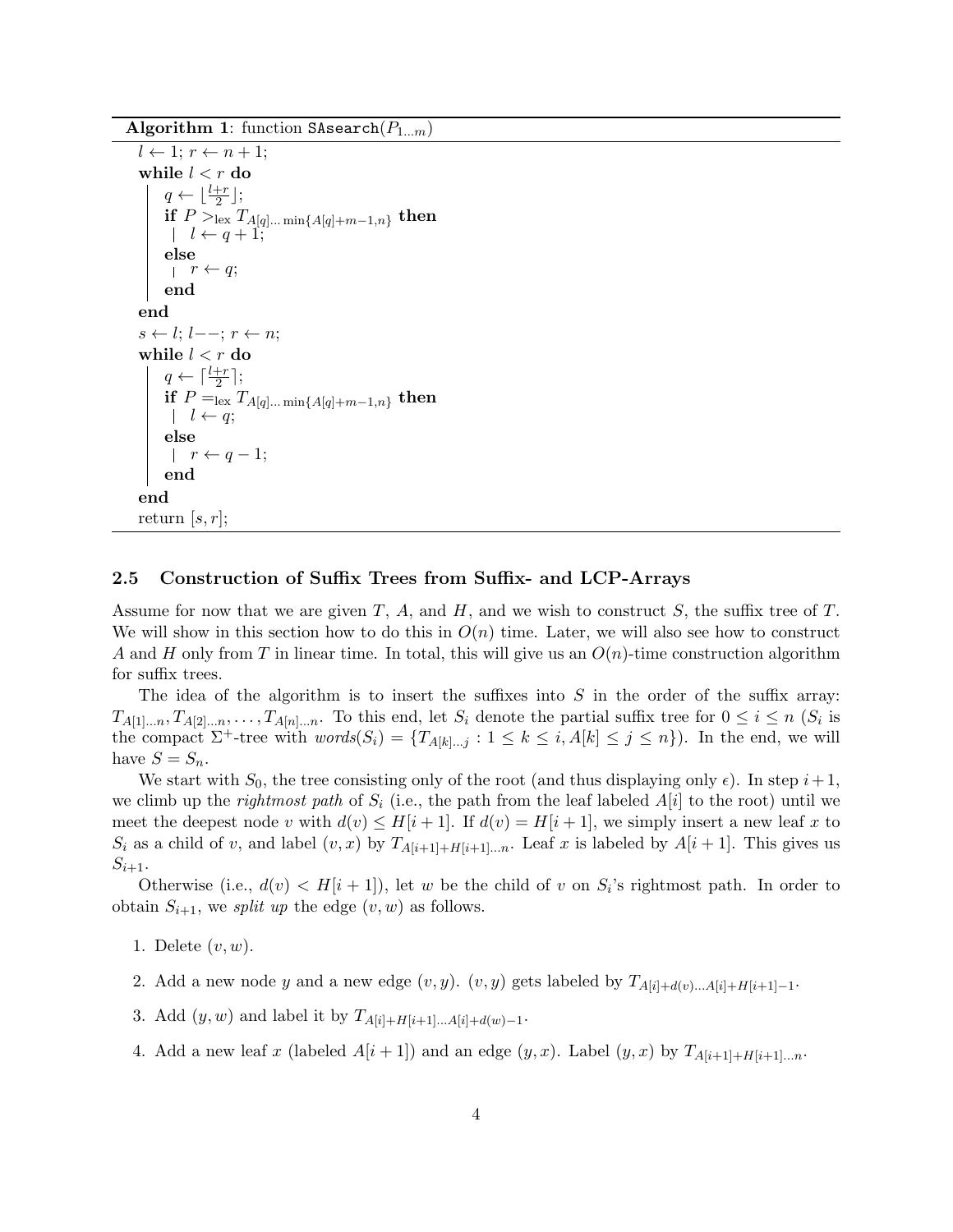The correctness of this algorithm follows from observations 1 and 2 above. Let us now consider the execution time of this algorithm. Although climbing up the rightmost path could take  $O(n)$ time in a single step, a simple amortized argument shows that the running time of this algorithm can be bounded by  $O(n)$  in total: each node traversed in step i (apart from the last) is removed from the rightmost path and will not be traversed again for all subsequent steps  $j > i$ . Hence, at most 2n nodes are traversed in total.

**Theorem 4.** We can construct T's suffix tree in linear time from T's suffix- and LCP-array.

### 2.6 Linear-Time Construction of Suffix Arrays

For an easier presentation, we assume in this section that T is index from 0 to  $n-1$ ,  $T = t_0t_1 \ldots t_{n-1}$ .

**Definition 7.** If x mod  $y = z$ , we write  $x \equiv z \pmod{y}$  or simply  $x \equiv z(y)$ .

Our general approach will be *recursive*: first construct the suffix array  $A_{12}$  for the suffixes  $T_{i...n}$ with  $i \neq 0$ (3) by a recursive call to the suffix sorting routine. From this, derive the suffix array  $A_0$ for the suffixes  $T_{i...n}$  with  $i \equiv 0(3)$ . Then merge  $A_{12}$  and  $A_0$  to obtain the final suffix array.

#### 2.6.1 Creation of  $A_{12}$  by Recursion

In order to call the suffix sorting routine recursively, we need to construct a new text  $T'$  from whose suffix array A' we can derive  $A_{12}$ . To this end, we look at all *character triplets*  $t_i t_{i+1} t_{i+2}$ with  $i \neq 0$ (3), and sort the resulting set of triplets  $S = \{t_it_{i+1}t_{i+2} : i \neq 0$ (3)} with a bucket-sort in  $O(n)$  time. (To have all triplets well-defined, we pad T with sufficiently many \$'s at the end.)

We define T' as follows: its first half consists of the bucket-numbers of  $t_i t_{i+1} t_{i+2}$  for increasing  $i \equiv 1(3)$ , and its second half consists of the same for the triplets with  $i \equiv 2(3)$ .

We now build the suffix array  $A'$  for  $T'$  by a recursive call (stop the recursion if  $|T'| = O(1)$ ). This already gives us sorting of the suffixes starting at positions  $i \neq 0(3)$ , because of the following:

- The suffixes starting at  $i \equiv 2(3)$  in T have a one-to-one correspondence to the suffixes in T' and are hence in correct lexicographic order.
- The suffixes starting at  $i \equiv 1(3)$  in T are longer than they should be (because of the bucket numbers of the triplets starting at  $2(3)$ , but due to the \$'s in the middle of  $T'$  this "tail" does not influence the result.

Thus, all that remains to be done is to convert the indices in  $T'$  to indices in  $T$ , which is done as follows:

$$
A_{12}[i] = \begin{cases} 1 + 3A'[i] & \text{if } A'[i] < \lceil \frac{|T'|}{2} \rceil \\ 2 + 3(A'[i] - \lceil \frac{|T'|}{2} \rceil) & \text{otherwise} \end{cases}
$$

### 2.6.2 Creation of  $A_0$

The following lemma follows immediately from the definition of  $A_{12}$ .

**Lemma 5.** Let  $i, j \equiv 0(3)$ . Then  $T_{i...n} < T_{j...n}$  iff  $t_i < t_j$ , or  $t_i = t_j$  and  $i+1$  appears before  $j+1$ in  $A_{12}$ .

This suggests the following strategy to construct  $A_0$ :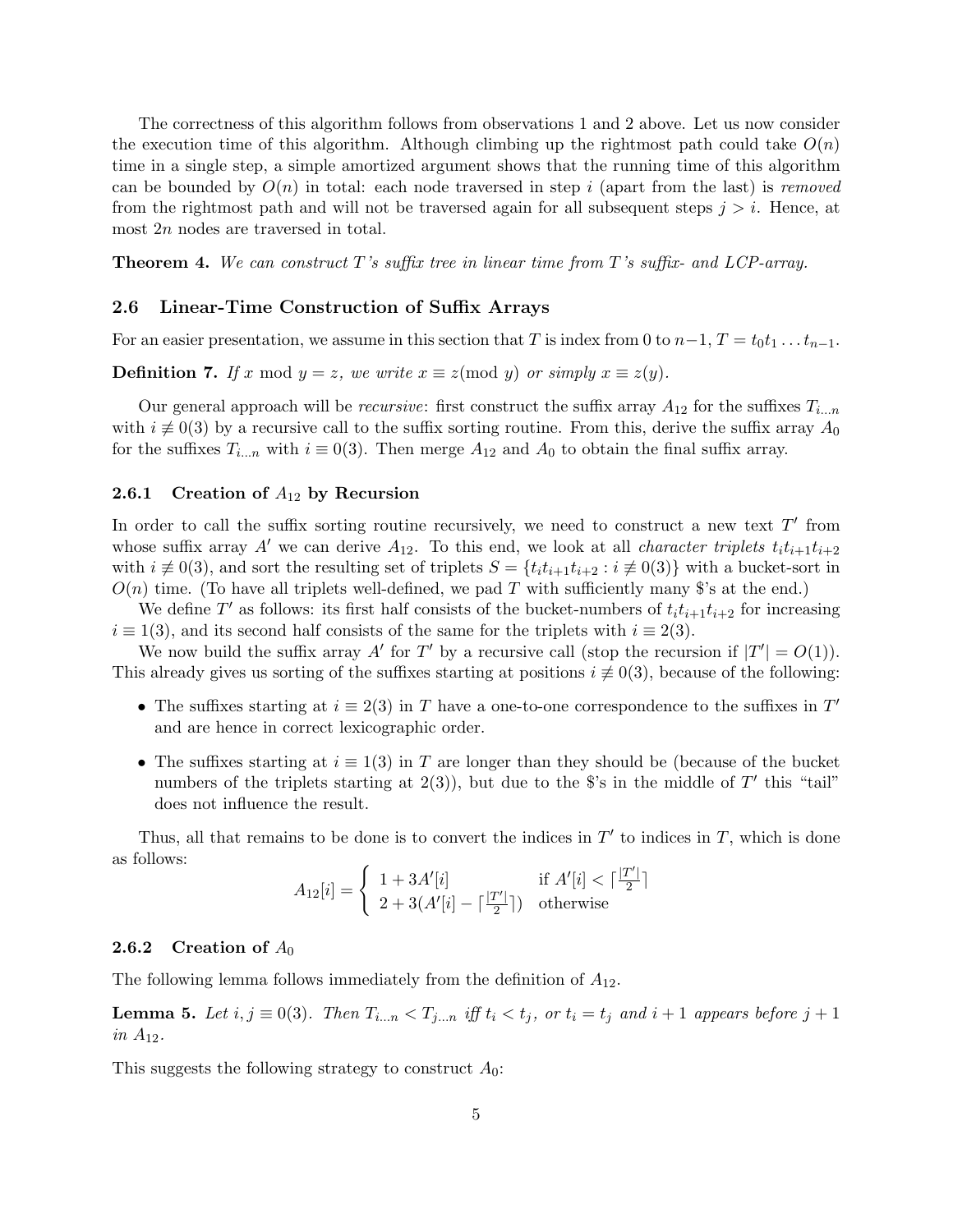- 1. Initialize  $A_0$  with all numbers  $0 \leq i < n$  for which  $i \equiv 0(3)$ .
- 2. Bucket-sort  $A_0$ , where  $A_0[i]$  has sort-key  $t_{A_0[i]}$ .
- 3. In a left-to-right scan of  $A_{12}$ : if  $A_{12}[i] \equiv 1(3)$ , move  $A_{12}[i] 1$  to the current beginning of its bucket.

### 2.6.3 Merging  $A_{12}$  with  $A_0$

We scan  $A_0$  and  $A_{12}$  simultaneously. The suffixes from  $A_0$  and  $A_{12}$  can be compared among each other in  $O(1)$  time by the following lemma, which follows again directly from the definition of  $A_{12}$ .

**Lemma 6.** Let  $i \equiv 0(3)$ .

- 1. If  $j \equiv 1(3)$ , then  $T_{i...n} < T_{j...n}$  iff  $t_i < t_j$ , or  $t_i = t_j$  and  $i+1$  appears before  $j+1$  in  $A_{12}$ .
- 2. If  $j \equiv 2(3)$ , then  $T_{i...n} < T_{j...n}$  iff  $t_i < t_j$ , or  $t_i = t_j$  and  $t_{i+1} < t_{j+1}$ , or  $t_i t_{i+1} = t_j t_{j+1}$  and  $i+2$  appears before  $j+2$  in  $A_{12}$ .

One should note that in both of the above cases the values  $i + 1$  and  $j + 1$  (or  $i + 2$  and  $j + 2$ , respectively) appear in  $A_{12}$  — this is why it is enough to compare at most 2 characters before one can derive the lexicographic order of  $T_{i...n}$  and  $T_{j...n}$  from  $A_{12}$ .

In order to check efficiently whether i appears before j in  $A_{12}$ , we need the inverse suffix array  $A_{12}^{-1}$  of  $A_{12}$ , defined by  $A_{12}^{-1}[A_{12}[i]] = i$  for all i. With this, it is easy to see that i appears before j in  $A_{12}$  iff  $A_{12}^{-1}[i] < A_{12}^{-1}[j]$ .

The running time  $\mathcal{T}(n)$  of the whole suffix sorting algorithm presented in this section is given by the recursion  $\mathcal{T}(n) = \mathcal{T}(2n/3) + O(n)$ , which solves to  $\mathcal{T}(n) = O(n)$ .

**Theorem 7.** We can construct the suffix array for a text of length n in  $O(n)$  time.

### 2.7 Linear-Time Construction of LCP-Arrays

It remains to be shown how the LCP-array H can be constructed in  $O(n)$  time. Here, we assume that we are given T, A, and  $A^{-1}$ , the latter being the inverse suffix array.

We will construct H in the order of the inverse suffix array (i.e., filling  $H[A^{-1}[i]]$  before  $H[A^{-1}[i+1]]$ , because in this case we know that H cannot decrease too much, as shown next.

Going from suffix  $T_{i...n}$  to  $T_{i+1...n}$ , we see that the latter equals the former, but with the first character  $t_i$  truncated. Let  $h = H[i]$ . Then the suffix  $T_{j...n}$ ,  $j = A[A^{-1}[i]-1]$ , has a longest common prefix with  $T_{i...n}$  of length h. So  $T_{i+1...n}$  has a longest common prefix with  $T_{j+1...n}$  of length  $h-1$ . But every suffix  $T_{k...n}$  that is lexicographically between  $T_{j+1...n}$  and  $T_{i+1...n}$  must have a longest common prefix with  $T_{j+1...n}$  that is at least  $h-1$  characters long (for otherwise  $T_{k...n}$  would not be in lexicographic order). We have thus proved the following:

Lemma 8. For all  $1 \leq i < n$ :  $H[A^{-1}[i+1]] \geq H[A^{-1}[i]] - 1$ .

This gives rise to the following elegant algorithm to construct  $H$ :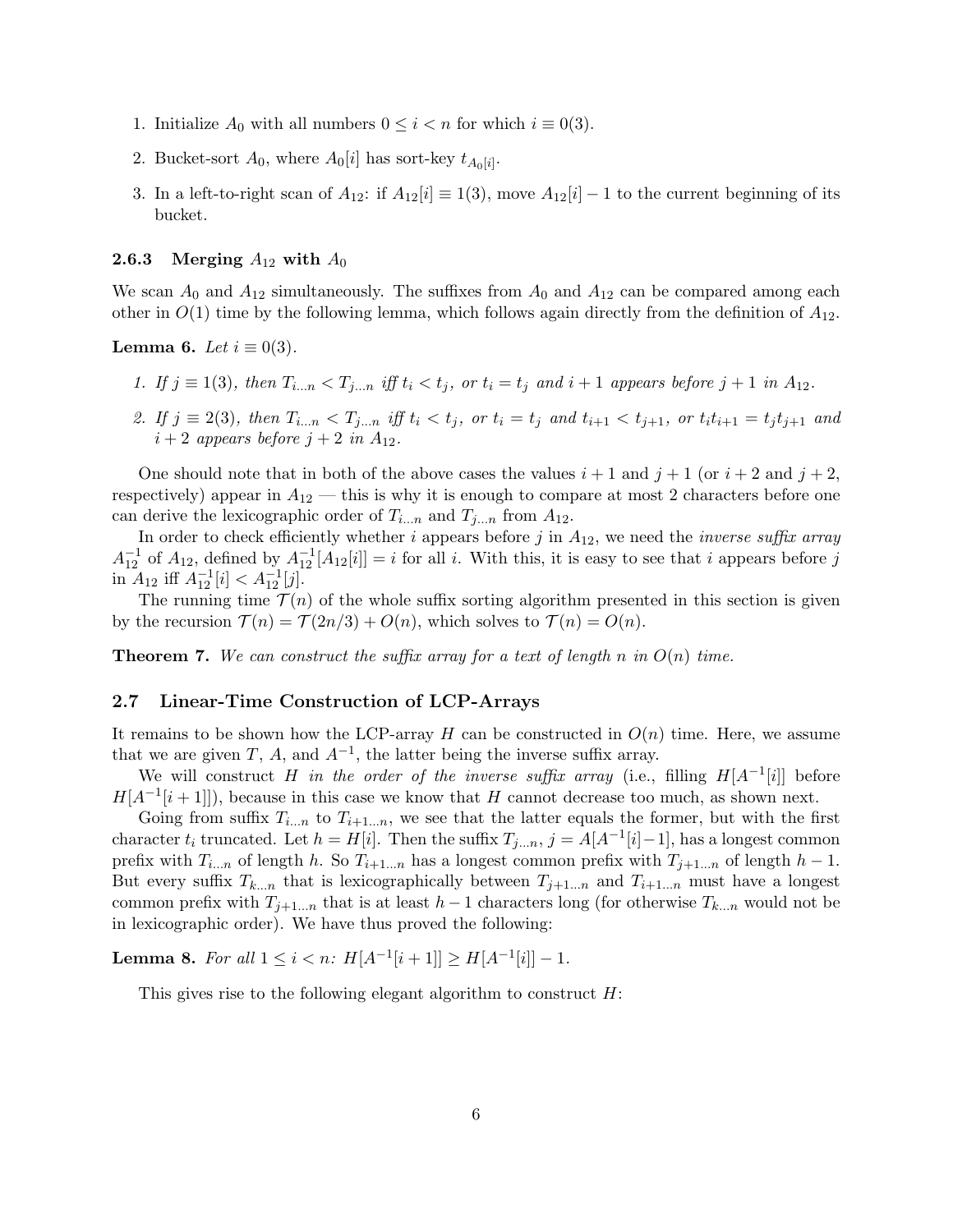Algorithm 2: Linear-Time Construction of the LCP-Array

 $1 \; h \leftarrow 0, H[1] \leftarrow 0$ 2 for  $i = 1, \ldots, n$  do  $\texttt{3} \ \ \ \ \ \ \ \ \ \text{if} \ \ A^{-1}[i] \neq 1 \ \ \text{then}$ 4 | | while  $t_{i+h} = t_{A[A^{-1}[i]-1]+h}$  do  $h \leftarrow h + 1$ 5  $\left| \right|$   $H[A^{-1}[i]] \leftarrow h$ 6 |  $h \leftarrow \max\{0, h-1\}$ 7 end 8 end

The linear running time follows because h is always less than n and decreased at most n times in line 6. Hence, the number of times where k is increased in line 4 is bounded by n, so there are at most 2n character comparisons in the whole algorithm. We have proved:

**Theorem 9.** The LCP-array for a text of length n can be constructed in  $O(n)$  time.

### 3 Repeats

**Definition 8.** Let  $T = t_1 t_2 \ldots t_n$  be a text of length n. A triple  $(i, h, \ell)$  with  $1 \leq i < j \leq n - \ell + 1$ is called repeat if  $T_{i...i+\ell-1} = T_{j...j+\ell-1}$ .

We look at three different tasks:

- 1. Output all triples  $(i, j, \ell)$  that are a repeat according to Def. 8.
- 2. Output all strings  $\alpha \in \Sigma^*$  such that there is a repeat  $(i, j, \ell)$  with  $T_{i...i+\ell-1} = \alpha (= T_{j...j+\ell-1}).$
- 3. Like (2), but instead of outputting  $\alpha$  just output a pair  $(l, r)$  with  $\alpha = T_{l...r}$ .

Task (1) yields probably many triples (consider  $T = \mathbf{a}^n$ ), whereas the returned strings in task (2) may probably be very long. The ouput in task (3) may be seen as a space-efficient representation of (2). Nevertheless, in most cases we are happy with repeats that cannot be extended, as captured in the following section.

### 3.1 Maximal Repeats

**Definition 9.** A repeat  $(i, j, \ell)$  is called

- left-maximal, if  $t_{i-1} \neq t_{i-1}$ .
- right-maximal, if  $t_{i+\ell} \neq t_{j+\ell}$ .
- maximal, if it is both left- and right-maximal.

To make this definition valid for the text borders, we extend T with  $t_0 = \mathcal{L}$  to the left, and with  $t_{n+1} =$  \$ to the right  $(\mathcal{L}, \mathcal{L}, \mathcal{L})$ .

**Observation 3.** If  $(i, j, \ell)$  is a right-maximal repeat, then there must be an internal node v in T's suffix tree S with  $\overline{v} = T_{i...i+\ell-1}$ . For otherwise S could not display both  $T_{i...i+\ell}$  and  $T_{j...j+\ell}$ , which must be different due to  $t_{i+\ell} \neq t_{j+\ell}$ .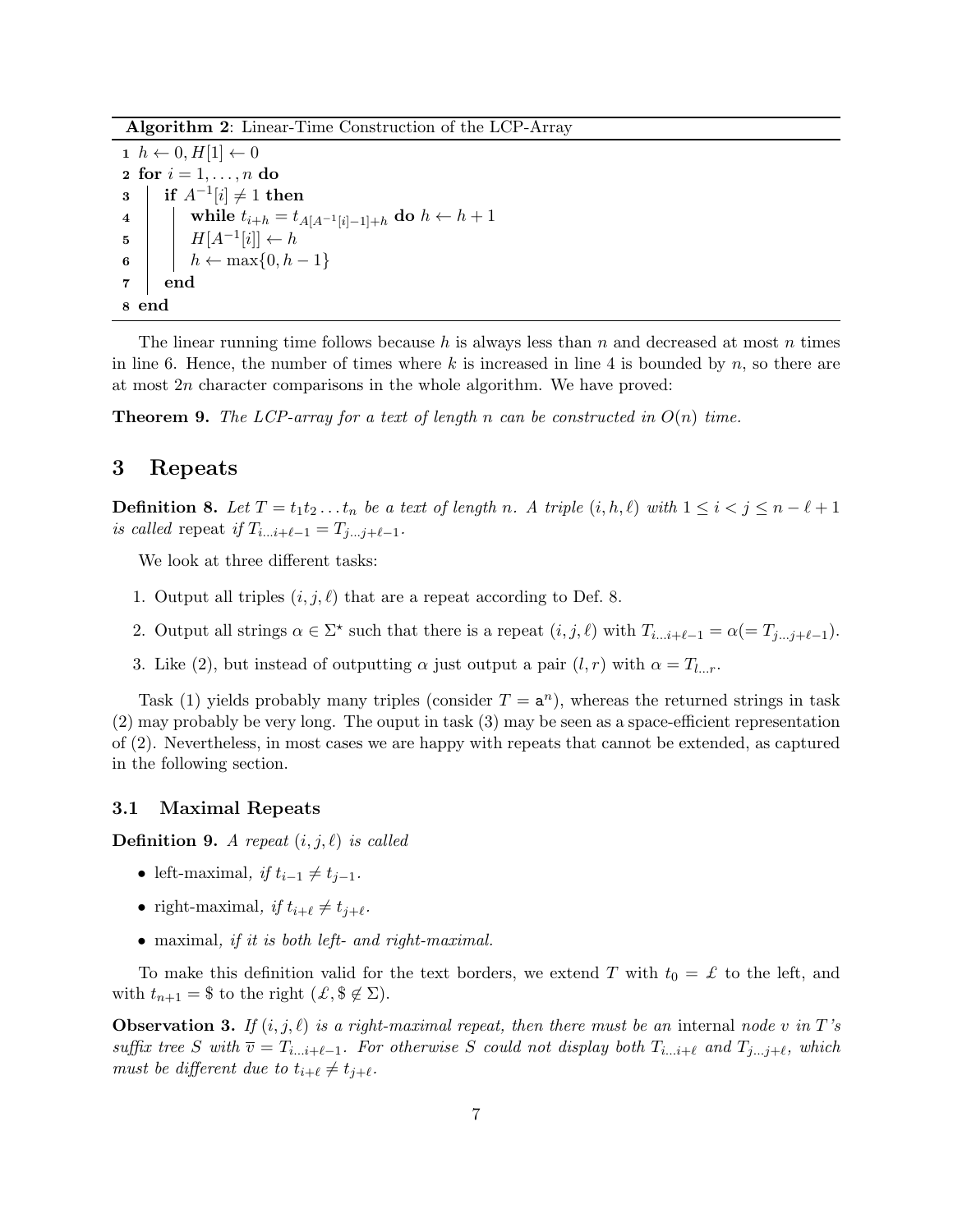Let

 $\mathcal{R}_T = \{ \alpha \in \Sigma^* \; : \; \text{there is a maximal repeat } (i, j, \ell) \text{ with } T_{i \dots i + \ell - 1} = \alpha \}$ 

be the set of T's maximal repeat strings (task  $(2)$  above). Then the observation above shows that  $|\mathcal{R}_T| < n$ , as there are only n leaves and hence less than n internal nodes in the suffix tree. Hence, for task (3) we should be able to come up with a  $O(n)$ -time algorithm.

It remains to show how left-maximality can be checked efficiently.

**Definition 10.** Let S be T's suffix tree. A node v in S is called left-diverse if there are at least two leaves  $b_1$  and  $b_2$  below v such that  $t_{\ell(b_1)-1} \neq t_{\ell(b_2)-1}$ . [Recall that  $\ell(\cdot)$  denotes the leaf label (=suffix number)]. Character  $t_{\ell(v)-1}$  is called v's left-character.

**Lemma 10.** A repeat  $(i, j, \ell)$  is maximal iff there is left-diverse node v in T's suffix tree S with  $\overline{v} = T_{i...i+\ell-1}.$ 

Proof. It remains to care about left-maximality.

" $\Rightarrow$ " Let  $(i, j, \ell)$  be maximal. Let v be the node in S with  $\overline{v} = T_{i...i+\ell-1}$ , which must exist due to right-maximality. Due to left-maximality, we know  $t_{i-1} \neq t_{i-1}$ . Hence there are two different leaves  $b_1$  and  $b_2$  below with  $\ell(b_1) = i$  and  $\ell(b_2) = j$ . So v is left-diverse.

"⇐" analogous.

This yields the following **algorithm** to compute  $\mathcal{R}_T$ :

In a depth-first search through S do:

- $-$  Let  $v$  be the current node.
- If v is a leaf: propagate v's left-character to its parent.
- If v is internal with children  $v_1, \ldots, v_k$ :
	- $*$  If one of the  $v_i$ 's is left-diverse, or if at least two of the  $v_i$ 's have a different leftcharacter: output  $\overline{v}$  and propagate "left-diverse" to the parent.
	- $*$  Otherwise, propagate the unique left-character of the  $v_i$ 's to the parent.

We formulated the above algorithm to solve task (2) above, but it can easily be adapted to task  $(1)$  or  $(3)$ . Note in particular the *linear* running time for  $(3)$ . For  $(1)$ , we also have to propagate lists of positions  $L_a(v)$  to the parent, where  $L_a(v)$  contains all leaf labels below v that have  $a \in \Sigma$ as their left-character. These lists have to be concatenated in linear time (using linked lists with additional pointers to the ends), and in each step we have to output the Cartesian product of  $L_a(v)$ and  $L_b(v)$  for all  $a, b \in \Sigma$ ,  $a \neq b$ . The resulting algorithm is still optimal (in an output-sensitive meaning).

### 3.2 Super-Maximal Repeats

The maximal repeats in Def. 9 can still contain other maximal repeats, as the example  $T =$ axybxxyyyaxyb shows (both xy and axyb are maximal repeats, for example). This is prevented by the following definition:

 $\Box$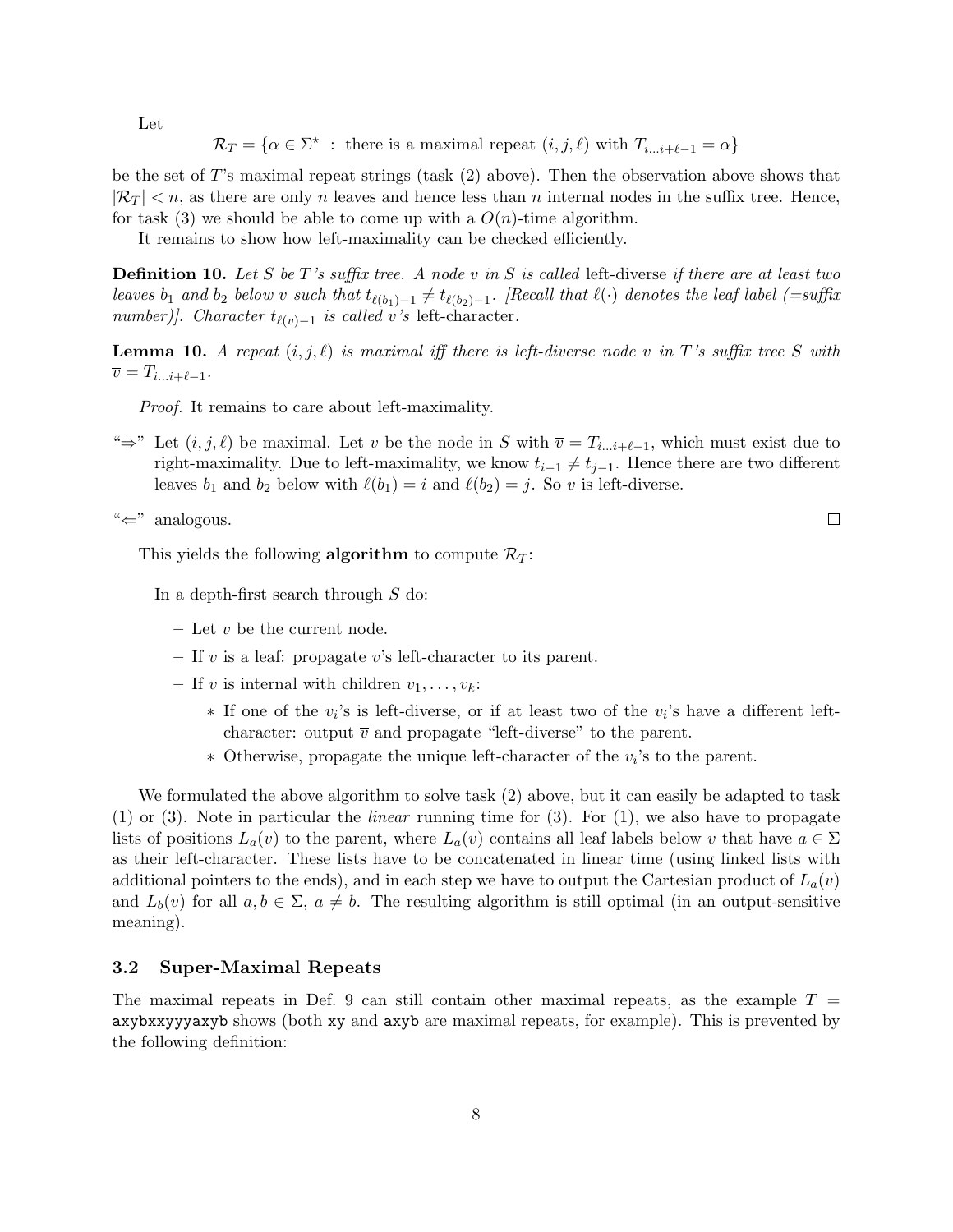**Definition 11.** A maximal repeat  $(i, j, \ell)$  is called super-maximal if there is no maximal repeat  $(i', j', \ell')$  such that  $T_{i...i+\ell-1}$  is a proper subword of  $T_{i'...i'+\ell-1}$ .

The algorithmic difference to the previous section is that we only have to consider internal nodes whose children are all leaves. Hence, we can also report all k super-maximal repeats in output-optimal time  $O(n + k)$ .

#### 3.3 Longest Common Substrings

As a last simple example of repeated sequences, consider the following problem: We are given two strings  $T_1$  and  $T_2$ . Our task is to return the longest string  $\alpha \in \Sigma^*$  which occurs in both  $T_1$  and  $T_2$ .

Computer-science pioneer Don Knuth conjectured in the late 60's that no linear-time algorithm for this problem can exist. However, he was deeply wrong, as suffix trees make the solution almost trivial: Build a suffix tree S for  $T = T_1 \# T_2$ . In a DFS through S (where v is the current node), propagate to v's parent from which of the  $T_i$ 's the suffixes below v come (either from  $T_1$ ,  $T_2$ , or from both). During the DFS, remember the node  $w$  of greatest string depth which has suffixes from both  $T_1$  and  $T_2$  below it. In the end,  $\overline{w}$  is the solution. Total time is  $O(n)$  for  $n = |T_1| + |T_2|$ .

# 4 Tandem Repeats and Related Repetitive Structures

As usual, let  $T = t_1t_2...t_n$  be a string of length n over an alphabet  $\Sigma$ . Our ultimate goal will be to find all tandem repeats in T, i.e. subwords of the form  $\alpha\alpha$  for some  $\alpha \in \Sigma^+$ . Recall that  $T_{i...j}$  is a shorthand for  $t_i t_{i+1} \ldots t_j$ , and is defined to be the empty string  $\epsilon$  if  $j < i$ .

### 4.1 Range Minimum Queries

Range Minimum Queries (RMQs) are a versatile tool for many tasks in exact and approximate pattern matching, as we shall see at various points in this Vorlesung. They ask for the position of the minimum element in a specified sub-array, formally defined as follows.

**Definition 12.** Given an array  $H[1,n]$  of n integers (or any other objects from a totally ordered universe) and two indices  $1 \leq i \leq j \leq n$ , RMQ $_H(i, j)$  is defined as the position of the minimum in H's sub-array ranging from i to j, in symbols:  $\text{RMQ}_H(i, j) = \text{argmin}_{i \leq k \leq j} H[k].$ 

We often omit the subscript  $H$  if the array under consideration is clear from the context.

Of course, an RMQ can be answered in a trivial manner by scanning  $H[i, j]$  (H's sub-array ranging from position i to j) for the minimum each time a query is posed. In the worst case, this takes  $O(n)$  query time.

However, if  $H$  is static and known in advance, and there are several queries to be answered on-line, it makes sense to preprocess  $H$  into an auxiliary data structure (called *index* or *scheme*) that allows to answer future queries faster. As a simple example, we could precompute all possible  $\binom{n+1}{2}$  $\binom{+1}{2}$  RMQs and store them in a table M of size  $O(n^2)$  — this allows to answer future RMQs in  $O(1)$  time by a single lookup at the appropriate place in M.

We will show at a later point that this naive approach can be dramatically improved, as the following proposition anticipates:

**Proposition 11.** An array of length n can be preprocessed in time  $O(n)$  such that subsequent range minimum queries can be answered in optimal  $O(1)$  time.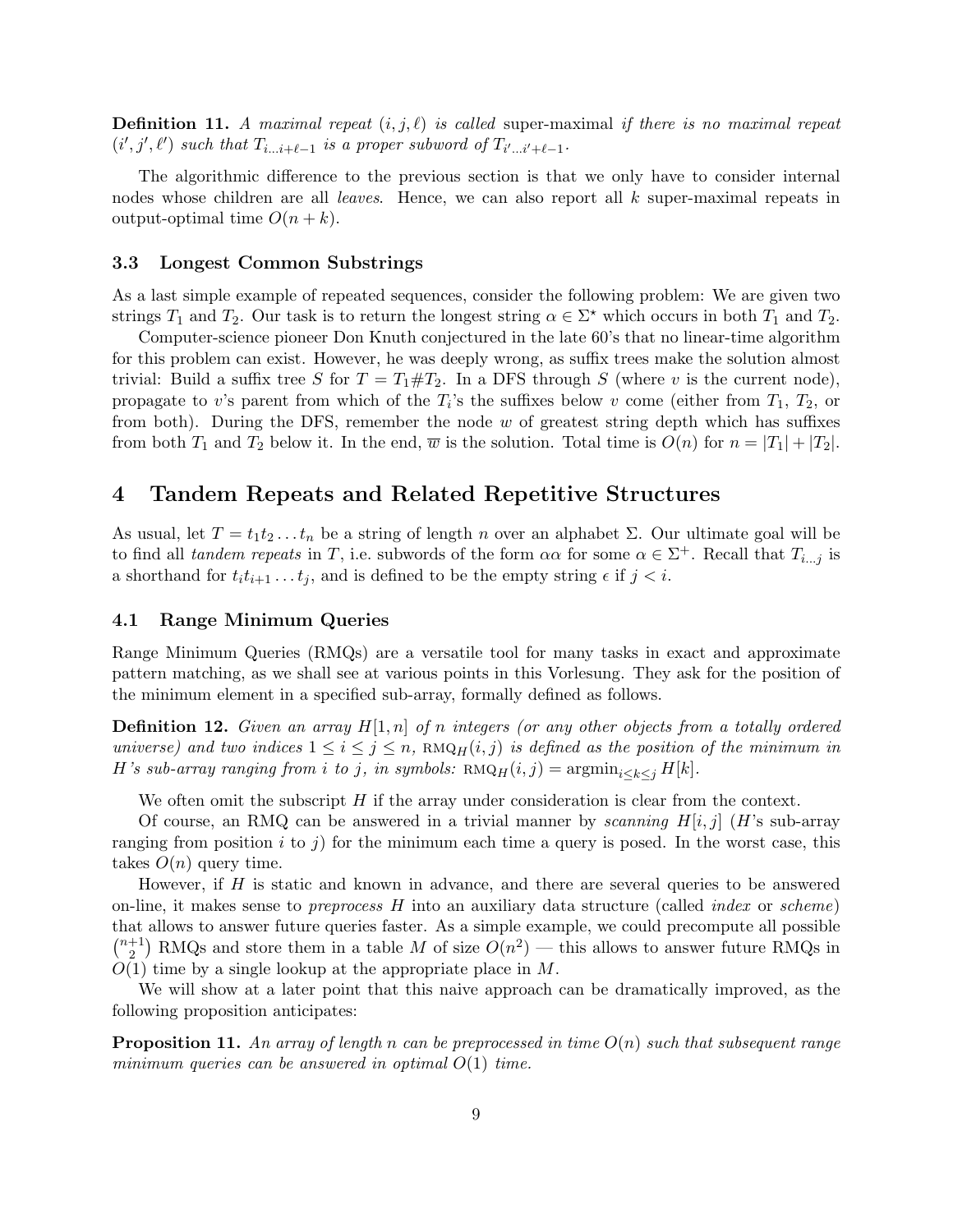### 4.2 Longest Common Prefixes and Suffixes

An indispensable tool in pattern matching are efficient implementations of functions that compute longest common prefixes and longest common suffixes of two strings. We will be particularly interested in longest common prefixes of suffixes from the same string  $T$ :

**Definition 13.** For a text T of length n and two indices  $1 \leq i, j \leq n$ ,  $LCP_T(i, j)$  denotes the length of the longest common prefix of the suffixes starting at position i and j in  $T$ , in symbols: LCP<sub>T</sub>(*i*, *j*) = max{ $\ell \ge 0$  :  $T_{i...i+\ell-1} = T_{j...j+\ell-1}$ .

Note that  $LCP(\cdot)$  only gives the *length* of the matching prefix; if one is actually interested in the *prefix* itself, this can be obtained by  $T_{1... \text{LCP}(i,j)}$ .

Note also that the LCP-array  $H$  from Sect. 2.3 holds the lengths of longest common prefixes of lexicographically consecutive suffixes:  $H[i] = \text{LCP}(A[i], A[i-1])$ . Here and in the remainder of this chapter,  $A$  is again the suffix array of text  $T$ .

But how do we get the lcp-values of suffixes that are not in lexicographic neighborhood? The key to this is to employ RMQs over the LCP-array, as shown in the next lemma (recall that  $A^{-1}$ denotes the inverse suffix array of T).

**Lemma 12.** Let  $i \neq j$  be two indices in T with  $A^{-1}[i] < A^{-1}[j]$  (otherwise swap i and j). Then LCP $(i, j) = H[\text{RMQ}_H(A^{-1}[i] + 1, A^{-1}[j])].$ 

*Proof.* First note that any common prefix  $\omega$  of  $T_{i...n}$  and  $T_{j...n}$  must be a common prefix of  $T_{A[k]...n}$  for all  $A^{-1}[i] \leq k \leq A^{-1}[j]$ , because these suffixes are lexicographically *between*  $T_{i...n}$  and  $T_{j...n}$  and must hence start with  $\omega$ . Let  $m = \text{RMQ}_H(A^{-1}[i] + 1, A^{-1}[j])$  and  $\ell = H[m]$ . By the definition of H,  $T_{i...i+\ell-1}$  is a common prefix of all suffixes  $T_{A[k]...n}$  for  $A^{-1}[i] \leq k \leq A^{-1}[j]$ . Hence,  $T_{i...i+\ell-1}$  is a common prefix of  $T_{i...n}$  and  $T_{j...n}$ .

Now assume that  $T_{i...i+\ell}$  is also a common prefix of  $T_{i...n}$  and  $T_{j...n}$ . Then, by the lexicographic order of A,  $T_{i...i+\ell}$  is also a common prefix of  $T_{A[m-1]...n}$  and  $T_{A[m]...n}$ . But  $|T_{i...i+\ell}| = \ell + 1$ , contradicting the fact that  $H[m] = \ell$  tells us that  $T_{A[m-1]...n}$  and  $T_{A[m]...n}$  share no common prefix of length more than  $\ell$ .  $\Box$ 

The above lemma implies that with the inverse suffix array  $A^{-1}$ , the LCP-array H, and constanttime RMQs on  $H$ , we can answer lcp-queries for arbitrary suffixes in  $O(1)$  time.

Now consider the "reverse" problem, that of finding longest common suffixes of prefixes.

**Definition 14.** For a text T of length n and two indices  $1 \leq i, j \leq n$ ,  $LCS_T(i,j)$  denotes the length of the longest common suffix of the prefixes ending at position  $i$  and  $j$  in  $T$ , in symbols:  $\text{LCS}_T(i, j) = \max\{k \geq 0 : T_{i-k+1...i} = T_{j-k+1...i}\}.$ 

For this, it suffices to build the *reverse* string  $\tilde{T}$ , and prepare it for lcp-queries as shown before. Then  $LCS_T(i, j) = LCP_{\tilde{T}}(n - i + 1, n - j + 1).$ 

### 4.3 Tandem Repeats and Runs

**Definition 15.** A string  $S \in \Sigma^*$  that can be written as  $S = \omega^k$  for  $\omega \in \Sigma^+$  and  $k \geq 2$  is called a tandem repeat.

The usual task is to extract all tandem repeats from a given sequence of nucleotides (or, less common, amino acids). We refer the reader to Sect. 7.11.1 of D. Gusfield's textbook for the significance of tandem repeats in computational biology.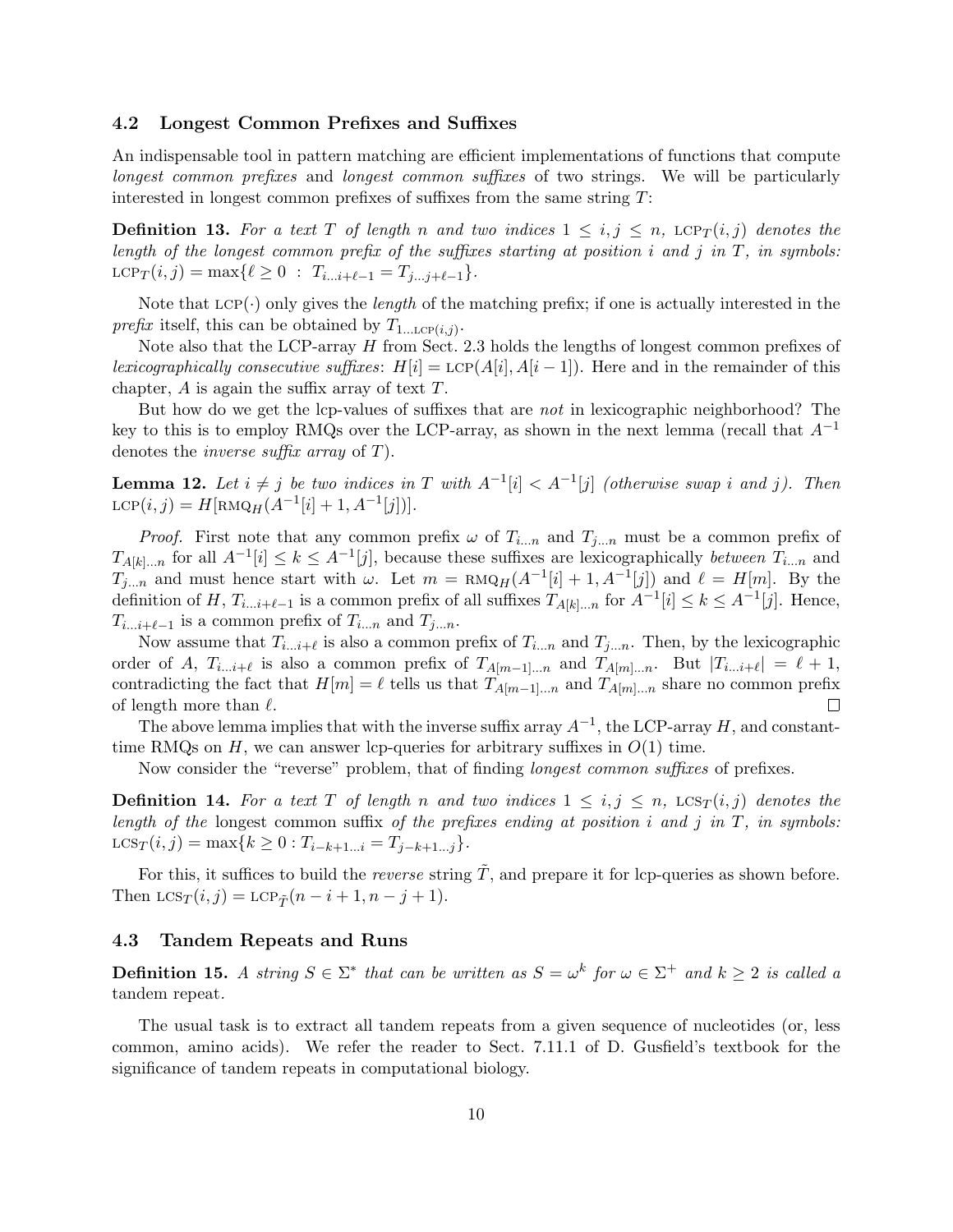To cope with the existence of overlapping tandem repeats, the concept of runs turns out to be useful.

**Definition 16.** Given indices b and e with  $1 \leq b \leq e \leq n$  and an integer  $\ell \geq 1$ , the triple  $(b, e, \ell)$ is called a run in T if

1.  $T_{b\dots e} = \omega^k \nu$  for some  $\omega \in \Sigma^{\ell}$  and  $k \geq 2$ , and  $\nu \in \Sigma^*$  a (possibly empty) proper prefix of  $\omega$ .

2. If  $b > 1$ , then  $t_{b-1} \neq t_{b+\ell-1}$  ("maximality to the left").

3. If  $e < n$ , then  $t_{e+1} \neq t_{e-\ell+1}$  ("maximality to the right").

4. There is no  $\ell' < \ell$  such that  $(b, e, \ell')$  is also a run ("primitiveness of  $\omega$ ").

Integer  $\ell$  is called the period of the run, and  $\frac{e-b+1}{\ell}$  its (rational) exponent.

It should be clear that each tandem repeat is contained in a run, and that tandem repeats can be easily extracted from runs. Hence, from now on we concentrate on the *computation of all runs* in T.

The following lemma, which is sometimes taken as the definition of runs, follows easily from Definition 16.

**Lemma 13.** Let  $(b, e, l)$  be a run in T. Then  $t_{i-\ell} = t_i$  for all  $b + l \leq j \leq e$ .

*Proof.* We know that  $T_{b\dots e} = \omega^k \nu$  for some  $\omega$  with  $|\omega| = \ell$  and  $\nu$  a proper prefix of  $\omega$ . If j is inside of the *i*'th occurrence of  $\omega$  in  $T_{b\dots e}$  ( $i \ge 2$ ), going  $\ell$  positions to the left gives the same character in the  $(i - 1)$ 'th occurrence of  $\omega$  in  $T_{b...e}$ . The same is true if j is inside of  $\nu$ , because  $\nu$  is a prefix of  $\omega$ . is a prefix of  $\omega$ .

The following proposition has a venerable history in computer science. Proving it has become simpler since the original publication of Kolpakov and Kucherov from 1999, but it would still take about 4 pages of dense mathematics, so we omit the proof in this Vorlesung.

**Proposition 14.** The number of runs in a text of length n is in  $O(n)$ .

We now give a first hint at how we can use our previous knowledge to tackle the computation of all runs. From this point onwards, we will not require the period of a run be minimal (fourth point in Definition 16) — this condition can be easily incorporated into the whole algorithm.

**Lemma 15.** For  $\ell \leq \lfloor \frac{n}{2} \rfloor$  and an index j with  $\ell < j \leq n - \ell + 1$ , let  $s = \text{LCS}(j - 1, j - \ell - 1)$  and  $p = \text{LCP}(j, j - \ell)$ . Then the following three statements are equivalent:

- 1. There is a run  $(b, e, \ell)$  in T with  $b + \ell \leq j \leq e + 1$
- 2.  $s + p > \ell$
- 3.  $(j \ell s, j + p 1, \ell)$  is a run in T

*Proof.* (1)⇒(2): Let  $(b, e, l)$  be the run. We decompose  $T_{b...e}$  into three strings  $u, v, w$  with  $u = T_{b...j-\ell-1}, v = T_{j-\ell...j-1}$ , and  $w = T_{j...e}$ , so that  $T_{b...e} = uvw$  (u and w are possibly empty). Due to Lemma 13, we have that  $|u| = s$  and  $|w| = p$ . Because  $|v| = \ell$  by construction and  $|T_{b...e}| = e - b + 1$ , we get

$$
s + p + \ell = |T_{b...e}| = e - b + 1 \ge 2\ell,
$$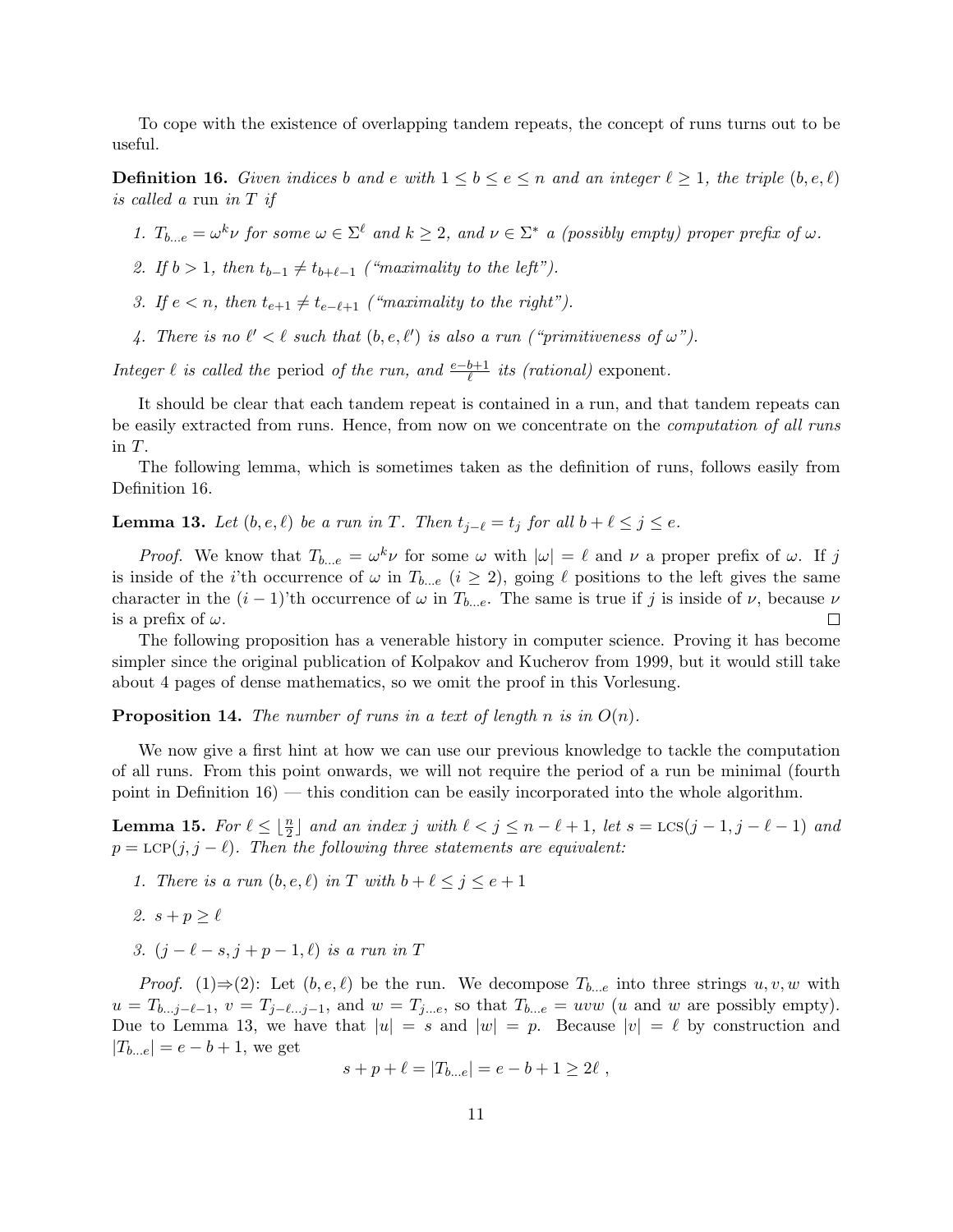where the last inequality follows from the " $k \geq 2$ " in Definition 16. Hence,  $s + p \geq \ell$ . (2)⇒(3): Let  $s + p \ge \ell$ . First note that due to the definition of lcp/lcs, we get that

$$
T_{j-\ell-s...j-\ell+p-1} = T_{j-s...j+p-1} . \tag{*}
$$

Let  $\omega = T_{j-\ell-s...j-s-1}$  be the prefix of  $T_{j-\ell-s...j-\ell+p-1}$  of length  $\ell$ . Due to (∗) and the fact that  $s + p \geq \ell$  implies that  $j - \ell - s + (s + p) \geq j - s$ , we get  $T_{j-s...j+\ell-s-1} = \omega$ . This continues until no additional  $\omega$  fits before position  $j + p - 1$ . We then define the remaining prefix of  $\omega$  that fits before position  $j + p - 1$  as  $\nu$  — this shows that  $T_{j-\ell-s...j+p-1} = \omega^k \nu$  for some  $k \geq 2$ . Further, because of the maximality of lcp/lcs we see that  $t_{j-\ell-s-1} \neq t_{j-s-1}$ , and likewise  $t_{j+p} \neq t_{j+p-\ell}$ . Hence,  $(j - \ell - s, j + p - 1, \ell)$  is a run in T.  $(3) \Rightarrow (1)$ : This is obvious.  $\Box$ 

### 4.4 Algorithm

Lemma 15 gives rise to a first algorithm for computing all the runs in  $T$ : simply check for every possible period  $\ell \leq \lfloor \frac{n}{2} \rfloor$  and every j if there is a run  $(b, e, \ell)$  with  $b+\ell \leq j \leq e+1$ , using the lemma.

A key insight is that  $e + 1 \ge b + 2\ell$  for every run  $(b, e, \ell)$ , and hence we can increase j by  $\ell$  after every check at position  $j$ , without missing any runs. The following pseudo-code incorporates these ideas.

**Algorithm 3:**  $O(n \log n)$ -algorithms for locating all runs in a string

for  $\ell = 1, \ldots, \lfloor \frac{n}{2} \rfloor$ 1 for  $\ell = 1, \ldots, \lfloor \frac{n}{2} \rfloor$  do 2  $j \leftarrow 2\ell + 1$ 3 while  $j \leq n+1$  do 4  $s \leftarrow \text{LCS}(j-1, j-\ell-1)$ 5  $p \leftarrow \text{LCP}(j, j - \ell)$ <br>6 if  $s + p > \ell$  and p 6 if  $s + p \ge \ell$  and  $p < \ell$  then output the run  $(j - \ell - s, j + p - 1, \ell)$ <br>
7  $i \leftarrow j + \ell$  $i \leftarrow i + \ell$ 8 end 9 end

In step  $\ell$  of the outer for-loop,  $\lceil \frac{n}{\ell} \rceil$  $\frac{n}{\ell}$  positions j are tested in the inner while-loop. Hence, the total running time is order of

$$
\sum_{\ell=1}^{n/2} \frac{n}{\ell} \le n \sum_{\ell=1}^{n} \frac{1}{\ell} = O(n \log n) .
$$

Hence, we get:

**Theorem 16.** We can find all runs in a string of length n in  $O(n \log n)$  time.

In fact, some subtle refinements of the above algorithm (which we do not discuss in this Vorlesung due to lack of time) lead to:

**Proposition 17.** We can find all runs in a string of length n in  $O(n)$  time.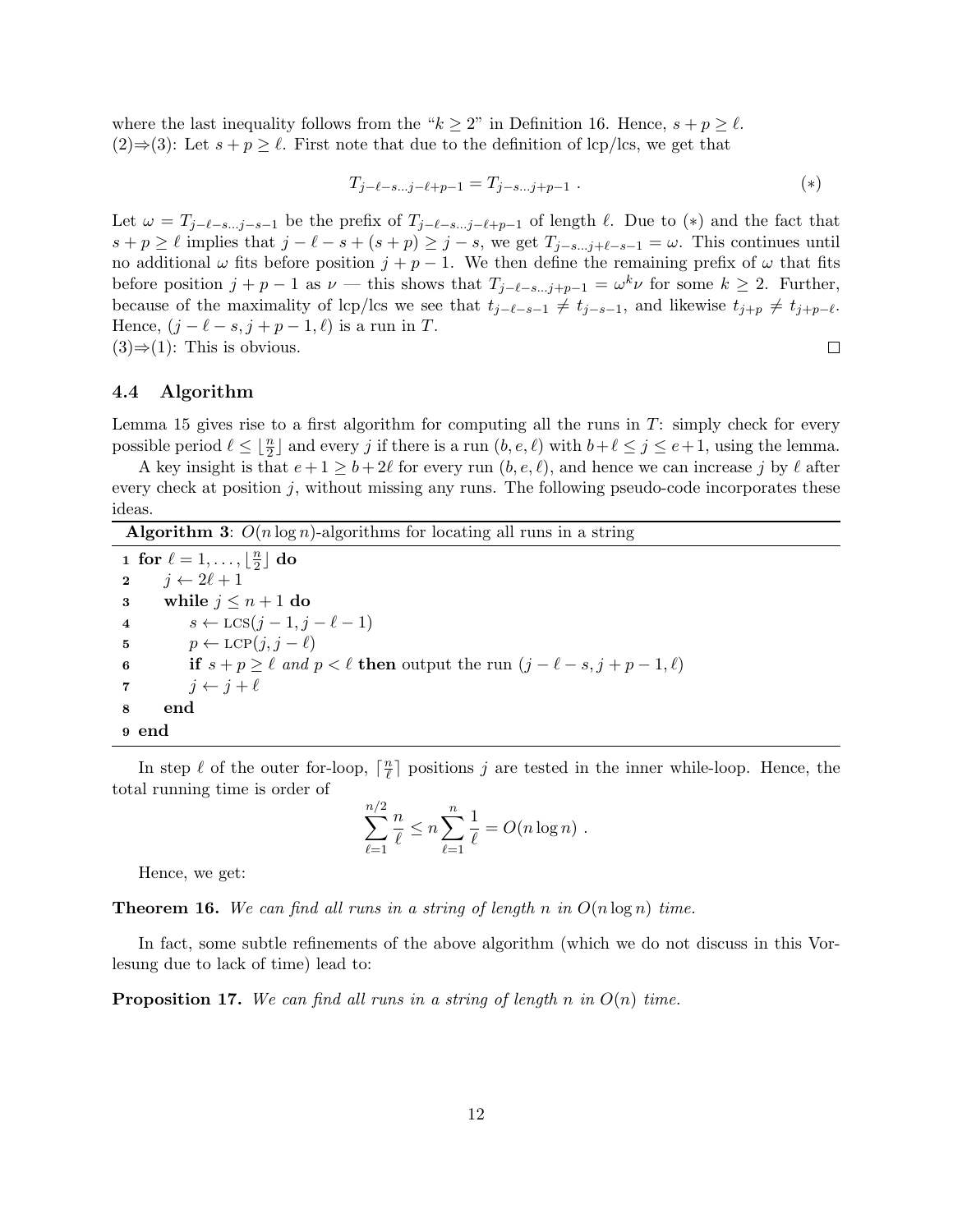# 5 Lowest Common Ancestors and Range Minimum Queries

### 5.1 Reducing Lowest Common Ancestors to Range Minimum Queries

Recall the definition of range minimum queries (RMQs) from the chapter on tandem repeats:  $\text{RMQ}(l, r) = \text{argmin}_{l \leq k \leq r} D[k]$  for an array  $D[1, n]$  and two indices  $1 \leq l \leq r \leq n$ . We show in this section that a seemingly unrelated problem, namely that of computing *lowest common ancestors* (LCAs) in static rooted trees, can be reduced quite naturally to RMQs.

**Definition 17.** Given a rooted tree T with n nodes,  $LCA_T(v, w)$  for two nodes v and w denotes the unique node  $\ell$  with the following properties:

- 1. Node  $\ell$  is an ancestor of both v and w.
- 2. No descendant of  $\ell$  has property (1).

*Node*  $\ell$  *is called the lowest common ancestor of v and w.* 

The reduction of an LCA-instance to an RMQ-instance works as follows:

- Let r be the root of T with children  $u_1, \ldots, u_k$ .
- Define T's inorder tree walk array  $I = I(T)$  recursively as follows:
	- If  $k = 0$ , then  $I = [r]$ .
	- $-$  If  $k = 1$ , then  $I = I(T_{u_1}) \circ [r]$ .
	- Otherwise,  $I = I(T_{u_1}) \circ [r] \circ I(T_{u_2}) \circ [r] \circ \cdots \circ [r] \circ I(T_{u_k})$ , where "°° denotes array concatenation. Recall that  $T_v$  denotes T's subtree rooted at v.
- Define T's depth array  $D = D(T)$  (of the same length as I) such that  $D[i]$  equals the treedepth of node  $I[i]$ .
- Augment each node v in T with a "pointer"  $p_v$  to an arbitrary occurrence of v in I ( $p_v = j$ ) only if  $I[j] = v$ .

**Lemma 18.** The length of I (and of D) is between n (inclusively) and  $2n$  (exclusively).

*Proof.* By induction on *n*.

 $n = 1$ : The tree T consists of a single leaf v, so  $I = [v]$  and  $|I| = 1 < 2n$ .

 $\leq n \to n+1$ : Let r be the root of T with children  $u_1, \ldots, u_k$ . Let  $n_i$  denote the number of nodes in  $T_{u_i}$ . Recall  $I = I(T_{u_1}) \circ [r] \circ \cdots \circ [r] \circ I(T_{u_k})$ . Hence,

$$
|I| = \max(k-1,1) + \sum_{1 \le i \le k} |I(T_{u_i})|
$$
  
\n
$$
\le \max(k-1,1) + \sum_{1 \le i \le k} (2n_i - 1) \qquad \text{(by the induction hypothesis)}
$$
  
\n
$$
= \max(k-1,1) - k + 2 \sum_{1 \le i \le k} n_i
$$
  
\n
$$
\le 1 + 2 \sum_{1 \le i \le k} n_i
$$
  
\n
$$
= 1 + 2(n-1)
$$
  
\n
$$
2n \quad \Box
$$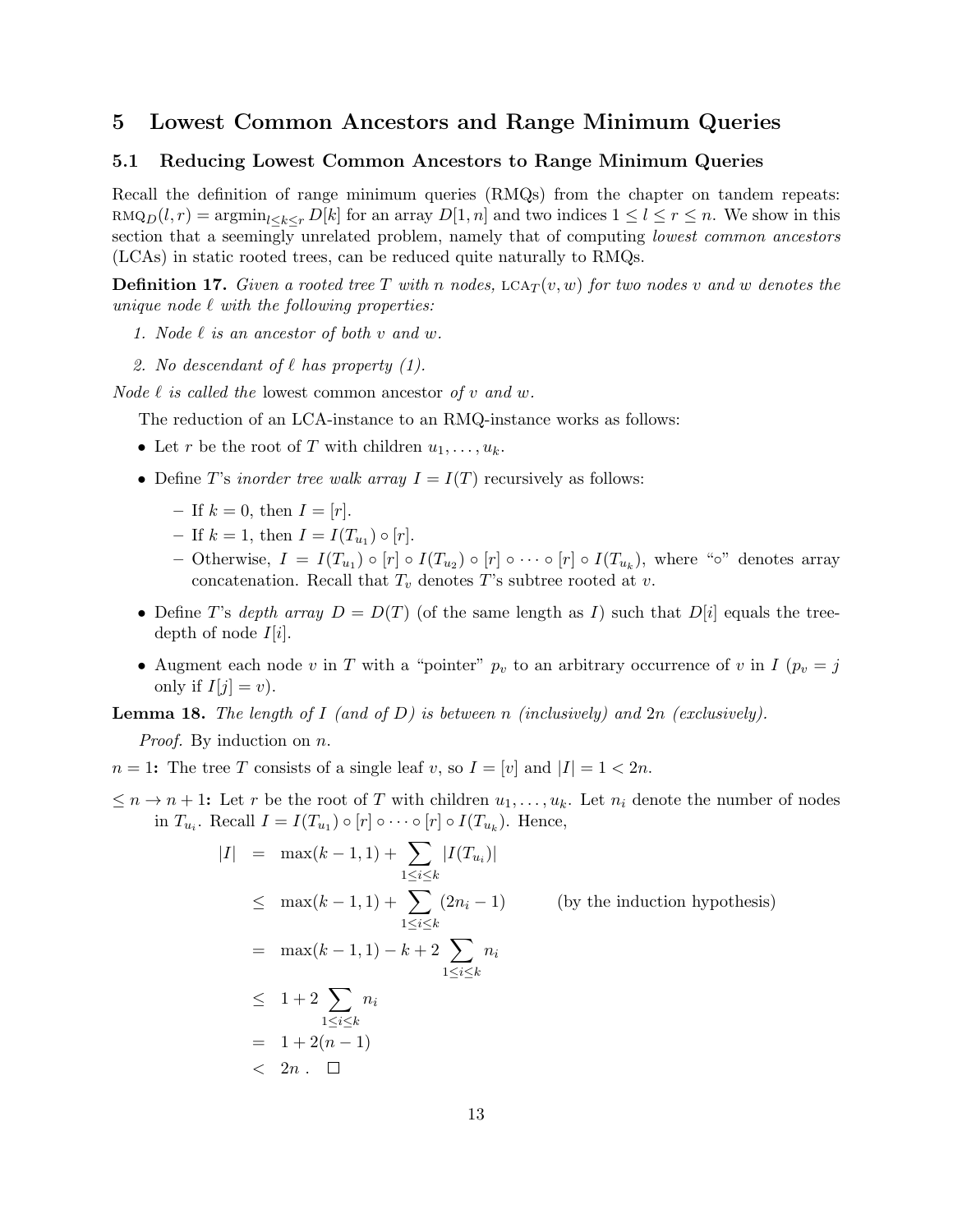Here comes the desired connection between LCA and RMQ:

**Lemma 19.** For any pair of nodes v and w in T,  $LCA_T(v, w) = I[RMQ_D(p_v, p_w)].$ 

*Proof.* Consider the inorder tree walk  $I = I(T)$  of T. Assume  $p_v \leq p_w$  (otherwise swap). Let  $\ell$ denote the LCA of v and w, and let  $u_1, \ldots, u_k$  be  $\ell$ 's children. Look at

$$
I(T_{\ell}) = I(T_{u_1}) \circ \cdots \circ I(T_{u_x}) \circ [\ell] \circ \cdots \circ [\ell] \circ I(T_{u_y}) \circ \cdots \circ I(T_{u_k})
$$

such that  $v \in T_{u_x}$  and  $w \in T_{u_y}$   $(v = \ell \text{ or } w = \ell \text{ can be proved in a similar manner}).$ 

Note that  $I(T_\ell)$  appears in I exactly the same order, say from a to b:  $I[a, b] = I(T_\ell)$ . Now let d be the tree depth of  $\ell$ . Because  $\ell$ 's children  $u_i$  have a greater tree depth than d, we see that D attains its minima in the range  $[a, b]$  only at positions i where the corresponding entry  $I[i]$  equals  $\ell$ . Because  $p_v, p_w \in [a, b]$ , and because the inorder tree walk visits  $\ell$  between  $u_x$  and  $u_y$ , we get the result. result.

To summarize, if we can solve RMQs in  $O(1)$  time using  $O(n)$  space, we also have a solution for the LCA-problem within the same time- and space-bounds.

### 5.2  $O(1)$ -RMQs with  $O(n \log n)$  Space

We already saw that with  $O(n^2)$  space,  $O(1)$ -RMQs are easy to realize by simply storing the answers to all possible RMQs in a two-dimensional table of size  $n \times n$ . We show in this section a little trick that lowers the space to  $O(n \log n)$ .

The basic idea is that it suffices to precompute the answers only for query lengths that are a power of 2. This is because an arbitrary query  $RMQ_D(l, r)$  can be decomposed into two overlapping sub-queries of equal length  $2^h$  with  $h = \lfloor \log_2(r - l + 1) \rfloor$ :

$$
m_1 = \text{RMQ}_D(l, l+2^h-1)
$$
 and  $m_2 = \text{RMQ}_D(r-2^h+1, r)$ 

The final answer is then given by  $\text{RMQ}_D(l, r) = \text{argmin}_{\mu \in \{m_1, m_2\}} D[\mu]$ . This means that the precomputed queries can be stored in a two-dimensional table  $M[1, n][1, \lfloor \log_2 n \rfloor]$ , such that

$$
M[x][h] = \text{RMQ}_D(x, x + 2^h - 1)
$$

whenever  $x + 2<sup>h</sup> - 1 \le n$ . Thus, the size of M is  $O(n \log n)$ . With the identity

$$
M[x][h] = \text{RMQ}_D(x, x + 2^h - 1)
$$
  
= 
$$
\operatorname{argmin} \{ D[i] : i \in \{x, ..., x + 2^h - 1\} \}
$$
  
= 
$$
\operatorname{argmin} \{ D[i] : i \in \{\text{RMQ}_D(x, x + 2^{h-1} - 1), \text{RMQ}_D(x + 2^{h-1}, x + 2^h - 1)\} \}
$$
  
= 
$$
\operatorname{argmin} \{ D[i] : i \in \{ M[x][h-1], M[x + 2^{h-1}][h-1] \} \},
$$

we can use *dynamic programming* to fill M in optimal  $O(n \log n)$  time.

### 5.3 O(1)-RMQs with  $O(n)$  Space

We divide the input array D into blocks  $B_1, \ldots, B_m$  of size  $s := \frac{\log_2 n}{4}$  (where  $m = \lceil \frac{n}{s} \rceil$  $\frac{n}{s}$  denotes the number of blocks):  $B_1 = D[1, s], B_2 = D[s + 1, 2s],$  and so on. The reason for this is that any query  $\text{RMQ}_D(l, r)$  can be decomposed into at most three non-overlapping sub-queries: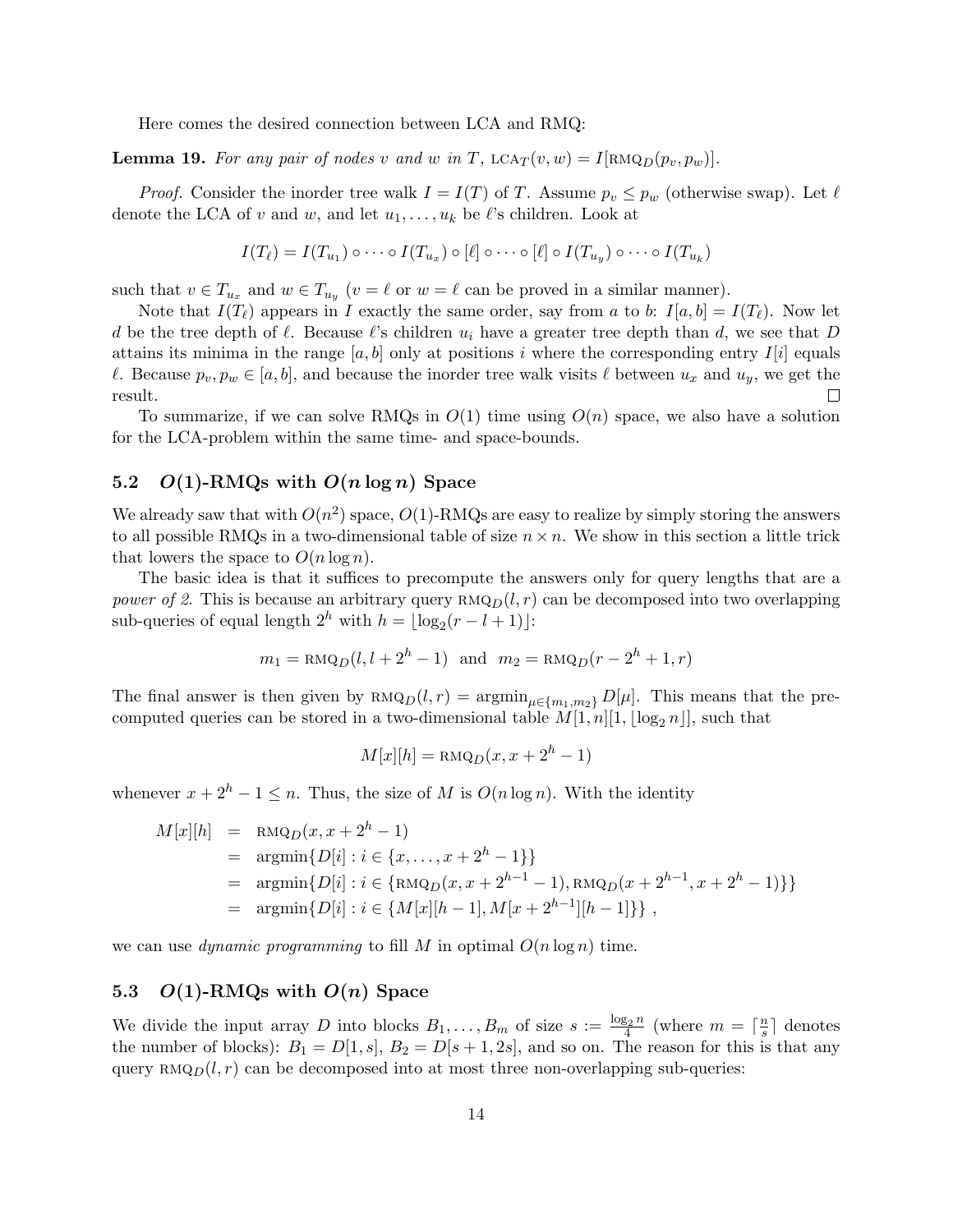- At most one query spanning exactly over several blocks.
- At most two queries completely inside of a block.

We formalize this as follows: Let  $i = \lceil \frac{l}{s} \rceil$  $\frac{l}{s}$  and  $j = \lceil \frac{r}{s} \rceil$  $\frac{r}{s}$  be the block numbers where l and r occur, respectively. If  $i = j$ , then we only need to answer one in-block-query to obtain the final result. Otherwise, RMQ<sub>D</sub>(l, r) is answered by RMQ<sub>D</sub>(l, r) =  $\operatorname{argmin}_{\mu \in \{m_1, m_2, m_3\}} D[\mu]$ , where the m<sub>i</sub>'s are obtained as follows:

- $m_1 = \text{RMQ}_D(l, is)$
- $m_2 = \text{RMQ}_D(is+1,(j-1)s)$  (only necessary if  $j > i+1$ )
- $m_3 = \text{RMQ}_D((j-1)s+1, r)$

We first show how to answer queries spanning exactly over several blocks (i.e., finding  $m_2$ ).

#### 5.3.1 Queries Spanning Exactly over Blocks

Define a new array  $D'[1,m]$ , such that  $D'[i]$  holds the minimum inside of block  $B_i$ :  $D'[i] =$  $\min_{(i-1)s < j \leq is} D[j]$ . We then prepare D' for constant-time RMQs with the algorithm from Sect. 5.2, using

$$
O(m \log m) = O(\frac{n}{s} \log(\frac{n}{s})) = O(\frac{n}{\log n} \log \frac{n}{\log n}) = O(n)
$$

space.

We also define a new array  $W[1, m]$ , such that  $W[i]$  holds the position where  $D'[i]$  occurs in D:  $W[i] = \operatorname{argmin}_{(i-1)s < j \leq is} D[j]$ . A query of the form  $\text{RMQ}_D(is+1,(j-1)s)$  is then answered by  $W[\text{RMQ}_{D'}(i + 1, j - 1)].$ 

### 5.3.2 Queries Completely Inside of Blocks

We are left with answering "small" queries that lie completely inside of blocks of size s. These are actually more complicated to handle than the "long" queries from Sect. 5.3.1.

**Definition 18.** Let  $B_i[1,s]$  be a block of size s. The Cartesian Tree  $\mathcal{C}(B_i)$  of  $B_i$  is a labelled binary tree, recursively defined as follows:

- Create a root node r and label it with  $p = \operatorname{argmin}_{1 \leq i \leq s} B_i[i].$
- The left and right children of r are the roots of the Cartesian Trees  $\mathcal{C}(B_i[1, p-1])$  and  $\mathcal{C}(B_i[p+1,s])$ , respectively (if existent).

Constructing the Cartesian Tree according to this definition requires  $O(s^2)$  time (scanning for the minimum in each recursive step), or maybe  $O(s \log s)$  time after an initial sorting of  $B_i$ . However, there is also a linear time **algorithm** for constructing  $\mathcal{C}(B_i)$ , which we describe next.

Let  $C_i$  denote the Cartesian Tree for  $B_i[1, i]$ . Tree  $C_1$  just consists of a single node r labelled with 1. We now show how to obtain  $C_{i+1}$  from  $C_i$ . Let the *rightmost path* of  $C_i$  be the path  $v_1, \ldots, v_k$ in  $C_i$ , where  $v_1$  is the root, and  $v_k$  is the node labelled i. Let  $l_i$  be the label of node  $v_i$  for  $1 \leq i \leq k$ .

To get  $C_{i+1}$ , climb up the rightmost path (from  $v_k$  towards the root  $v_1$ ) until finding the first node  $v_y$  where the corresponding entry in  $B_i$  is not larger than  $B_i[i+1]$ :

$$
B_j[l_y] \le B_j[i+1]
$$
, and  $B_j[l_z] > B_j[i+1]$  for all  $y < z \le k$ .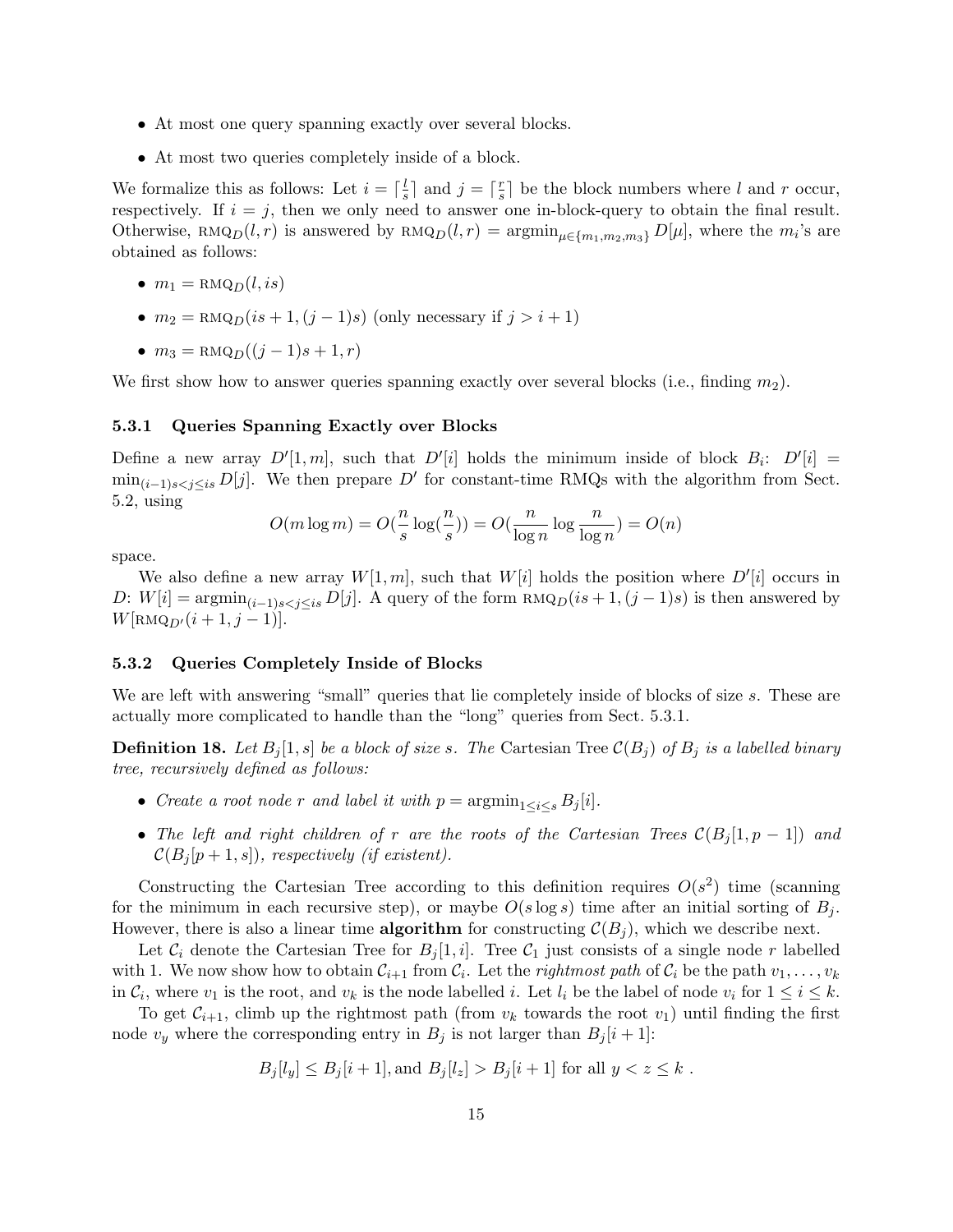Then insert a new node w as the right child of  $v_y$  (or as the root, if  $v_y$  does not exist), and label w with  $i + 1$ . Node  $v_{y+1}$  becomes the left child of w. This gives us  $\mathcal{C}_{i+1}$ .

The linear running time of this algorithm can be seen by the following amortized argument: each node is inserted onto the rightmost path exactly once. All nodes on the rightmost path (except the last,  $v_y$ ) traversed in step i are removed from the rightmost path, and will never be traversed again in steps  $j > i$ . So the running time is proportional to the total number of removed nodes from the rightmost path, which is  $O(n)$ , because we cannot remove more nodes than we insert.

How is the Cartesian Tree related to RMQs?

**Lemma 20.** Let  $B_i$  and  $B_j$  be two blocks with equal Cartesian Trees. Then  $\text{RMQ}_{B_i}(l, r)$  =  $\text{RMQ}_{B_j}(l, r)$  for all  $1 \leq l \leq r \leq s$ .

Proof. By induction on s.

- $s = 1$ :  $\mathcal{C}(B_i) = \mathcal{C}(B_i)$  consists of a single node labelled 1, and RMQ $(1, 1) = 1$  in both arrays.
- $\leq s \to s+1$ : Let v be the root of  $\mathcal{C}(B_i) = \mathcal{C}(B_i)$  with label  $\mu$ . By the definition of the Cartesian Tree,

$$
\underset{1 \le k \le s}{\operatorname{argmin}} B_i[k] = \mu = \underset{1 \le k \le s}{\operatorname{argmin}} B_j[k]. \tag{1}
$$

Because the left (and right) children of  $\mathcal{C}(B_i)$  and  $\mathcal{C}(B_i)$  are roots of the same tree, this implies that the Cartesian Trees  $\mathcal{C}(B_i[1,\mu-1])$  and  $\mathcal{C}(B_j[1,\mu-1])$  (and  $\mathcal{C}(B_i[\mu+1,s])$  and  $\mathcal{C}(B_i[\mu+1,s])$  are equal. Hence, by the induction hypothesis,

$$
\text{RMQ}_{B_i}(l,r) = \text{RMQ}_{B_j}(l,r) \forall 1 \le l \le r < \mu, \text{and } \text{RMQ}_{B_i}(l,r) = \text{RMQ}_{B_j}(l,r) \forall \mu < l \le r \le s. \tag{2}
$$

In total, we see that  $\text{RMQ}_{B_i}(l, r) = \text{RMQ}_{B_j}(l, r)$  for all  $1 \leq l \leq r \leq s$ , because a query must either contain position  $\mu$  (in which case, by (1),  $\mu$  is the answer to both queries), or it must be completely to the left/right of  $\mu$  (in which case (2) gives what we want).  $\Box$ 

The consequence of this is that we only have to precompute in-block RMQs for blocks with different Cartesian Trees, say in a table called P. But how do we know in  $O(1)$  time where to look up the results for block  $B_i$ ? We need to store a "number" for each block in an array  $T[1, m]$ , such that  $T[i]$  gives the corresponding row in the lookup-table  $P$ .

### **Lemma 21.** A binary tree T with s nodes can be represented uniquely in  $2s + 1$  bits.

*Proof.* We first label each node in  $T$  with a '1' (these are not the same labels as for the Cartesian Tree!). In a subsequent traversal of T, we add "missing children" (labelled  $'0'$ ) to every node labelled '1', such that in the resulting tree  $T'$  all leaves are labelled '0'. We then list the  $0/1$ -labels of T' level-wise (i.e., first for the root, then for the nodes at depth 1, then for depth 2, etc.). This uses  $2s + 1$  bits, because in a binary tree without nodes of out-degree 1, the number of leaves equals the number of internal nodes plus one.

It is easy to see how to reconstruct  $T$  from this sequence. Hence, the encoding is unique.  $\Box$ So we perform the following steps:

1. For every block  $B_i$ , we compute the bit-encoding of  $\mathcal{C}(B_i)$  and store it in  $T[i]$ . Because  $s = \frac{\log n}{4}$  $\frac{g n}{4}$ , every bit-encoding can be stored in a single computer word.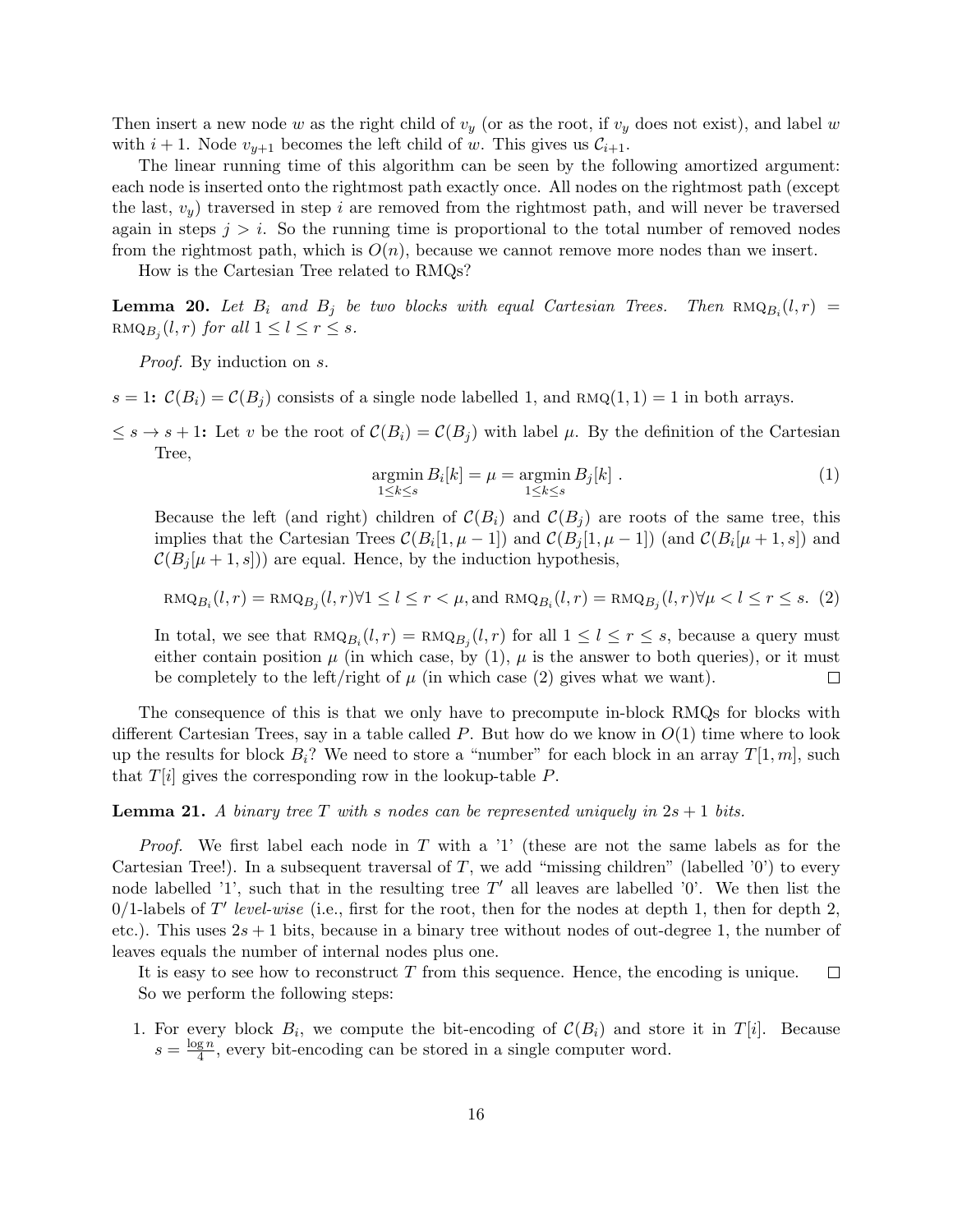2. For every *possible* bit-vector t of length  $2s + 1$  that describes a binary tree on s nodes, we store the answers to all RMQs in the range  $[1, s]$  in a table:

 $P[t][l][r] = \text{RMQ}_B(l, r)$  for some array B of size s whose Cartesian Tree has bit-encoding t

Finally, to answer a query  $\text{RMQ}_D(l, r)$  which is completely contained within a block  $i = \lceil \frac{l}{s} \rceil$  $\frac{l}{s}$ ] =  $\lceil \frac{r}{s} \rceil$  $\frac{r}{s}$ , we simply look up the result in  $P[T[i]][l - (i-1)s][r - (i-1)s]$ .

To analyze the space, we see that T occupies  $m = n/\log n = O(n)$  words. It is perhaps more surprising that also P occupies only a linear number of words, namely order of

$$
2^{2s} \cdot s \cdot s = \sqrt{n} \cdot \log^2 n = O(n) .
$$

Construction time of the data structures is  $O(ms) = O(n)$  for T, and  $O(2^{2s} \cdot s \cdot s \cdot s) = O(\sqrt{n} \cdot \log^3 n)$  $O(n)$  for P (the additional factor s accounts for finding the minimum in each precomputed query interval).

This finishes the description of the algorithm.

# 6 Lempel-Ziv Compression

### 6.1 Longest Previous Substring

We now show how to compute an array L of longest previous substrings, where  $L[i]$  holds the length of the longest prefix of  $T_{i...n}$  that has another occurrence in T starting strictly before i.

**Definition 19.** The longest-previous-substring-array  $L[1, n]$  is defined such that  $L[i] = \max\{\ell \geq 1\}$  $0: \exists k < i \text{ with } T_{i...i+\ell-1} = T_{k...k+\ell-1}$ .

Note that for a character  $a \in \Sigma$  which has its first occurrence in T at position i, the above definition correctly yields  $L[i] = 0$ , as in this case any position  $k < i$  satisfies  $T_{i...i-1} = \epsilon = T_{k...k-1}$ .

If we are also interested in the position of the longest previous substring, we need another array:

**Definition 20.** The array  $O[1,n]$  of previous occurrences is defined by:

$$
O[i] = \begin{cases} k & if T_{i...i+L[i]-1} = T_{k...k+L[i]-1} \neq \epsilon \\ \perp & otherwise \end{cases}
$$

A first approach for computing  $L$  is given by the following lemma, which follows directly from the definition of  $L$  and LCP:

**Lemma 22.** For all 
$$
2 \leq i \leq n
$$
:  $L[i] = \max\{\text{LCP}(i,j) : 1 \leq j < i\}.$ 

For convenience, from now on we assume that both  $A$  and  $H$  are padded with 0's at their beginning and end:  $A[0] = H[0] = A[n+1] = H[n+1] = 0$ . We further define  $T_{0...n}$  to be the empty string  $\epsilon$ .

**Definition 21.** Given the suffix array A and an index  $1 \leq i \leq n$  in A, the previous smaller value function  $PSV_A(\cdot)$  returns the nearest preceding position where A is strictly smaller, in symbols:  $PSV_A(i) = \max\{k < i : A[k] < A[i]\}.$  The next smaller value function  $NSV(\cdot)$  is defined similarly for nearest succeeding positions:  $NSV_A(i) = \min\{k > i : A[k] < A[i]\}.$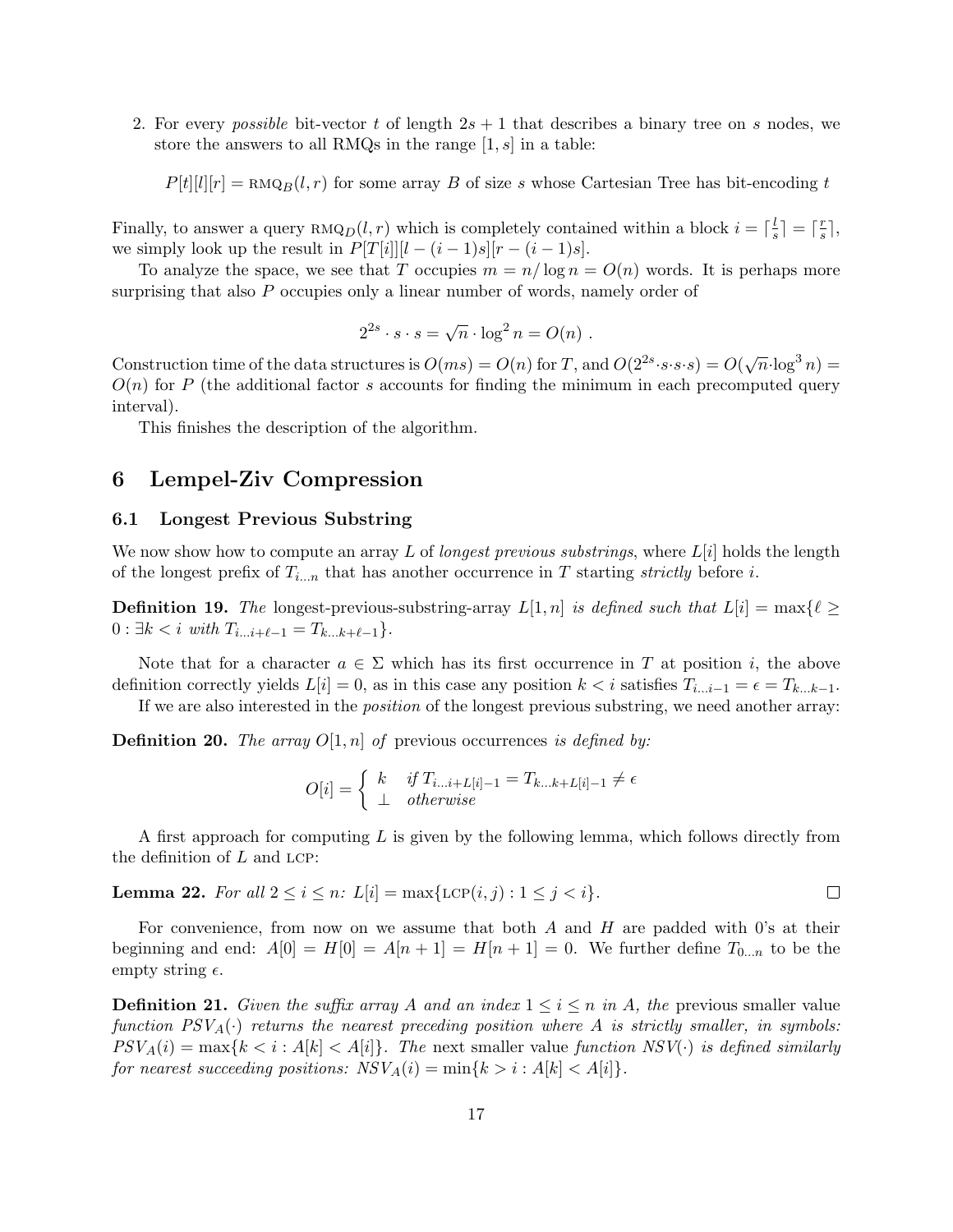The straightforward solution that stores the answers to all PSV-/NSV-queries in two arrays  $P[1,n]$  and  $N[1,n]$  is sufficient for our purposes. The next lemma shows how PSVs/NSVs can be used to compute  $L$  efficiently:

**Lemma 23.** For all  $1 \le i \le n$ ,  $L[A[i]] = \max(\text{LCP}(A[PSV_A(i)], A[i]), \text{LCP}(A[i], A[NSV_A(i)])).$ 

Proof. Rewriting the claim of Lemma 22 in terms of the suffix array, we get

$$
L[A[i]] = \max\{\text{LCP}(A[i], A[j]) : A[j] < A[i]\}
$$

for all  $1 \leq i \leq n$ . This can be split up as

$$
L[A[i]] = \max(\max\{\text{LCP}(A[i], A[j]) : 0 \le j < i \text{ and } A[j] < A[i]\},\
$$
\n
$$
\max\{\text{LCP}(A[i], A[j]) : i < j \le n \text{ and } A[j] < A[i]\}.
$$

To complete the proof, we show that  $LCP(A[PSV(i)], A[i]) = \max\{LCP(A[i], A[j]) : 0 \leq j \leq k\}$ i and  $A[j] < A[i]$  (the equation for NSV follows similarly). To this end, first consider an index  $j < PSV(i)$ . Because of the lexicographic order of A, any common prefix of  $T_{A[j]...n}$  and  $T_{A[i]...n}$ is also a prefix of  $T_{A[PSV(i)]...n}$ . Hence, the indices  $j < PSV(i)$  need not be considered for the maximum. For the indices j with  $PSV(i) < j < i$ , we have  $A[j] \geq A[i]$  by the definition of PSV.<br>Hence, the maximum is given by LCP( $A[PSV(i)]$ ,  $A[i]$ ). Hence, the maximum is given by  $LCP(A[PSV(i)], A[i])$ .

To summarize, we build the array L of longest common substrings in  $O(n)$  time as follows:

- Build the suffix array  $A$  and the LCP-array  $H$ .
- Calculate two arrays P and N such that  $PSV_A(i) = P[i]$  and  $NSV_A(i) = N[i]$ .
- Prepare H for  $O(1)$ -RMQs, as  $LCP(A[PSV(i)], A[i]) = H[RMQ_H(P[i] + 1, i)]$  by Lemma 12.
- Build  $L$  by applying Lemma 23 to all positions  $i$ .

The array O of previous occurrences can be filled along with L, by writing to  $O[A[i]]$  the value  $A[P[i]]$  if LCP( $A[P[i]], A[i]) \geq LCP(A[N[i]], A[i])$ , and the value  $A[N[i]]$  otherwise.

### 6.2 Lempel-Ziv Factorization

Although the Lempel-Ziv factorization is usually introduced for data compression purposes (gzip, WinZip, etc. are all based on it), it also turns out to be useful for efficiently finding repetitive structures in texts, due to the fact that it "groups" repetitions in some useful way.

**Definition 22.** Given a text  $T$  of length n, its LZ-decomposition is defined as a sequence of  $k$ strings  $s_1, \ldots, s_k$ ,  $s_i \in \Sigma^+$  for all i, such that  $T = s_1 s_2 \ldots s_k$ , and  $s_i$  is either a single letter not occurring in  $s_1 \ldots s_{i-1}$ , or the longest factor occurring at least twice in  $s_1 s_2 \ldots s_i$ .

Note that the "overlap" in the definition above exists on purpose, and is not a typo!

We describe the LZ-factorization by a list of k pairs  $(b_1, e_1), \ldots, (b_k, e_k)$  such that  $s_i = T_{b_i \ldots e_i}$ . We now observe that given our array  $L$  of longest previous substrings from the previous section, we can obtain the LZ-factorization quite easily in linear time: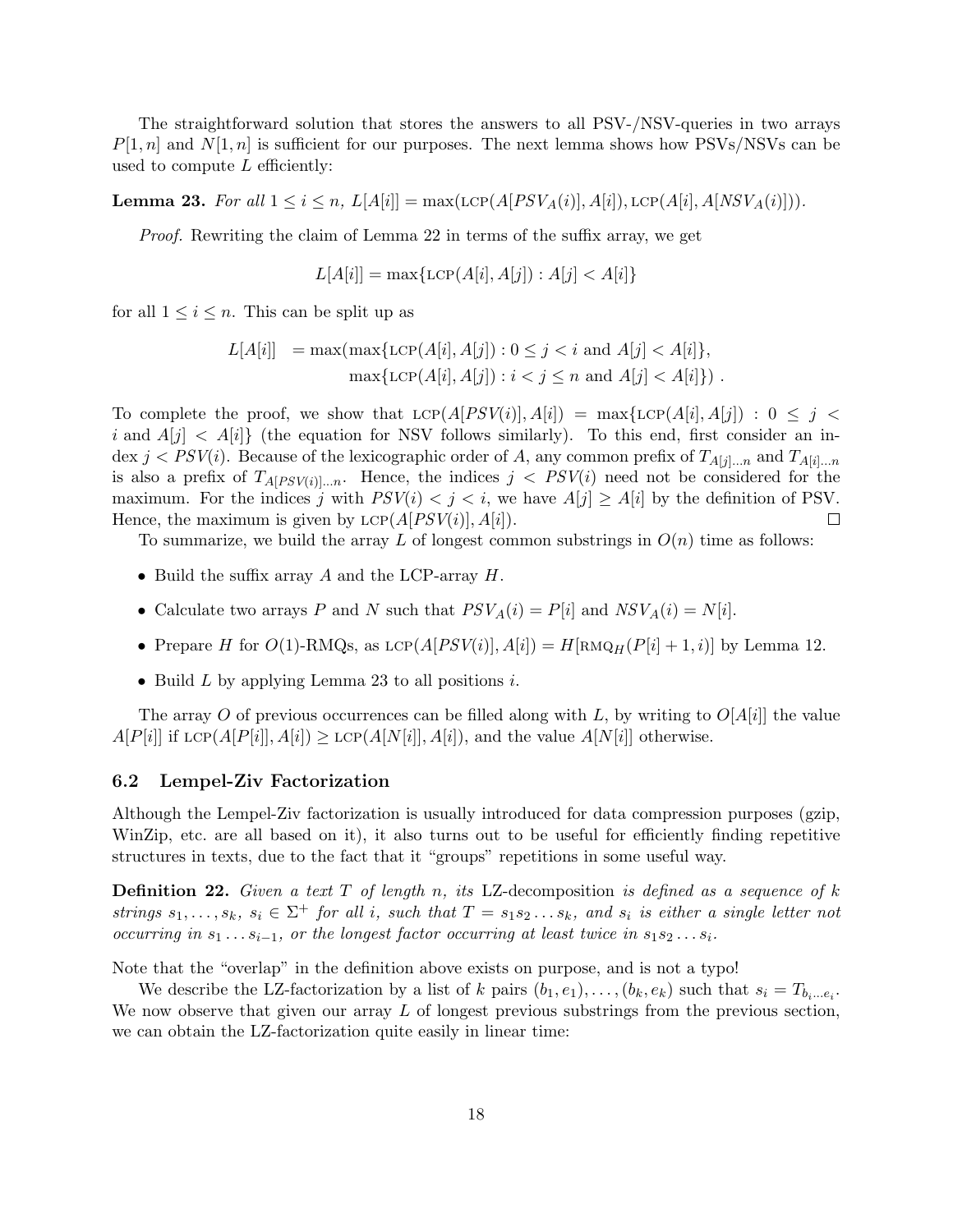**Algorithm 4:**  $O(n)$ -computation of the LZ-factorization

 $i \leftarrow 1, e_0 \leftarrow 0$ 2 while  $e_{i-1} < n$  do 3  $b_i \leftarrow e_{i-1} + 1$  $e_i \leftarrow b_i + \max(0, L[b_i] - 1)$ 5 end

# 7 Faster Search with Suffix Trees and Arrays

### 7.1 Accelerated Search in Suffix Arrays

The simple binary search (Alg. 1) may perform many unnecessary character comparisons, as in every step it compares P from scratch. With the help of the lcp-function from the previous section, we can improve the search in suffix arrays from  $O(m \log n)$  to  $O(m + \log n)$  time. The idea is to remember the number of matching characters of P with  $T_{A[l]...n}$  and  $T_{A[r]...n}$ , if  $[l : r]$  denotes the current interval of the binary search procedure. Let  $\lambda$  and  $\rho$  denote these numbers,

$$
\lambda = \text{LCP}(P, T_{A[l]...n})
$$
 and  $\rho = \text{LCP}(P, T_{A[r]...n}).$ 

Initially, both  $\lambda$  and  $\rho$  are 0. Let us consider an iteration of the first while-loop in function SAsearch(P), where we wish to determine whether to continue in  $l : q$  or  $[q, r]$ . (Alg. 1 would actually continue searching in  $[q + 1, r]$  in the second case, but this minor improvement is not possible in the accelerated search.) We are in the following situation:



Without loss of generality, assume  $\lambda \geq \rho$  (otherwise swap). We then look up  $\xi = \text{LCP}(A[l], A[q])$ as the longest common prefix of the suffixes  $T_{A[l]...n}$  and  $T_{A[q]...n}$ . We look at three different cases:

1.  $\xi > \lambda$ 

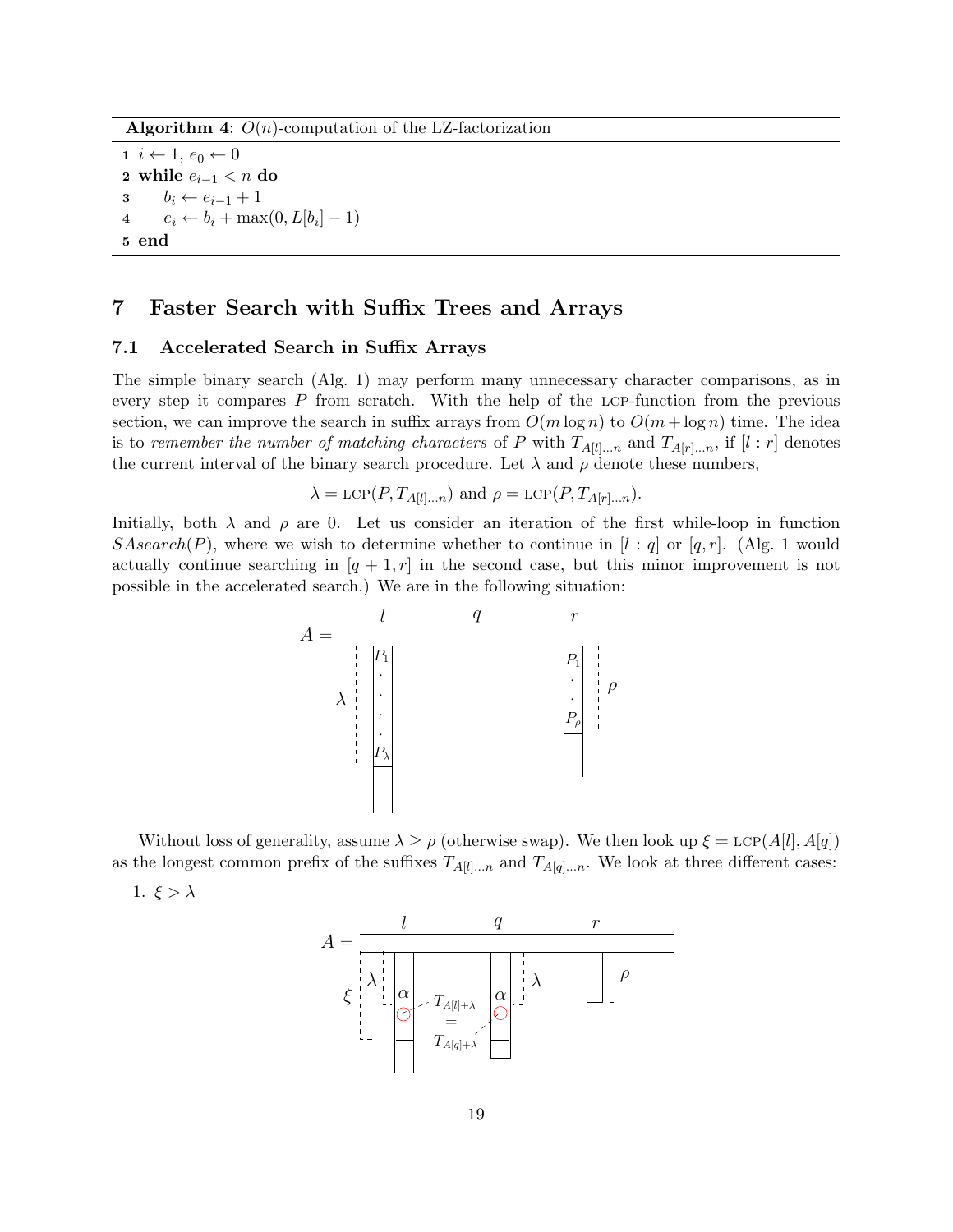Because  $P_{\lambda+1} >_{\text{lex}} T_{A[l]+\lambda} = T_{A[q]+\lambda}$ , we know that  $P >_{\text{lex}} T_{A[q]...n}$ , and can hence set  $l \leftarrow q$ , and continue the search without any character comparison. Note that  $\rho$  and in particular  $\lambda$ correctly remain unchanged.

2. 
$$
\xi = \lambda
$$



In this case we continue comparing  $P_{\lambda+1}$  with  $T_{A[q]+\lambda}$ ,  $P_{\lambda+2}$  with  $T_{A[q]+\lambda+1}$ , and so on, until P is matched completely, or a mismatch occurs. Say we have done this comparison up to  $P_{\lambda+k}$ . If  $P_{\lambda+k} >$ <sub>lex</sub>  $T_{A[q]+\lambda+k-1}$ , we set  $l \leftarrow q$  and  $\lambda \leftarrow k-1$ . Otherwise, we set  $r \leftarrow q$  and  $\rho \leftarrow k - 1.$ 

3. 
$$
\xi < \lambda
$$



First note that  $\xi \ge \rho$ , as LCP(A[l], A[r])  $\ge \rho$ , and  $T_{A[q]...n}$  lies lexicographically between  $T_{A[l]...n}$ and  $T_{A[r]...n}$ . So we can set  $r \leftarrow q$  and  $\rho \leftarrow \xi$ , and continue the binary search without any character comparison.

This algorithm either halves the search interval (case 1 and 3) without any character comparison, or increases either  $\lambda$  or  $\rho$  for each successful character comparison. Because neither  $\lambda$  nor  $\rho$  are ever decreased, and the search stops when  $\lambda = \rho = m$ , we see that the total number of character comparisons (= total work of case 2) is  $O(m)$ . So far we have proved the following theorem:

Theorem 24. Together with lcp-information, the suffix array supports counting and reporting queries in  $O(m + \log n)$  and  $O(m + \log n + |O_P|)$  time, respectively (recall that  $O_P$  is the set of occurrences of  $P$  in  $T$ ).

### 7.2 Suffix Trays

We now show how the  $O(m \log \sigma)$ -algorithm for suffix trees and the  $O(m + \log n)$ -algorithm can be combined to obtain a faster  $O(m + \log \sigma)$  search-algorithm. The general idea is to start the search in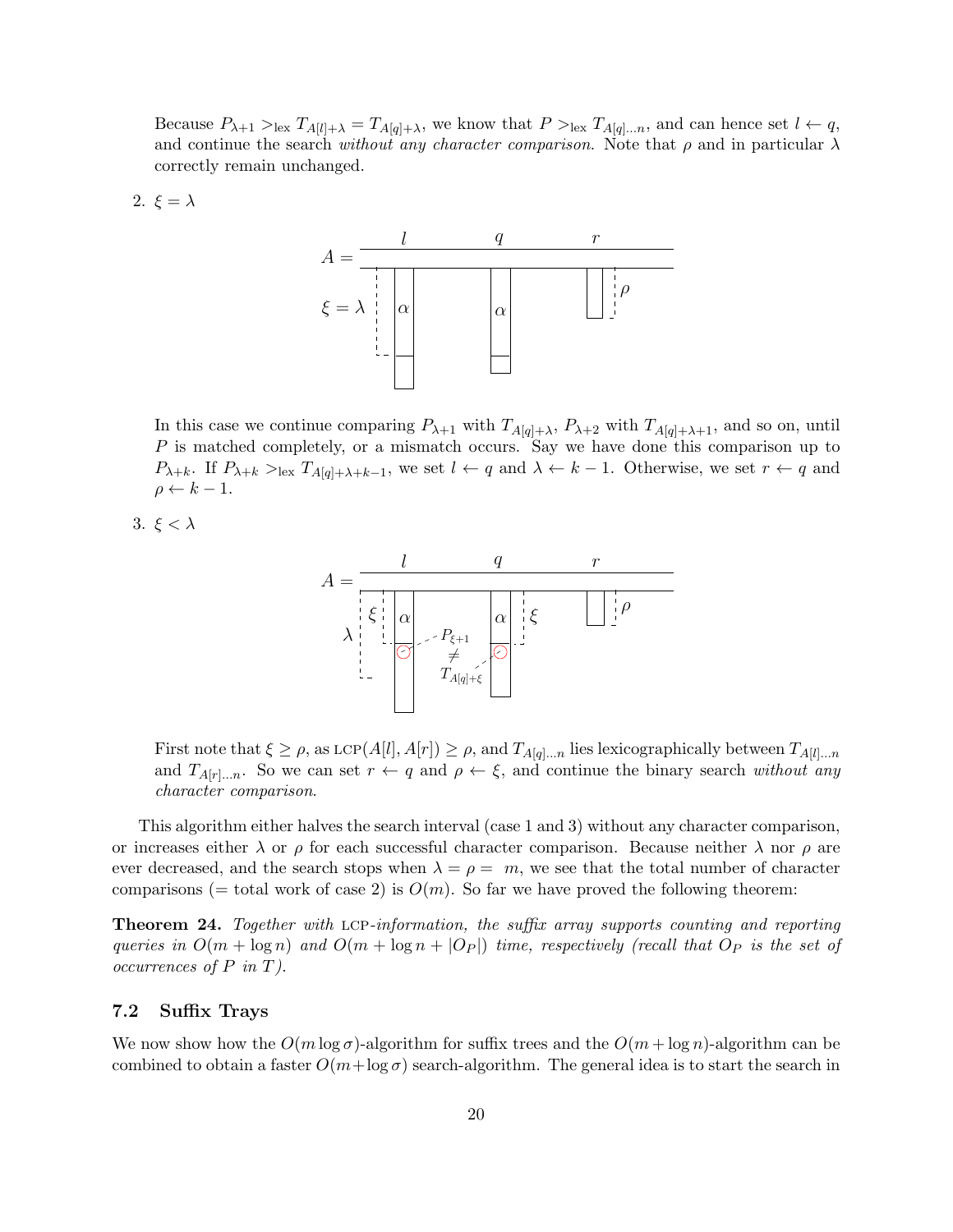the suffix tree where some additional information has been stored to speed up the search, and then, at an "appropriate" point, continue the search in the suffix array with a sufficiently small interval. Note that the accelerated search-algorithm from Sect. 7.1, if executed on a sub-interval  $I = A[x, y]$ of A instead of the complete array  $A[1, n]$ , runs in  $O(m + \log |I|)$  time. This is  $O(m + \log \sigma)$  for  $|I| = \sigma^{O(1)}$ .

We first classify the nodes in  $T$ 's suffix tree  $S$  as follows:

- 1. Node v is called *heavy* if the numbers of leaves below v is at least  $\sigma$ .
- 2. Otherwise, node  $v$  is called *light*.



Note that all heavy nodes in  $S$  have only heavy ancestors by definition, and hence the heavy nodes form a connected subtree of  $S$ . Heavy nodes  $v$  are further classified into

- (a) *branching*, if at least two of v's children are heavy,
- (b) non-branching, if exactly one of v's children is heavy,
- (c) terminal, if none of v's children are heavy.

### Example 1.



**Lemma 25.** The number of branching heavy nodes is  $O(\frac{n}{\sigma})$  $\frac{n}{\sigma}$ ).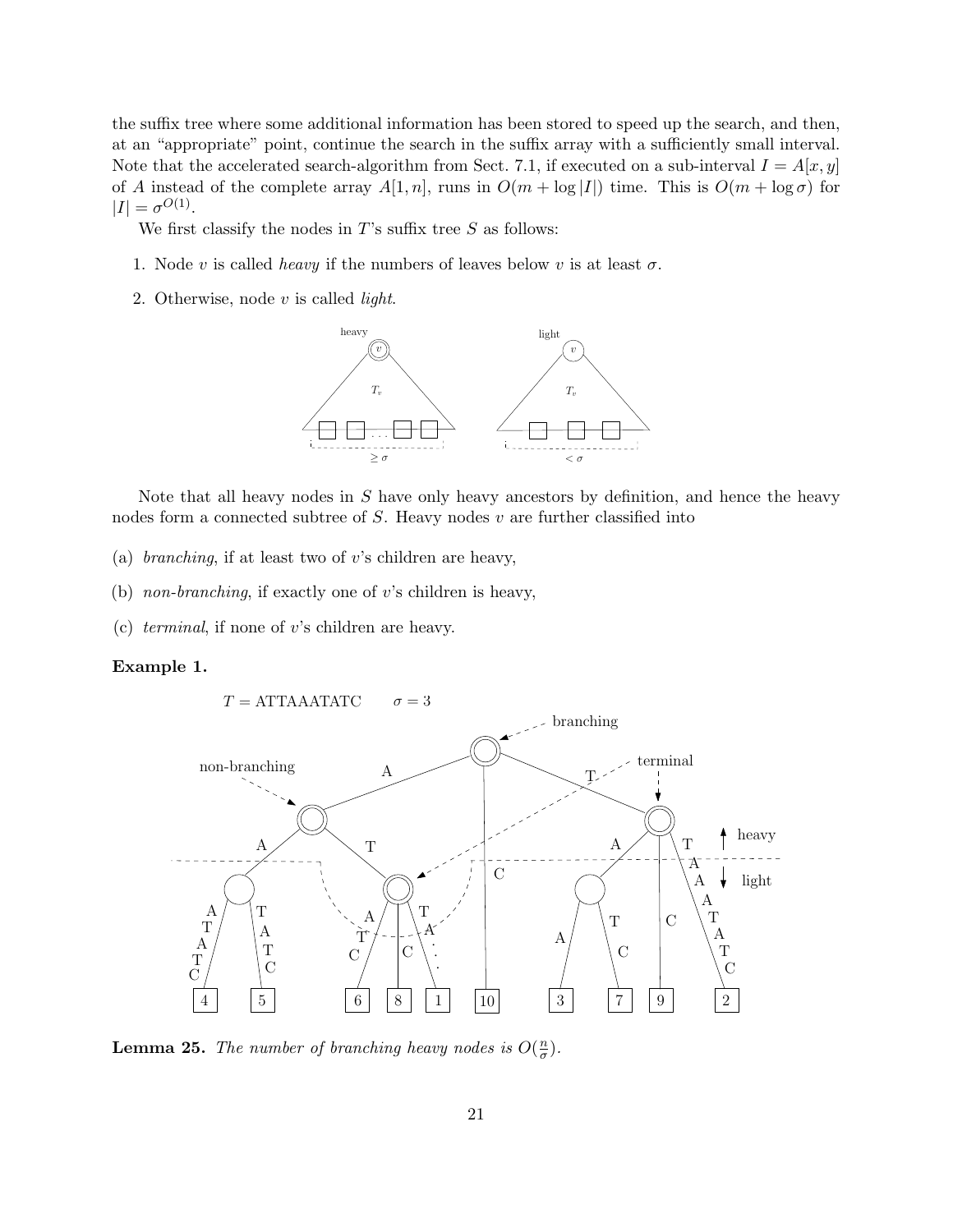*Proof*: First count the *terminal* heavy nodes. By definition, every heavy node has  $\geq \sigma$  leaves below itself. Note that *every* leaf in S must be below *exactly one* terminal heavy node. For the sake of contradiction, suppose there were more then  $\frac{n}{\sigma}$  terminal heavy nodes. Then the tree S would contain  $> \frac{n}{\sigma}$  $\frac{n}{\sigma}\sigma = n$  leaves. Contradiction! Hence, the number of terminal heavy nodes is at most  $\frac{n}{\sigma}$ .

Now look at the subtree of S consisting of terminal and branching heavy nodes only. This is a tree with at most  $\frac{n}{\sigma}$  leaves, and every internal node has at least two children. For such a tree we know that the number of internal nodes is bounded by the number of leaves. The claim follows.  $\Box$ 

We now augment the suffix tree with additional information at every heavy node v:

- (a) At every branching heavy node v, we store an array  $B_v$  of size  $\sigma$ , where we store pointers to v's children according to the first character on the corresponding edge (like in the "bad" suffix tree with  $O(n\sigma)$  space!).
- (b) At every non-branching heavy node v, we store a pointer  $h_v$  to its single heavy child.
- (c) All terminal heavy nodes, and all light children of branching or non-branching heavy nodes are called *interval nodes*. Every interval node  $v$  is augmented with its suffix-interval  $I_v$ , which contains the start- and end-position in the suffix array  $A$  of the leaf-labels below  $v$ . Furthermore, the suffix-intervals of adjacent light children of a non-branching heavy node are contracted into one single interval. Thus, non-branching heavy nodes  $v$  have at most 3 children (one heavy child  $h_v$ , and one interval node each to the left/right of  $h_v$ ).

Everything in the tree below the interval nodes can be deleted. The resulting tree, together with the suffix array  $A$ , is called the *suffix tray*.

**Example 2.** The suffix tray for  $T = \text{ATTAATATC}$  is shown in the following picture (the dotted part has been deleted from the tree):



**Lemma 26.** The size of the resulting data structure is  $O(n)$ .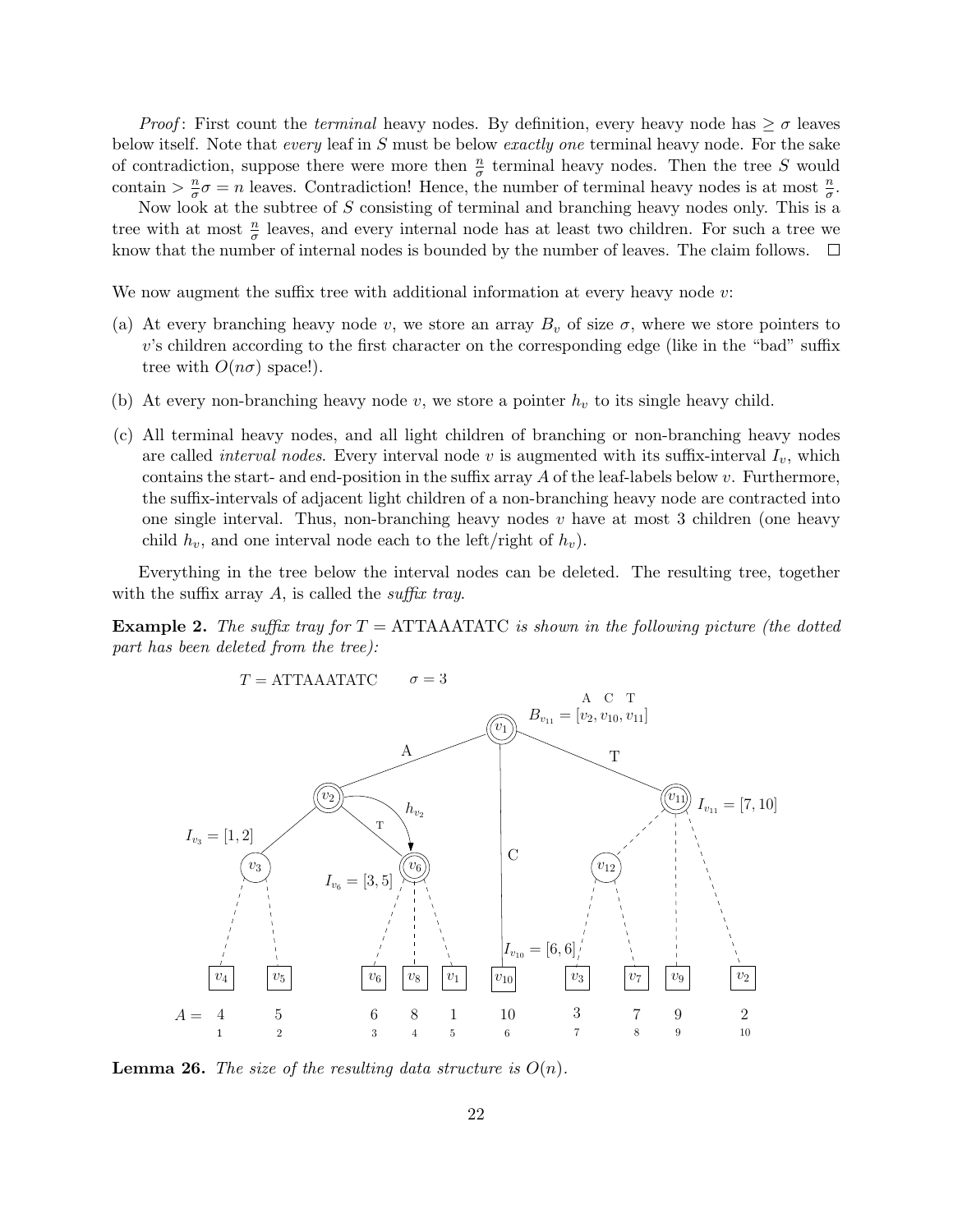*Proof*: From Lemma 25 we know that there are only  $O(\frac{n}{\sigma})$  $\frac{n}{\sigma}$ ) heavy branching nodes. So the total space for heavy branching nodes is  $O(\frac{n}{\sigma})$  $\frac{n}{\sigma}\sigma$ ) =  $O(n)$ . All other information is constant at each node. The claim follows.  $\Box$ 

Now we describe the search procedure. We start as with normal suffix trees and try reading P from the root downwards. There are three different cases to consider (assume the characters  $P_{1...i-1}$  have already been matched, and we have arrived at node  $v = \overline{P_{1...i-1}}$  of the suffix tray):

- (a) At branching heavy nodes  $v$ , we can find the the correctly labeled edge (i.e., the edge whose label starts with  $P_i$ ) in  $O(1)$  time, by consulting  $B_v[P_i]$ .
- (b) At non-branching heavy nodes  $v$ , we first check if the search continues at the heavy child, by comparing the next character  $P_i$  with the first character  $a \in \Sigma$  on the incoming edge  $(v, h_v)$ . If this is the case  $(P_i = a)$ , we compare all characters on the edge  $(v, h_v)$  to the pattern and, if necessary, continue the search procedure at the heavy child  $h_v$ . Otherwise  $(P_i \neq a)$ , there are two possibilities. If  $P_i < a$ , we continue at the (only) interval node left of  $h_v$  with case (c). If  $P_i > a$ , we do the same for the only interval node right of  $h_v$  with case (c).
- (c) At interval nodes v, we switch to the suffix array search algorithm from section 1.8, using  $I_v$ as the start interval.

**Lemma 27.** The length of the intervals stored at the interval nodes is  $O(\sigma^2)$ .

*Proof*: The intervals of at most  $\sigma - 1$  light nodes are contracted into a single interval, and each t node has at most  $\sigma - 1$  leaves below itself. light node has at most  $\sigma - 1$  leaves below itself.

**Theorem 28.** The suffix tray supports counting and reporting queries in  $O(m + \log \sigma)$  and  $O(m +$  $\log \sigma + |O_P|$ ) time, respectively.

*Proof*: We either advance by one character in  $P$  with a constant amount of work, or we arrive at an interval node v, where we perform the accelerated binary search in  $O(m + \log |I_v|) = O(m + \log \sigma^2) = O(m + 2\log \sigma) = O(m + \log \sigma)$  time, by Lemma 27.  $O(m + \log \sigma^2) = O(m + 2\log \sigma) = O(m + \log \sigma)$  time, by Lemma 27.

### 8 The Burrows-Wheeler Transformation

The Burrows-Wheeler Transformation was originally invented for text compression. Nonetheless, it was noted soon that it is also a very useful tool in text *indexing*. In this Chapter, we introduce the transformation and briefly review its merits for compression. The subsequent chapter on backwards search will then explain how it is used in the indexing scenario.

### 8.1 The Transformation

**Definition 23.** Let  $T_{1...n}$  be a text of length n, where  $T_n = $$  is a unique character lexicographically smaller than all other characters in  $\Sigma$ . Then the i-th cyclic shift of T is  $T_{i...n}T_{1...i-1}$ . We denote it by  $T^{(i)}$ .

Example 3.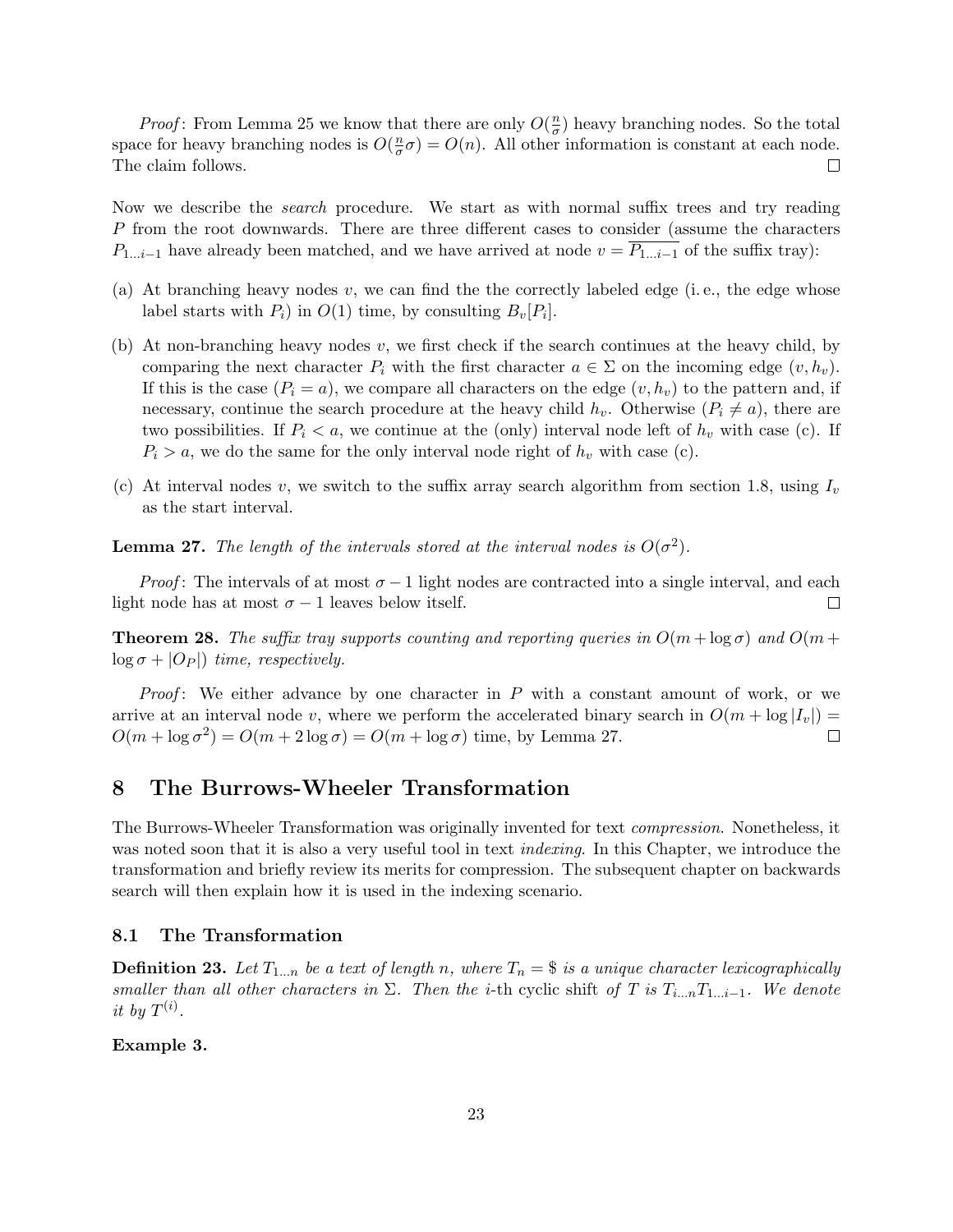# $T =$ CACAACCAC\$ 1 2 3 4 5 6 7 8 9 10  $T^{(6)} = CCAC\$CACAA$

The Burrows-Wheeler-Transformation (BWT) is obtained by the following steps:

- 1. Write all cyclic shifts  $T^{(i)}$ ,  $1 \leq i \leq n$ , column-wise next to each other.
- 2. Sort the columns lexicographically.
- 3. Output the last row. This is  $T^{\text{BWT}}$ .

#### Example 4.



The text  $T^{\text{BWT}}$  in the last row is also denoted by L (last), and the text in the first row by F (first). Note:

- Every row in the BWT-matrix is a permutation of the characters in  $T$ .
- Row  $F$  is a sorted list of all characters in  $T$ .
- In row  $L = T^{BWT}$ , similar characters are grouped together. This is why  $T^{BWT}$ can be compressed more easily than T.

### 8.2 Construction of the BWT

The BWT-matrix needs not to be constructed explicitly in order to obtain  $T^{\text{BWT}}$ . Since T is terminated with the special character \$, which is lexicographically smaller than any  $a \in \Sigma$ , the shifts  $T^{(i)}$  are sorted exactly like T's suffixes. Because the last row consists of the characters preceding the corresponding suffixes, we have

$$
T_i^{\text{BWT}} = T_{A[i]-1} (= T_n^{(A[i])}) \ ,
$$

where A denotes again T's suffix array, and  $T_0$  is defined to be  $T_n$  (read T cyclically!). Because the suffix array can be constructed in linear time (Thm. 7), we get: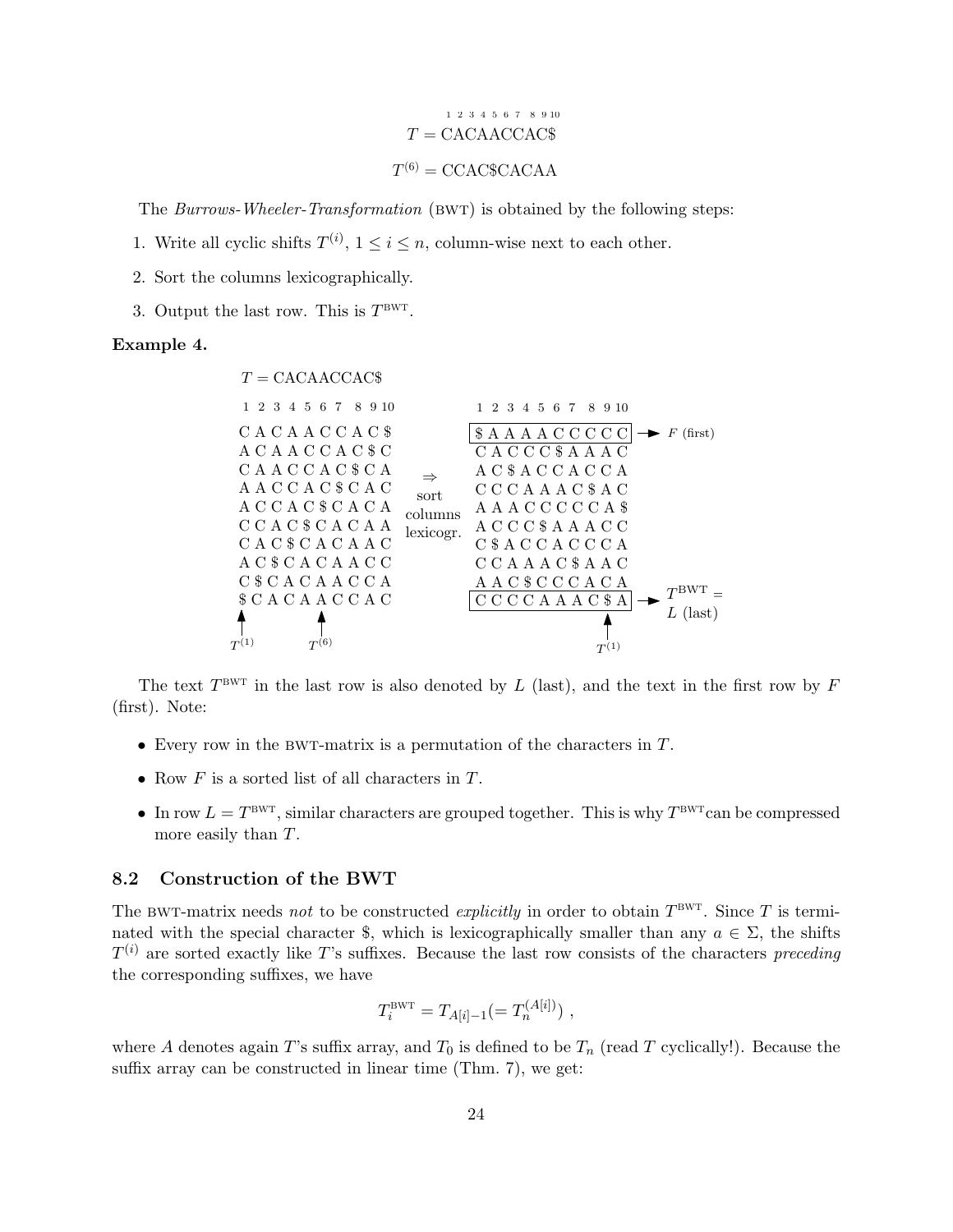**Theorem 29.** The BWT of a text length-n text over an integer alphabet can be constructed in  $O(n)$  time.  $\Box$ 

Example 5.



### 8.3 The Reverse Transformation

The amazing property of the BWT is that it is not a random permutation of  $T$ 's letters, but that it can be *transformed back* to the original text  $T$ . For this, we need the following definition:

**Definition 24.** Let F and L be the strings resulting from the BWT. Then the last-to-front mapping LF is a function LF :  $[1, n] \rightarrow [1, n]$ , defined by

$$
\text{LF}(i) = j \iff T^{(A[j])} = (T^{(A[i])})^{(n)} \iff A[j] = A[i] + 1) .
$$

(Remember that  $T^{(A[i])}$  is the i'th column in the BWT-matrix, and  $(T^{(A[i])})^{(n)}$  is that column rotated by one character downwards.)

Thus, LF(i) tells us the position in F where  $L[i]$  occurs.

### Example 6.

$$
T = \mathrm{CACAACCAC\$}
$$

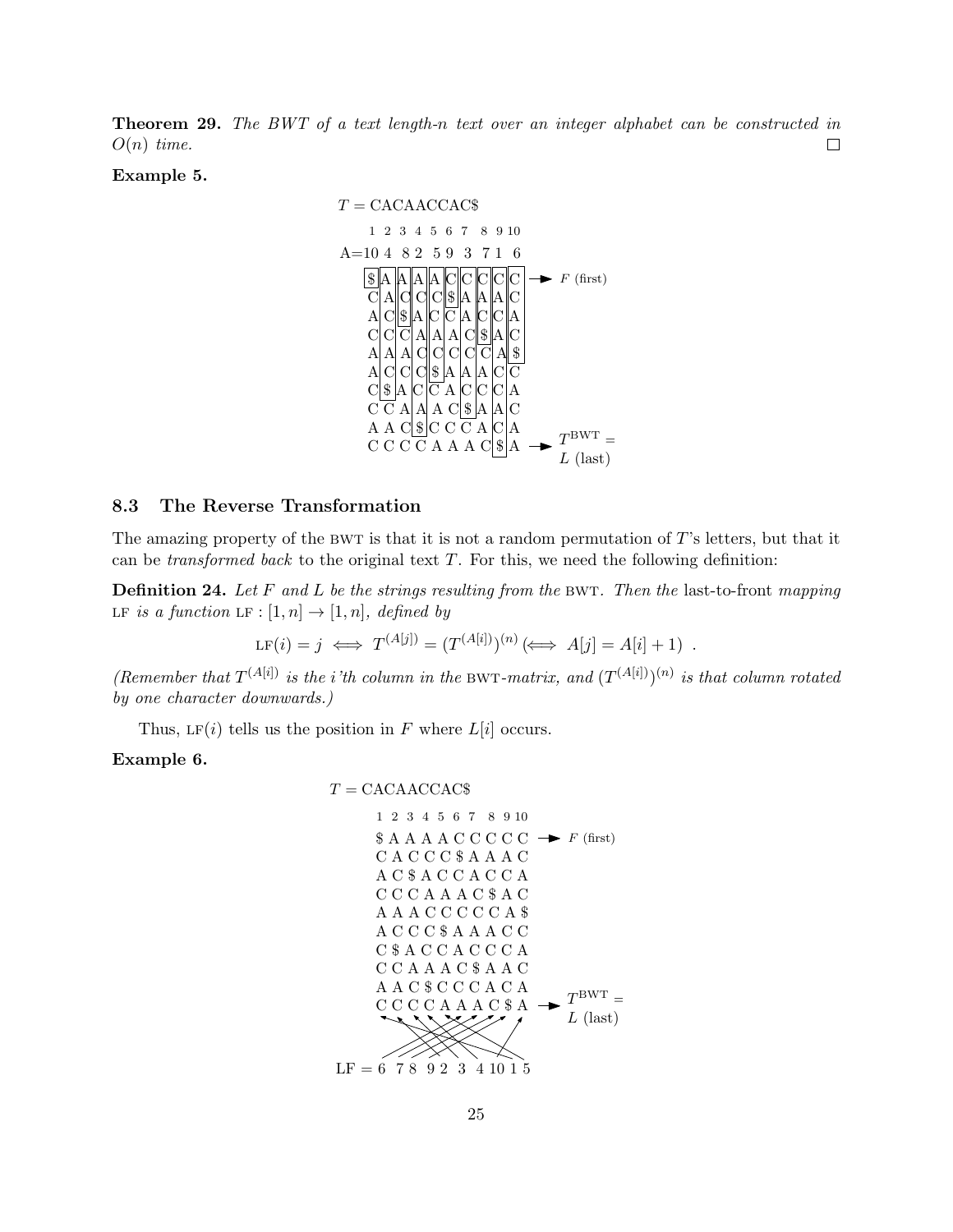**Observation 4.** Equal characters preserve the same order in F and L. That is, if  $L[i] = L[j]$ and  $i < j$ , then LF(i)  $\lt$  LF(j). To see why this is so, recall that the BWT-matrix is sorted lexicographically. Because both the  $LF(i)$ 'th and the  $LF(j)$ 'th column start with the same character  $a = L[i] = L[j]$ , they must be sorted according to what follows this character a, say  $\alpha$  and  $\beta$ . But since  $i < j$ , we know  $\alpha <_{lex} \beta$ , hence  $LF(i) < LF(j)$ .



This observation allows us to compute the LF-mapping without knowing the suffix array of T.

**Definition 25.** Let T be a text of length n over an alphabet  $\Sigma$ , and let  $L = T^{BWT}$  be its BWT.

- Define  $C : \Sigma \to [1, n]$  such that  $C(a)$  is the number of occurrences in T of characters that are lexicographically smaller than  $a \in \Sigma$ .
- Define  $\text{occ } : \Sigma \times [1, n] \to [1, n]$  such that  $\text{occ}(a, i)$  is the number of occurrences of a in L's length-i-prefix  $L[1, i]$ .

Lemma 30. With the definitions above,

$$
LF(i) = C(L[i]) + \mathrm{OCC}(L[i], i) .
$$

*Proof*: Follows immediately from the observation above.

This gives rise to the following algorithm to recover T from  $L = T^{BWT}$ .

- 1. Scan  $L = T^{BWT}$  and compute array  $C[1, \sigma]$ .
- 2. Compute the first row F from C; as F consists of all characters in L sorted lexicographically, this step is trivial.
- 3. Compute  $\mathrm{occ}(L[i], i)$  for all  $1 \leq i \leq n$ .
- 4. Recover T from right to left: we know that  $T_n = $$ , and the corresponding cyclic shift  $T^{(n)}$ appears in column 1 in BWT. Hence,  $T_{n-1} = L[1]$ . Shift  $T^{(n-1)}$  appears in column LF(1), and thus  $T_{n-2} = L[\text{LF}(1)]$ . This continues until the whole text has been recovered:

$$
T_{n-i} = L[\underbrace{\text{LF}(\text{LF}(\dots(\text{LF}(1))\dots))}_{i-1 \text{ applications of LF}}]
$$

 $\Box$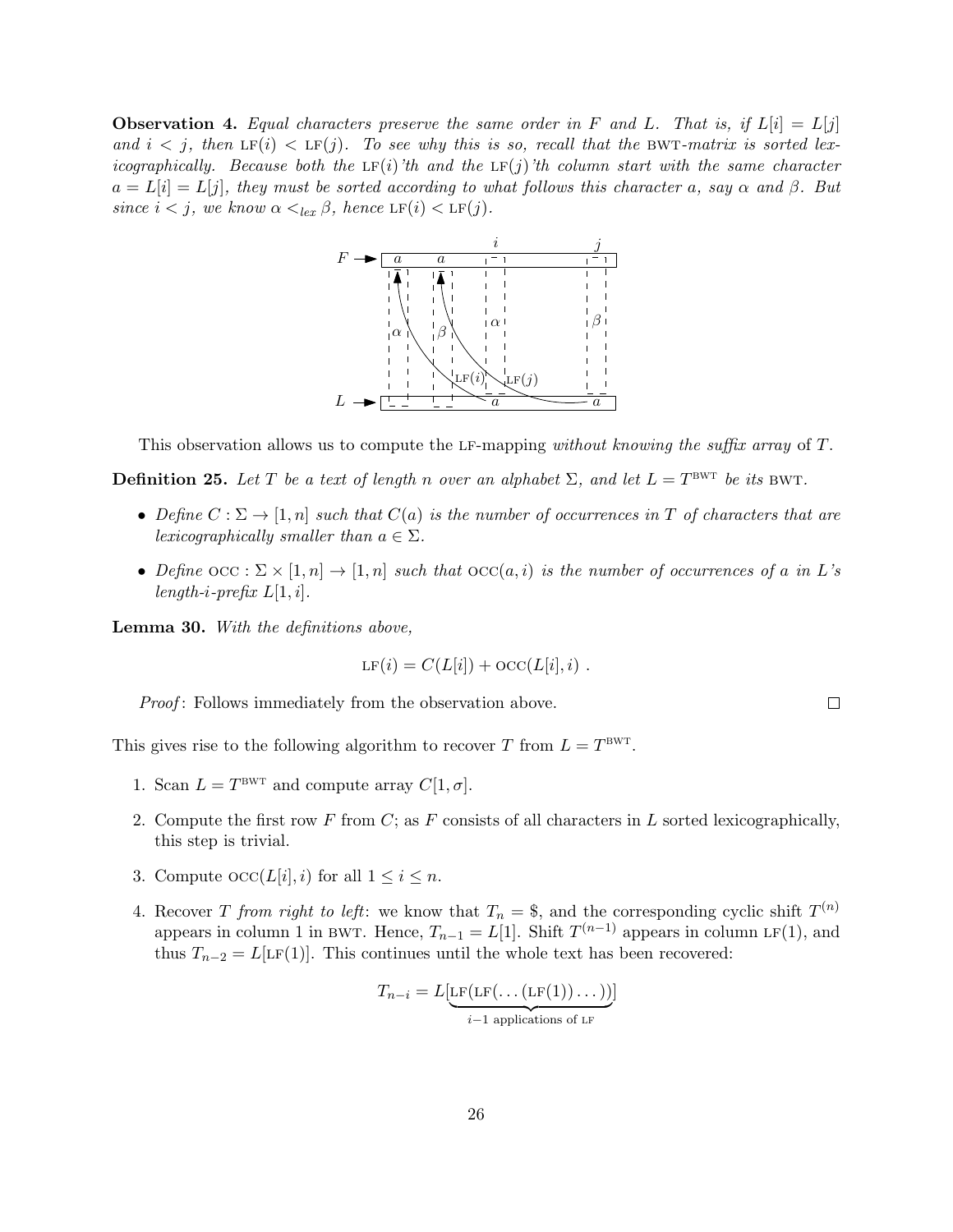### Example 7.

 $C = 0 1 5$  $F = $ A A A A C C C C C$  $L = C C C C A A A C $ A$  $\mathrm{occ}(L[i], i) = 1\ 2\ 3\ 4\ 1\ 2\ 3\ 5\ 1\ 4$ \$ A C



### 8.4 Compression

Storing  $T^{\text{BWT}}$  plainly needs the same space as storing the original text T. However, because equal characters are grouped together in  $T^{\text{BWT}}$ , we can compress  $T^{\text{BWT}}$  in a second stage. We review two different compression methods in this section.

### 8.4.1 Move-to-front (MTF) & Huffman Coding

- Initialize a list Y containing each character in  $\Sigma$  in alphabetic order.
- In a left-to-right scan of  $T^{\text{BWT}}, (i = 1, ..., n)$ , compute a new array  $R[1, n]$ :
	- Write the position of character  $T_i^{\text{BWT}}$  in Y to  $R[i]$ .
	- Move character  $T_i^{\text{BWT}}$  to the front of Y.
- Encode the resulting string/array  $R$  with any kind of reversible compressor, e.g. Huffman, into a string R.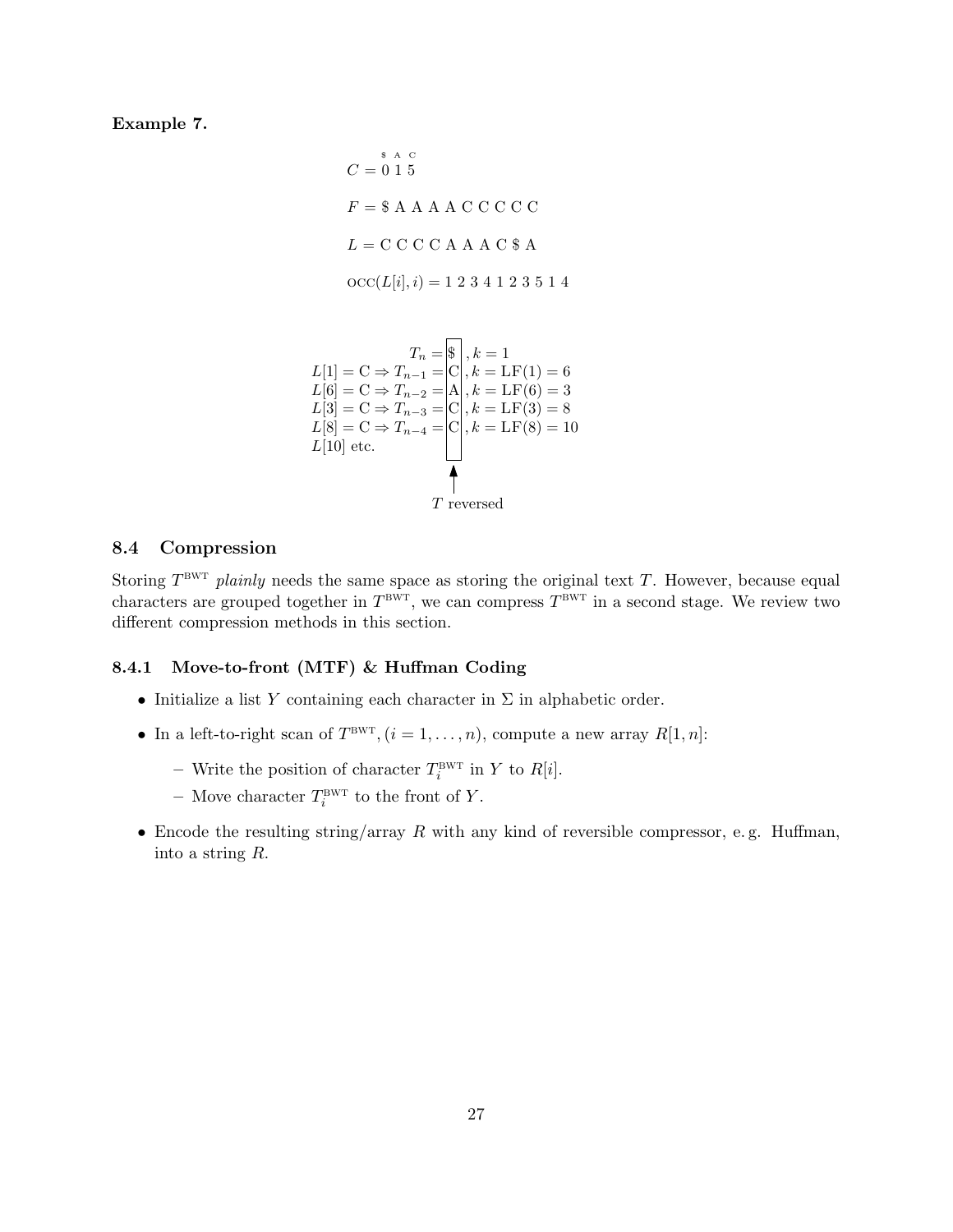### Example 8.

| i              | $Y_{old}$ | $T^{\rm BWT}_i$    | R[i]           | $Y_{new}$        |
|----------------|-----------|--------------------|----------------|------------------|
|                |           |                    |                |                  |
| 1              | \$AC      | $\overline{\rm C}$ | 3              | CAS              |
| $\overline{2}$ | CAS       | $\overline{\rm C}$ | 1              | CAS              |
| 3              | CAS       | $\mathcal{C}$      | 1              | CAS              |
| $\overline{4}$ | CAS       | $\overline{C}$     | 1              | CAS              |
| $\overline{5}$ | CAS       | Α                  | $\overline{2}$ | AC\$             |
| 6              | AC\$      | A                  | 1              | AC\$             |
| 7              | AC\$      | Α                  | 1              | AC\$             |
| 8              | AC\$      | $\overline{C}$     | $\overline{2}$ | CA\$             |
| 9              | CAS       | \$                 | 3              | \$ <sub>CA</sub> |
| 10             | $C_A$     |                    | 3              | $\rm A\$C$       |

### $T^{\text{\tiny{BWT}}} = C C C C A A A C$  \$ A

Observation 5. MTF produces "many small" numbers for equal characters that are "close together" in  $T^{\text{BWT}}$ . These can be compressed using an order-0 compressor, e.g. Huffman, as in the next example.

### Example 9.



Both steps (Huffman  $\&$  MTF) are easy to reverse.

### 8.4.2 Run-Length Encoding

We can also directly exploit that  $T^{\text{BWT}}$  consists of many equal-letter runs. Each such run  $a^{\ell}$  can be encoded as a pair  $(a, \ell)$  with  $a \in \Sigma, \ell \in [1, n]$ .

### Example 10.

$$
T^{\text{BWT}} = \text{CCCCAAAC\$A}
$$

 $\Rightarrow$  RLE(T<sup>BWT</sup>)=(C,4),(A,4),(C,1),(\$,1),(A,1)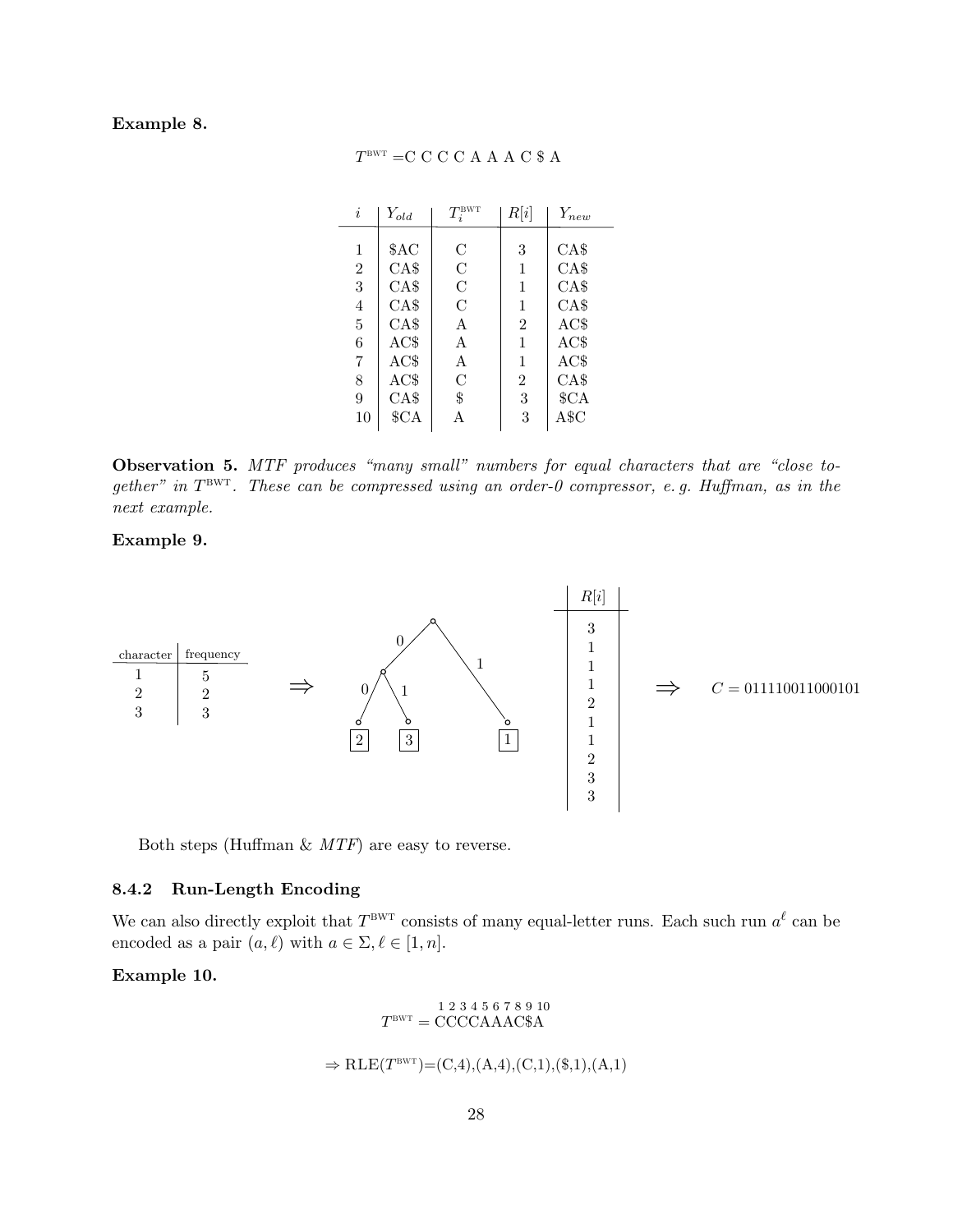# 9 Backwards Search and FM-Indices

We are now going to explore how the BW-transformed text is helpful for (indexed) pattern matching. Indices building on the BWT are called FM-indices, most likely in honor of their inventors P. Ferragina and G. Manzini. From now on, we shall always assume that the alphabet  $\Sigma$  is goodnatured:  $\sigma = o(n/\log \sigma)$ .

### 9.1 Recommended Reading

• G. Navarro and V. Mäkinen: *Compressed Full-Text Indexes.* ACM Computing Surveys  $39(1)$ , Article no. 2 (61 pages), 2007. Sect. 4.1, 4.2, 5.1, 5.4, 6.1, and 9.1.

### 9.2 Model of Computation and Space Measurement

For the rest of this lecture, we work with the *word-RAM* model of computation. This means that we have a processor with registers of *width* w (usually  $w = 32$  or  $w = 64$ ), where usual arithmetic operations (additions, shifts, comparisons, etc.) on w-bit wide words can be computed in constant time. Note that this matches all current computer architectures. We further assume that  $n$ , the input size, satisfies  $n \leq 2^w$ , for otherwise we could not even address the whole input.

From now on, we measure the space of all data structures in bits instead of words, in order to be able to differentiate between the various text indexes. For example, an array of  $n$  numbers from the range  $[1, n]$  occupies  $n \lceil \log n \rceil$  bits, as each array cell stores a binary number consisting of  $\lceil \log n \rceil$  bits. As another example, a length-n text over an alphabet of size  $\sigma$  occupies  $n \lceil \log \sigma \rceil$  bits. In this light, all text indexes we have seen so far (suffix trees, suffix arrays, suffix trays) occupy  $O(n \log n + n \log \sigma)$  bits. Note that the difference between  $\log n$  and  $\log \sigma$  can be quite large, e.g., for the human genome with  $\sigma = 4$  and  $n = 3.4 \times 10^9$  we have  $\log \sigma = 2$ , whereas  $\log n \approx 32$ . So the suffix array occupies about 16 times more memory than the genome itself!

### 9.3 Backward Search

We first focus our attention on the *counting problem*  $(p, 2)$ ; i.e., on finding the number of occurrences of a pattern  $P_{1...m}$  in  $T_{1...n}$ . Recall from Chapter 8 that

- $A$  denotes  $T$ 's suffix array.
- $L/F$  denotes the first/last row of the BWT-matrix.
- LF( $\cdot$ ) denotes the last-to-front mapping.
- $C(a)$  denotes the number of occurrences in T of characters lexicographically smaller than  $a \in \Sigma$ .
- $\mathrm{occ}(a, i)$  denotes the number of occurrences of a in  $L[1, i]$ .

Our aim is identify the interval of P in A by searching P from right to left ( $=$  backwards). To this end, suppose we have already matched  $P_{i+1...m}$ , and know that the suffixes starting with  $P_{i+1...m}$  form the interval  $[s_{i+1}, e_{i+1}]$  in A. In a backwards search step, we wish to calculate the interval  $[s_i, e_i]$  of  $P_{i...m}$ . First note that  $[s_i, e_i]$  must be a sub-interval of  $[C(P_i) + 1, C(P_i + 1)],$ where  $(P_i + 1)$  denotes the character that follows  $P_i$  in  $\Sigma$ .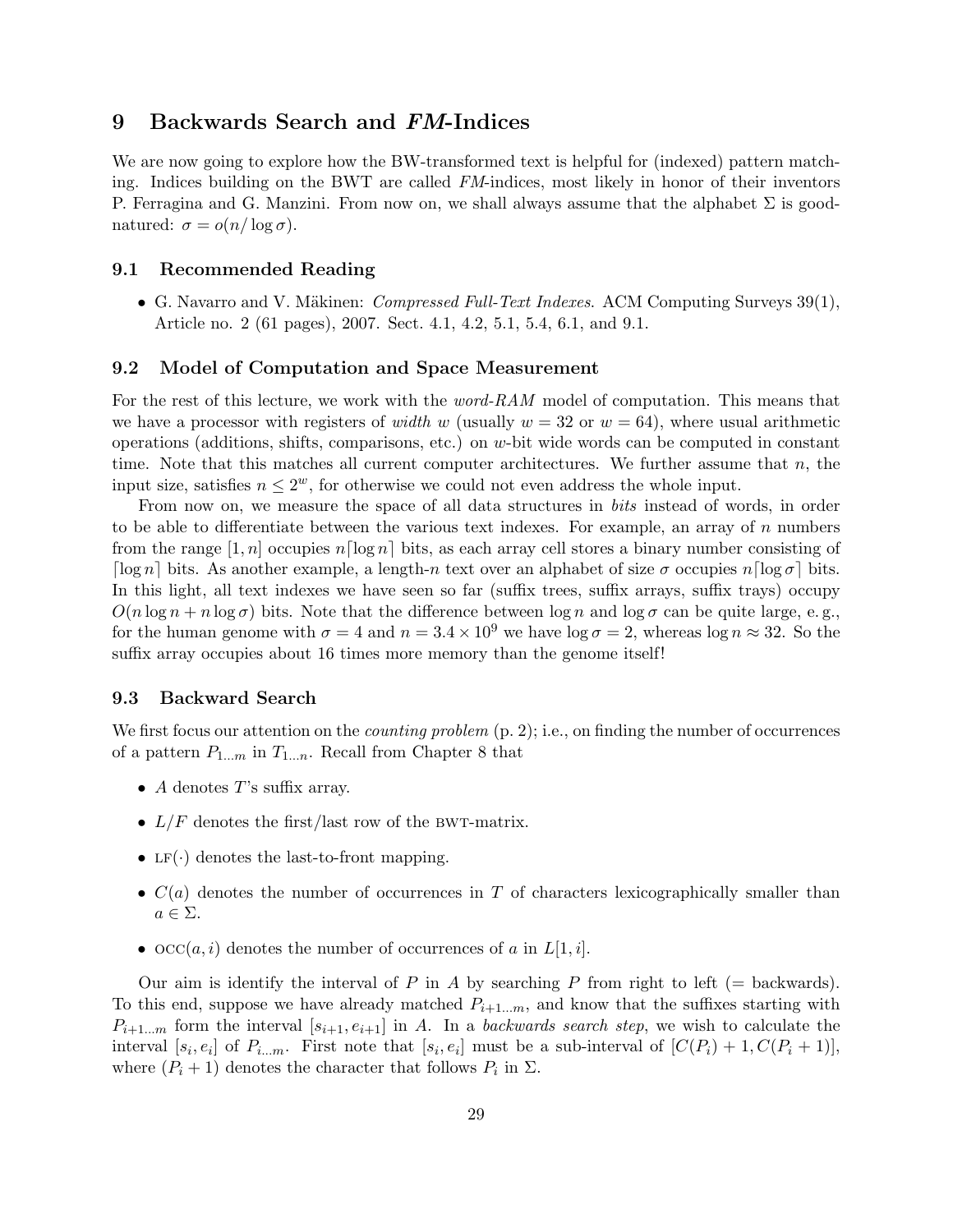

So we need to identify, from those suffixes starting with  $P_i$ , those which continue with  $P_{i+1...m}$ . Looking at row L in the range from  $s_{i+1}$  to  $e_{i+1}$ , we see that there are exactly  $e_i - s_i + 1$  many positions  $j \in [s_{i+1}, e_{i+1}]$  where  $L[j] = P_i$ .



From the BWT decompression algorithm, we know that characters preserve the same order in F and L. Hence, if there are x occurrences of  $P_i$  before  $s_{i+1}$  in L, then  $s_i$  will start x positions behind  $C(P_i) + 1$ . This x is given by  $\operatorname{occ}(P_i, s_{i+1} - 1)$ . Likewise, if there are y occurrences of  $P_i$ within  $L[s_{i+1}, e_{i+1}]$ , then  $e_i = s_i + y - 1$ . Again, y can be computed from the occ-function.

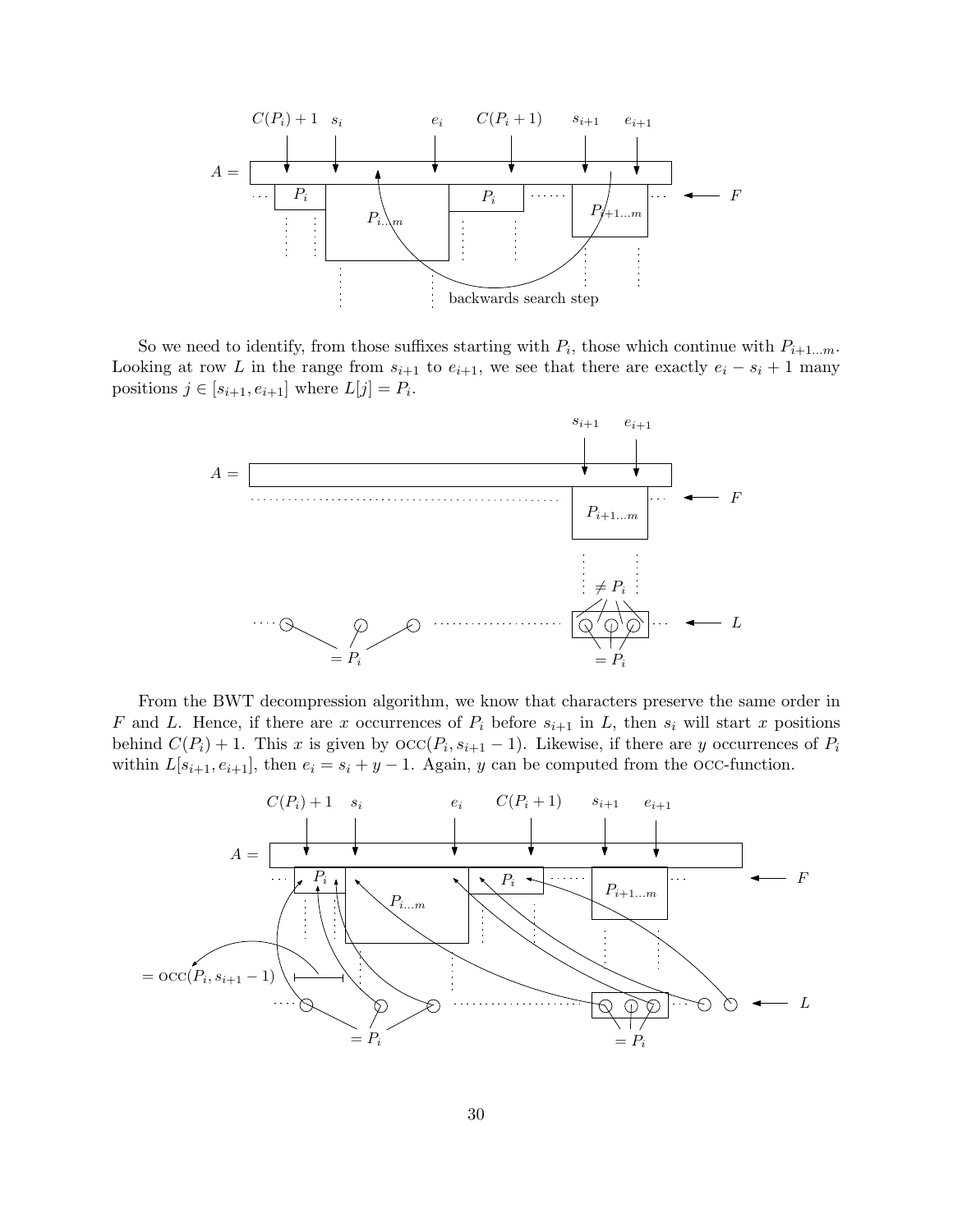Algorithm 5: function backwards-search $(P_{1...m})$ 

 $1 \ s \leftarrow 1; e \leftarrow n;$ 2 for  $i = m \dots 1$  do s  $\begin{array}{c} s \leftarrow C(P_i) + \text{occ}(P_i, s - 1) + 1; \\ 4 \leftarrow C(P_i) + \text{occ}(P_i, e); \end{array}$  $e \leftarrow C(P_i) + \mathrm{occ}(P_i, e);$  $5 \text{ }$  if  $s > e$  then 6 | return "no match";  $7 \vert$  end 8 end **9** return  $[s, e]$ ;

This gives rise to the following, elegant algorithm for backwards search:

The reader should compare this to the "normal" binary search algorithm in suffix arrays. Apart from matching backwards, there are two other notable deviations:

- 1. The suffix array A is not accessed during the search.
- 2. There is no need to access the input text T.

Hence, T and A can be deleted once  $T^{\text{BWT}}$  has been computed. It remains to show how array C and occ are implemented. Array C is actually very small and can be stored plainly using  $\sigma \log n$ bits.<sup>1</sup> Because  $\sigma = o(n/\log n)$ ,  $|C| = o(n)$  bits. For occ, we have several options that are explored in the rest of this chapter. This is where the different FM-Indices deviate from each other. In fact, we will see that there is a natural trade-off between time and space: using more space leads to a faster computation of the occ-values, while using less space implies a higher query time.

**Theorem 31.** With backwards search, we can solve the counting problem in  $O(m \cdot t_{\text{occ}})$  time, where  $t_{\rm occ}$  denotes the time to answer an  $\mathrm{occ}(\cdot)$ -query.

### 9.4 First Ideas for Implementing Occ

For answering  $\mathrm{occ}(c, i)$ , there are two simple possibilities:

- 1. Scan L every time an  $\mathrm{OCC}(\cdot)$ -query has to be answered. This occupies no space, but needs  $O(n)$  time for answering a single  $O\text{CC}(\cdot)$ -query, leading to a total query time of  $O(mn)$  for backwards search.
- 2. Store all answers to  $\operatorname{occ}(c, i)$  in a two-dimensional table. This table occupies  $O(n\sigma \log n)$  bits of space, but allows constant-time  $\mathrm{occ}(\cdot)$ -queries. Total time for backwards search is *optimal*  $O(m)$ .

For more *more practical implementation* between these two extremes, let us define the following:

**Definition 26.** Given a bit-vector  $B[1, n]$ ,  $rank_1(B, i)$  counts the number of 1's in B's prefix  $B[1, i]$ . Operation rank $0(B, i)$  is defined similarly for 0-bits.

<sup>&</sup>lt;sup>1</sup>More precisely, we should say  $\sigma \lceil \log n \rceil$  bits, but we will usually omit floors and ceilings from now on.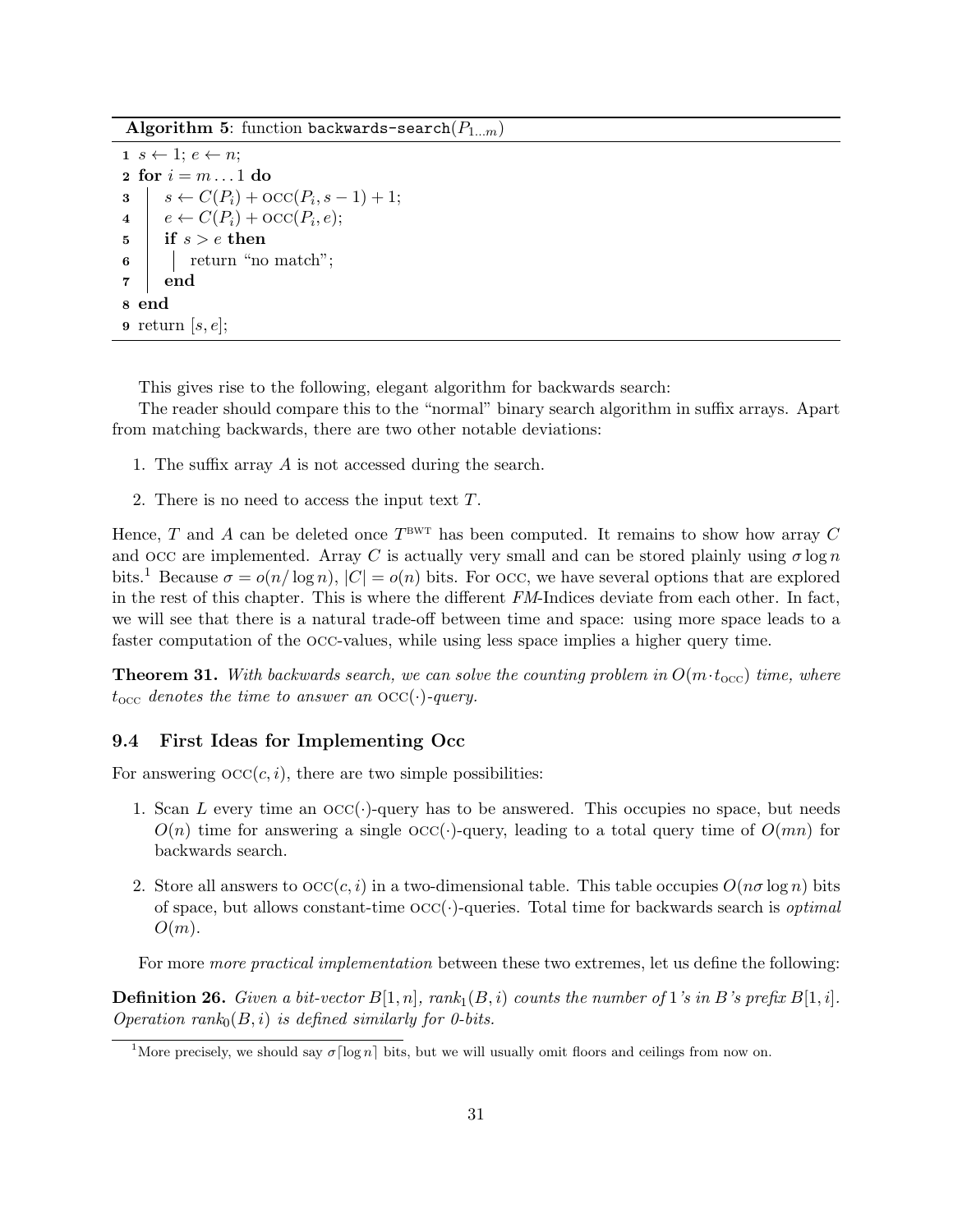We shall see presently that a bit-vector  $B$ , together with additional information for constanttime rank-operations, can be stored in  $n + o(n)$  bits. This can be used as follows for implementing occ: For each character  $c \in \Sigma$ , store an *indicator* bit vector  $B_c[1, n]$  such that  $B_c[i] = 1$  iff  $L[i] = c$ . Then

$$
occ(c, i) = rank_1(B_c, i) .
$$

The total space for all  $\sigma$  indicator bit vectors is thus  $\sigma n + o(\sigma n)$  bits. Note that for reporting queries, we still need the suffix array to output the values in  $A[s, e]$  after the backwards search.

Theorem 32. With backwards search and constant-time rank operations on bit-vectors, we can answer counting queries in optimal  $O(m)$  time. The space (in bits) is  $\sigma n + o(\sigma n) + \sigma \log n$ .  $\Box$ 

#### Example 11.

$$
L = \text{CCCCAAAC\$A}
$$
  
\n
$$
B_{\$} = 0000000010
$$
  
\n
$$
B_A = 0000111001
$$
  
\n
$$
B_C = 1111000100
$$

### 9.5 Compact Data Structures on Bit Vectors

We now show that a bit-vector B of length n can be augmented with a data structure of size  $o(n)$ bits such that *rank*-queries can be answered in  $O(1)$  time. First note that

$$
rank_0(B, i) = i - rank_1(B, i) ,
$$

so considering  $rank_1$  will be enough.

We conceptually divide the bit-vector B into blocks of length  $s = \lfloor \frac{\log n}{2} \rfloor$  $\frac{g n}{2}$  and *super-blocks* of length  $s' = s^2 = \Theta(\log^2 n)$ .



The idea is to *decompose* a rank<sub>1</sub>-query into 3 sub-queries that are aligned with the block- or super-block-boundaries. To this end, we store three types of arrays:

1. For all of the  $\lfloor \frac{n}{s'} \rfloor$  $\frac{n}{s'}$  super-blocks,  $M'[i]$  stores the number of 1's from B's beginning up to the end of the i'th superblock. This table needs order of

$$
n/s' \times \log n = O\left(\frac{n}{\log n}\right) = o(n)
$$
  
#superblocks value from [1,n]

bits.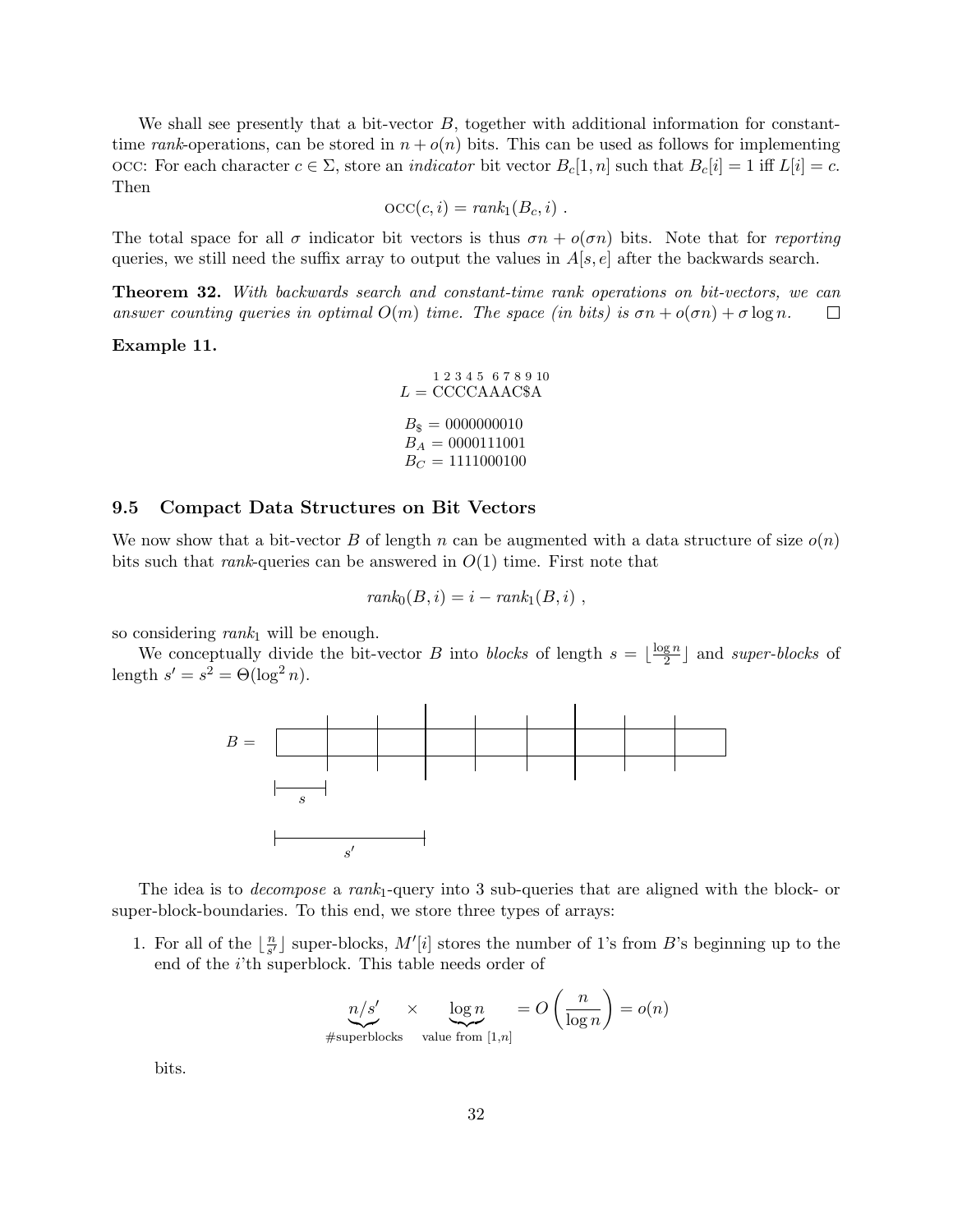2. For all of the  $\lfloor \frac{n}{s} \rfloor$  $\frac{n}{s}$  blocks,  $M[i]$  stores the number of 1's from the beginning of the superblock in which block  $i$  is contained up to the end of the  $i$ 'th block. This needs order of

$$
n/s \times \log s' \over \text{where } s' = O\left(\frac{n \log \log n}{\log n}\right) = o(n)
$$

bits of space.

3. For all bit-vectors V of length s and all  $1 \leq i \leq s$ ,  $P[V][i]$  stores the number of 1-bits in  $V[1, i]$ . Because there are only  $2^s = 2^{\frac{\log n}{2}}$  such vectors V, the space for table P is order of

$$
2^{\frac{\log n}{2}} \times \underbrace{s}_{\text{#queries}} \times \underbrace{\log s}_{\text{value from [1,s]}} = O\left(\sqrt{n}\log n \log \log n\right) = o(n)
$$

bits.

Example 12.

B = 0 1 0 1 1 0 1 1 1 0 0 0 1 1 1 0 0 1 1 0 0 1 1 0 0 1 0 M<sup>0</sup> = 6 10 14 M = 1 3 6 0 3 4 1 3 4 s = 3 s <sup>0</sup> = 9 000 0 0 0 001 0 0 1 010 0 1 1 011 0 1 2 100 1 1 1 101 1 1 2 110 1 2 2 111 1 2 3 1 2 3 <sup>V</sup> <sup>P</sup> <sup>i</sup> :

A query  $rank_1(B, i)$  is then decomposed into 3 sub-queries, as seen in the following picture:

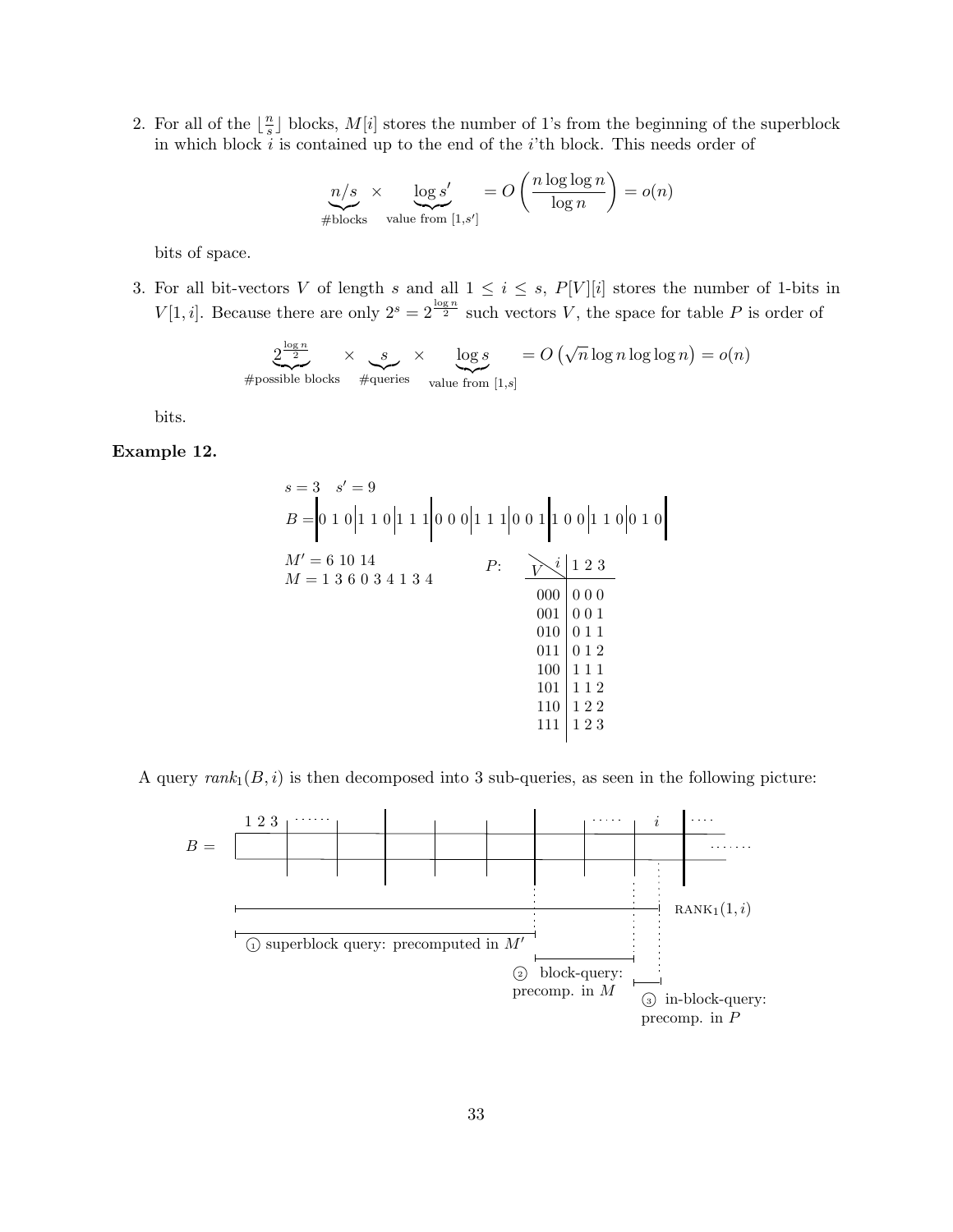Thus, computing the block number as  $q = \lfloor \frac{i-1}{s} \rfloor$  $\frac{-1}{s}$ , and the super-block number as  $q' = \lfloor \frac{i-1}{s'} \rfloor$  $\frac{-1}{s'}\rfloor,$ we can answer

$$
rank_1(B, i) = M'[q'] + M[q] + P[\underbrace{B[qs+1, (q+1)s]}_{i's \text{ block}}] \underbrace{[i - qs]}_{\text{index in block}}
$$

in constant time.

**Example 13.** Continuing the example above, we answer rank $_1(B, 17)$  as follows: the block number is  $q = \frac{17-1}{3}$  $\left[\frac{(-1)}{3}\right] = 5$ , and the super-block number is  $q' = \lfloor \frac{17-1}{9} \rfloor$  $\left[\frac{q-1}{9}\right] = 1$ . Further, i's block is  $B[5 \times 3] +$  $[1, 6 \times 3] = B[16, 18] = 001$ , and the index in that block is  $17 - 5 \times 3 = 2$ . Hence, rank<sub>1</sub> $(B, 17) =$  $M'[1] + M[5] + P[001][2] = 6 + 3 + 0 = 9.$ 

This finishes the description of the data structure for  $O(1)$  rank-queries. We summarize this section in the following theorem.

**Theorem 33.** An n-bit vector B can be augmented with data structures of size  $o(n)$  bits such that rank<sub>b</sub> $(B, i)$  can be answered in constant time  $(b \in \{0, 1\})$ .

#### 9.6 Wavelet Trees

Armed with constant-time rank-queries, we now develop a more space-efficient implementation of the occ-function, sacrificing the optimal query time. The idea is to use a wavelet tree on the BW-transformed text.

The wavelet tree of a sequence  $L[1,n]$  over an alphabet  $\Sigma[1,\sigma]$  is a balanced binary search tree of height  $O(\log \sigma)$ . It is obtained as follows. We create a root node v, where we divide  $\Sigma$ into two halves  $\Sigma_l = \Sigma[1, \lceil \frac{\sigma}{2} \rceil]$  $\left[\frac{\sigma}{2}\right]$  and  $\Sigma_r = \Sigma \left[\frac{\sigma}{2}\right]$  $\lfloor \frac{\sigma}{2} \rfloor + 1, \sigma$  of roughly equal size. Hence,  $\Sigma_l$  holds the lexicographically first half of characters of  $\Sigma$ , and  $\Sigma_r$  contains the other characters. At v we store a bit-vector  $B_v$  of length n (together with data structures for  $O(1)$  rank-queries), where a '0' of position *i* indicates that character  $L[i]$  belongs to  $\Sigma_l$ , and a '1' indicates the it belongs to  $\Sigma_r$ . This defines two (virtual) sequences  $L_v$  and  $R_v$ , where  $L_v$  is obtained from L by concatenating all characters  $L[i]$  where  $B_{\nu}[i] = 0$ , in the order as they appear in L. Sequence  $R_{\nu}$  is obtained in a similar manner for positions i with  $B_v[i] = 1$ . The left child  $l_v$  is recursively defined to be the root of the wavelet tree for  $L_v$ , and the right child  $r_v$  to be the root of the wavelet tree for  $R_v$ . This process continues until a sequence consists of only one symbol, in which case we create a leaf.

#### Example 14.

$$
L = \text{CCCCAAAC\$A} \qquad \Sigma = \{\$, A, C\}
$$

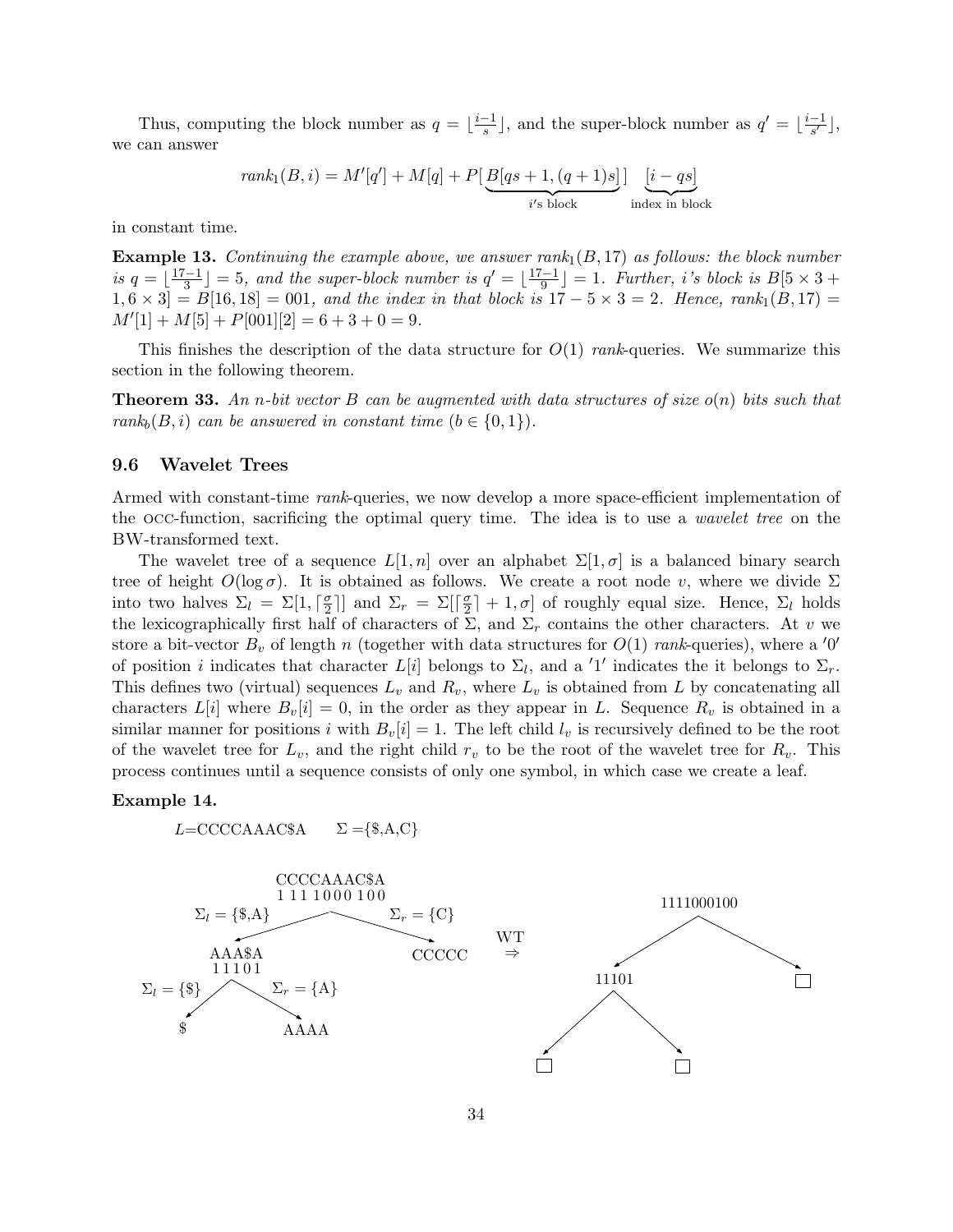Note that the sequences themselves are *not* stored explicitly; node v only stores a bit-vector  $B_v$ and structures for  $O(1)$  rank-queries.

**Theorem 34.** The wavelet tree for a sequence of length n over an alphabet of size  $\sigma$  can be stored in  $n \log \sigma \times (1 + o(1))$  bits.

*Proof*: We concatenate all bit-vectors at the same depth d into a single bit-vector  $B_d$  of length n, and prepare it for  $O(1)$ -rank-queries (see Sect. 9.5). Hence, at any level, the space needed is  $n + o(n)$  bits. Because the depth of the tree is  $\lceil \log \sigma \rceil$  the claim on the space follows. In order to "know" the sub-interval of a particular node v in the concatenated bit-vector  $B_d$  at level d, we can store two indices  $\alpha_v$  and  $\beta_v$  such that  $B_d[\alpha_v, \beta_v]$  is the bit-vector  $B_v$  associated to node v. This accounts for additional  $O(\sigma \log n)$  bits. Then a rank-query is answered as follows  $(b \in \{0,1\})$ :

$$
rank_b(B_v, i) = rank_b(B_d, \alpha_v + i - 1) - rank_b(B_d, \alpha_v - 1) ,
$$

where it is assumed that  $i \leq \beta_v - \alpha_v + 1$ , for otherwise the result is not defined.

How does the wavelet tree help for implementing the occ-function? Suppose we want to compute  $\mathrm{occ}(c, i)$ , i.e., the number of occurrences of  $c \in \Sigma$  in  $L[1, i]$ . We start at the root r of the wavelet tree, and check if c belongs to the first or to the second half of the alphabet. In the first case, we know that the c's are "stored" in the *left* child of the root, namely  $L_r$ . Hence, the number of c's in  $L[1, i]$  corresponds to the number of c's in  $L_r[1, rank_0(B_r, i)]$ . If, on the hand, c belongs to the second half of the alphabet, we know that the c's are "stored" in the subsequence  $R_r$  that corresponds to the *right* child of r, and hence compute the number of occurrences of c in  $R_r[1, rank_1(B_r, i)]$  as the number of c's in  $L[1, i]$ . This leads to the following recursive procedure for computing  $\mathrm{occ}(c, i)$ , to be invoked with WT- $\mathrm{occ}(c, i, 1, \sigma, r)$ , where r is the root of the wavelet tree. (Recall that we assume that the characters in  $\Sigma$  can be accessed as  $\Sigma[1], \ldots, \Sigma[\sigma]$ .)

# **Algorithm 6:** function  $WT{-}occ(c, i, \sigma_l, \sigma_r, v)$

1 if  $\sigma_l = \sigma_r$  then  $2 \mid \text{return } i;$ 3 end 4  $\sigma_m = \lfloor \frac{\sigma_l + \sigma_r}{2} \rfloor;$ 5 if  $c \leq \Sigma[\sigma_m]$  then **6**  $\vert$  return WT-occ(c, rank<sub>0</sub> $(B_v, i), \sigma_l, \sigma_m, l_v);$ 7 else 8 | return WT-occ $(c, rank_1(B_v, i), \sigma_m + 1, \sigma_r, r_v);$ 9 end

Due to the depth of the wavelet tree, the time for  $WT-occ(\cdot)$  is  $O(log \sigma)$ . This leads to the following theorem.

**Theorem 35.** With backward-search and a wavelet-tree on  $T^{\text{BWT}}$ , we can answer counting queries in  $O(m \log \sigma)$  time. The space (in bits) is

$$
\underbrace{O(\sigma \log n)}_{|C| + \text{ space for } \alpha_v\text{'s}} + \underbrace{n \log \sigma}_{\text{wavelet tree}} + \underbrace{o(n \log \sigma)}_{\text{rank data structure}}
$$

.

 $\Box$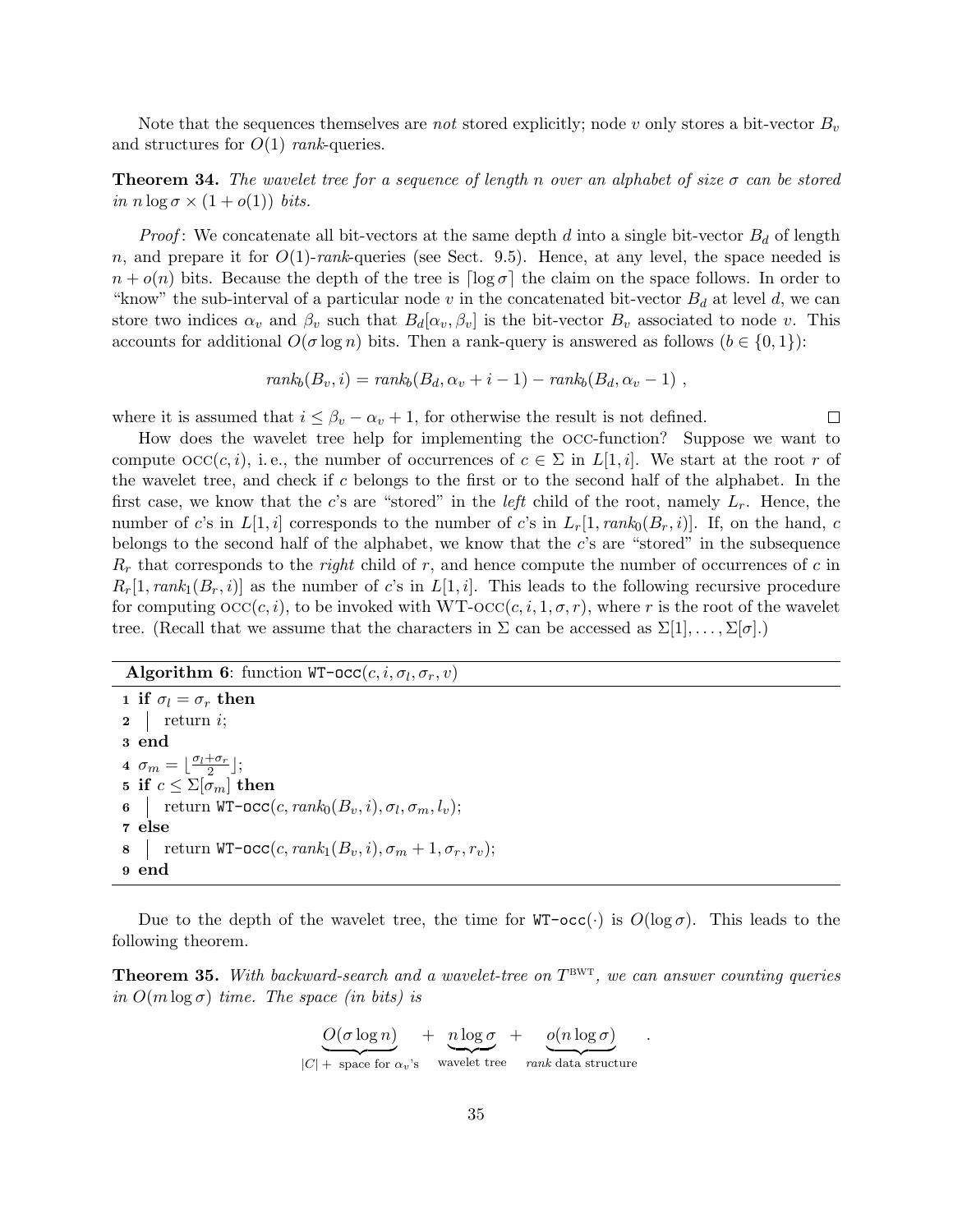### 10 Inside Google

### 10.1 Recommended Reading

• S. Muthukrishnan: *Efficient Algorithms for Document Retrieval Problems*. Proc. of the 13th Annual Symposium on Discrete Algorithms, 657–666. ACM/SIAM, 2002.

### 10.2 The Task

You are given a collection  $S = \{s_1, \ldots, s_m\}$  of sequences  $s_i \in \Sigma^*$  (web pages, protein or DNAsequences, or the like). Your task is to build an index on  $S$  such that the following type of on-line queries can be answered *efficiently*:

given: a pattern  $P \in \Sigma^*$ .

return: all  $j \in [1, m]$  such that  $s_j$  contains P.

Exercise: What has this to do with Google?

### 10.3 The Straight-Forward Solution

Define a string

$$
S=s_1\#s_2\#\dots\#s_m\#
$$

of length  $n := \sum_{1 \leq i \leq m} (|s_i| + 1) = m + \sum_{1 \leq i \leq m} |s_i|$ . Build the suffix array A on S. In an array  $D[1, n]$  remember from which string in S the corresponding suffix comes from:

$$
D[i] = j \text{ iff } \sum_{k=1}^{j-1} (|s_k| + 1) < A[i] \leq \sum_{k=1}^{j} (|s_k| + 1) \; .
$$

When a query pattern P arrives, first locate the interval  $[\ell, r]$  of P in A. Then output all numbers in  $D[\ell, r]$ , removing the duplicates (how?).

### 10.4 The Problem

Even if we can efficiently remove the duplicates, the above query algorithm is not output sensitive. To see why, consider the situation where P occurs many (say x) times in  $s_1$ , but never in  $s_j$  for  $j > 1$ . Then the query takes  $O(|P| + x)$  time, just to output *one* sequence identifier (namely nr. 1). Note that x can be as large as  $\Theta(n)$ , e.g., if  $|s_1| \geq \frac{n}{2}$ .

### 10.5 An Optimal Solution

The following algorithm solves the queries in optimal  $O(|P|+d)$  time, where d denotes the number of sequences in  $S$  where  $P$  occurs.

We set up a new array  $E[1, n]$  such that  $E[i]$  points to the nearest previous occurrence of  $D[i]$ in D:

$$
E[i] = \begin{cases} j & \text{if there is a } j < i \text{ with } D[j] = D[i], \text{ and } D[k] \neq D[i] \text{ for all } j < k < i \\ -1 & \text{if no such } j \text{ exists.} \end{cases}
$$